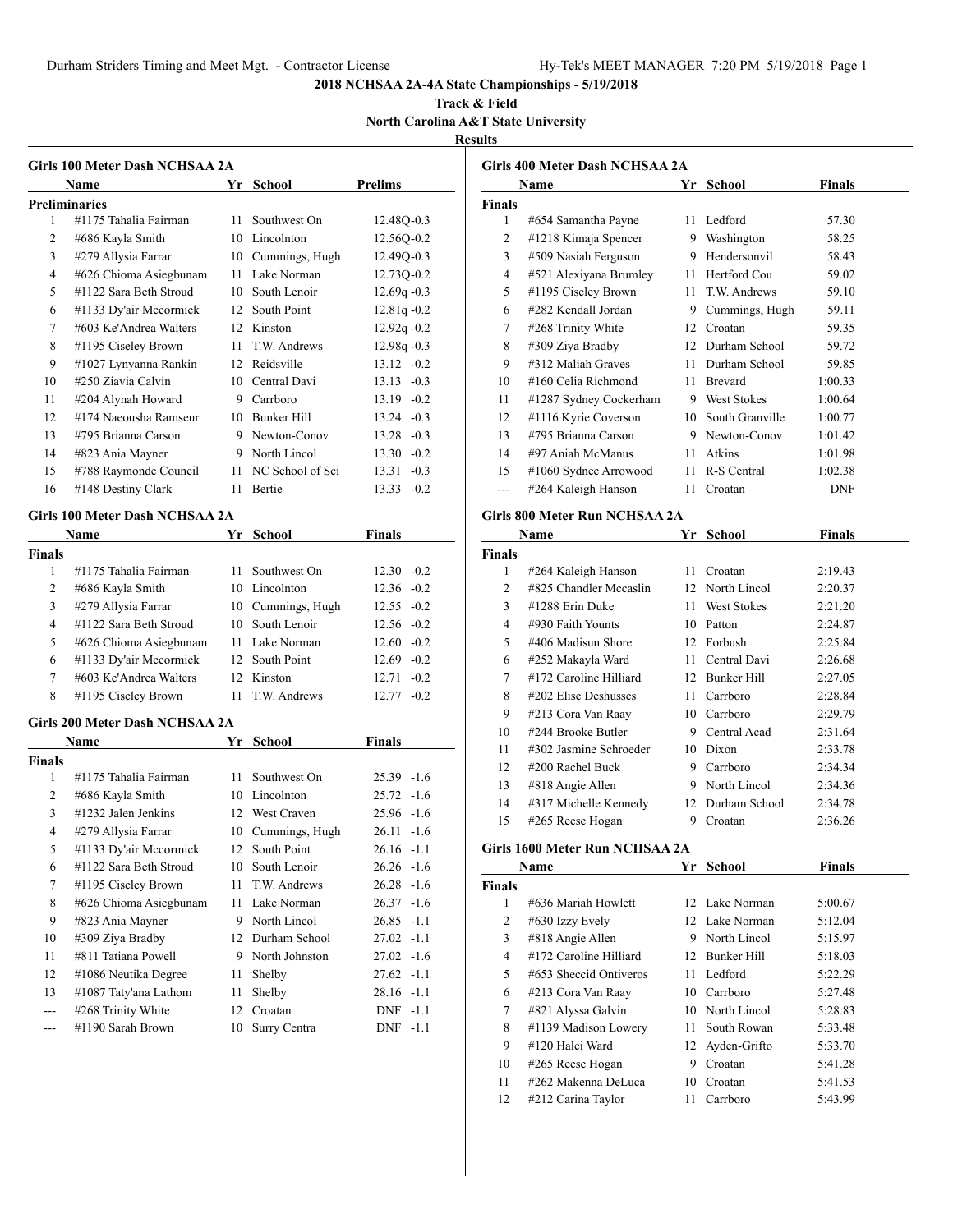**Track & Field North Carolina A&T State University**

**Results**

|                | Finals  (Girls 1600 Meter Run NCHSAA 2A)<br>Name |      | Yr School           | <b>Finals</b>   |
|----------------|--------------------------------------------------|------|---------------------|-----------------|
| 13             | #302 Jasmine Schroeder                           | 10   | Dixon               | 5:55.24         |
| 14             | #207 Lia Miller                                  |      | 10 Carrboro         | 5:56.01         |
| $---$          | #825 Chandler Mccaslin                           |      | 12 North Lincol     | <b>DNF</b>      |
| $- - -$        | #790 Hope Hosford                                |      | 11 NC School of Sci | <b>DNF</b>      |
|                |                                                  |      |                     |                 |
|                | Girls 3200 Meter Run NCHSAA 2A<br>Name           |      | Yr School           | <b>Finals</b>   |
| <b>Finals</b>  |                                                  |      |                     |                 |
| 1              | #636 Mariah Howlett                              |      | 12 Lake Norman      | 10:57.13        |
| 2              | #630 Izzy Evely                                  |      | 12 Lake Norman      | 11:14.78        |
| 3              | #211 Madeline Ramsden                            |      | 9 Carrboro          | 11:35.62        |
| 4              | #821 Alyssa Galvin                               |      | 10 North Lincol     | 11:56.74        |
| 5              | #405 Anna-Kathryn Kilby                          |      | 12 Forbush          | 12:05.13        |
| 6              | #206 Selia Lounes                                |      | 10 Carrboro         | 12:10.66        |
| 7              | #653 Sheccid Ontiveros                           |      | 11 Ledford          | 12:12.00        |
| 8              | #155 Ava Findlay                                 |      | 12 Brevard          | 12:13.56        |
| 9              | #120 Halei Ward                                  |      | 12 Ayden-Grifto     | 12:19.62        |
| 10             | #425 Skyler Tait                                 |      | 12 Franklin         | 12:35.63        |
| 11             | #205 Louise Lounes                               |      | 10 Carrboro         | 12:42.12        |
| 12             | #262 Makenna DeLuca                              |      | 10 Croatan          | 12:44.61        |
| 13             | #313 Olivia Gregory                              |      | 12 Durham School    | 13:03.96        |
| 14             | #291 Hailee Reinke                               | 9    | Currituck Co        | 13:25.26        |
| 15             | #263 Courtney Drumm                              |      | 11 Croatan          | 13:39.16        |
|                | Girls 100 Meter Hurdles NCHSAA 2A                |      |                     |                 |
|                |                                                  |      |                     |                 |
|                | Name                                             |      | Yr School           | <b>Prelims</b>  |
|                | <b>Preliminaries</b>                             |      |                     |                 |
| 1              | #684 Alyssa Thompson Rowe                        |      | 9 Lexington         | 15.01Q-0.3      |
| 2              | #1194 Nicole Barnes                              | 12   | T.W. Andrews        | 15.12Q-0.1      |
| 3              | #283 Kelsia Moore                                |      | 12 Cummings, Hugh   | $16.21Q - 0.1$  |
| 4              | #1196 Jeriel Nesbitt                             | 10   | T.W. Andrews        | 16.32Q-0.3      |
| 5              | #410 Trinity Gatewood                            | 11 - | <b>Forest Hills</b> | $16.49q -0.3$   |
| 6              | #852 Nautika Newton                              |      | 10 North Pitt       | $16.60q -0.1$   |
| 7              | #1084 Shaniya Byers                              | 11   | Shelby              | $16.62q -0.1$   |
| 8              | #598 Karmen Brown                                | 12   | Jordan-Matthews     | $17.02q - 0.1$  |
| 9              | #303 Ashley Teilborg                             | 12   | Dixon               | $17.04 - 0.3$   |
| 10             | #278 Brianna Alexander                           | 12   | Cummings, Hugh      | $17.13 - 0.3$   |
| 11             | #779 Myka Hedgepeth                              | 11   | Nash Central        | 17.24<br>$-0.3$ |
| 12             | #789 Scout Hayashi                               | 12   | NC School of Sci    | 17.30<br>$-0.1$ |
| 12             | #421 Hannah Angel                                | 9    | Franklin            | $17.30 - 0.1$   |
| 14             | #131 Shamya Best                                 | 10   | Beddingfield        | 17.46 -0.3      |
| 15             | #159 Willow Michael                              | 11   | <b>Brevard</b>      | $-0.1$<br>18.11 |
| 16             | #1061 Cheyenne Downey                            | 12   | R-S Central         | $19.02 -0.3$    |
|                |                                                  |      |                     |                 |
|                | <b>Girls 100 Meter Hurdles NCHSAA 2A</b><br>Name |      | Yr School           | <b>Finals</b>   |
| <b>Finals</b>  |                                                  |      |                     |                 |
| 1              | #1194 Nicole Barnes                              | 12   | T.W. Andrews        | $-0.4$<br>13.99 |
| 2              | #684 Alyssa Thompson Rowe                        | 9    | Lexington           | 14.76<br>$-0.4$ |
| 3              | #283 Kelsia Moore                                | 12   | Cummings, Hugh      | 15.79 -0.4      |
| $\overline{4}$ | #1196 Jeriel Nesbitt                             | 10   | T.W. Andrews        | 15.82 -0.4      |

| սււծ          |                                                      |    |                                                   |                                |
|---------------|------------------------------------------------------|----|---------------------------------------------------|--------------------------------|
| 6             | #410 Trinity Gatewood                                | 11 | <b>Forest Hills</b>                               | $16.39 - 0.4$                  |
| 7             | #1084 Shaniya Byers                                  | 11 | Shelby                                            | $16.78 - 0.4$                  |
| 8             | #598 Karmen Brown                                    |    | 12 Jordan-Matthews                                | $16.90 -0.4$                   |
|               | <b>Girls 300 Meter Hurdles NCHSAA 2A</b>             |    |                                                   |                                |
|               | Name                                                 |    | Yr School                                         | <b>Finals</b>                  |
| <b>Finals</b> |                                                      |    |                                                   |                                |
| 1             | #1194 Nicole Barnes                                  | 12 | T.W. Andrews                                      | 44.37                          |
| 2             | #684 Alyssa Thompson Rowe                            |    | 9 Lexington                                       | 44.74                          |
| 3             | #308 Angel Bowden                                    |    | 10 Durham School                                  | 47.27                          |
| 4             | #602 Lesley Sutton                                   |    | 10 Kinston                                        | 47.31                          |
| 5             | #277 Britney Aguilar                                 |    | 10 Cummings, Hugh                                 | 47.77                          |
| 6             | #789 Scout Hayashi                                   |    | 12 NC School of Sci                               | 47.79                          |
| 7             | #410 Trinity Gatewood                                |    | 11 Forest Hills                                   | 48.43                          |
| 8             | #421 Hannah Angel                                    |    | 9 Franklin                                        | 48.99                          |
| 9             | #1084 Shaniya Byers                                  |    | 11 Shelby                                         | 49.04                          |
| 10            | #455 Lyasia Hazzard                                  |    | 12 Graham                                         | 49.30                          |
| 11            | #1190 Sarah Brown                                    |    | 10 Surry Centra                                   | 49.41                          |
| 12            | #158 Anderson McKibbon                               |    | 9 Brevard                                         | 50.01                          |
| 13            | #132 Ihjanae Cooper                                  |    | 9 Beddingfield                                    | 50.01                          |
| 14            | #1310 Lacey Triplett                                 | 12 | Wilkes Centr                                      | 50.35                          |
| 15            | #116 Aale'Yah Garris                                 | 10 | Ayden-Grifto                                      | 51.43                          |
| 16            | #1176 Allyra Greene                                  | 11 | Southwest On                                      | 53.38                          |
|               |                                                      |    |                                                   |                                |
|               |                                                      |    |                                                   |                                |
|               | Girls 4x100 Meter Relay NCHSAA 2A                    |    |                                                   |                                |
|               | Team                                                 |    | <b>Relay</b>                                      | <b>Finals</b>                  |
| <b>Finals</b> |                                                      |    |                                                   |                                |
| 1             | Lake Norman                                          |    | A                                                 | 49.56                          |
|               | 1) #626 Chioma Asiegbunam 11                         |    | 2) #628 Jordyn Earl 10                            |                                |
|               | 3) #637 Kiya Means                                   |    | 4) #627 Destiny Benson 12                         |                                |
| 2             | Lexington                                            |    | А                                                 | 49.56                          |
|               | 1) #680 Serenity Davis 12                            |    | 2) #681 Kianna McCandies 12                       |                                |
|               | 3) #679 Ny'Lasia Brown 9                             |    |                                                   | 4) #684 Alyssa Thompson Rowe 9 |
| 3             | <b>Forest Hills</b>                                  |    | А                                                 | 49.80                          |
|               | 1) #412 Tiana Sloan 10                               |    | 2) #413 Tymereyia Sloan 11                        |                                |
| 4             | 3) #410 Trinity Gatewood 11                          |    | 4) #411 Kimore' Ingram 11                         |                                |
|               | Bertie                                               |    | А                                                 | 50.07                          |
|               | 1) #147 Alexis Askew 12<br>3) #149 Kasiah Freeman 11 |    | 2) #152 Daviyonna Outlaw 9                        |                                |
| 5             | Ayden-Grifton                                        |    | 4) #148 Destiny Clark 11<br>А                     | 50.42                          |
|               |                                                      |    |                                                   |                                |
|               | 1) #113 Zy'kierah Andrews 10                         |    | 2) #117 Zion Hardy 11<br>4) #119 Beyonce Jones 12 |                                |
| 6             | 3) #118 Mariah Heath<br>Anson                        |    | А                                                 | 50.79                          |
|               | 1) #3 Jordyn Kiser 11                                |    | 2) #1 Aalyiah Gainey 11                           |                                |
|               | 3) #2 Destiny Gayton 12                              |    | 4) #6 Jaliyah Wall 10                             |                                |
| 7             | Hendersonville                                       |    | А                                                 | 51.07                          |
|               | 1) #509 Nasiah Ferguson 9                            |    | 2) #511 Avion Williams 11                         |                                |

8 West Craven High A 51.10 1) #1233 Destiny Murphy 9 2) #1234 Kayla Simmons 10 3) #1231 Harmony Campbell 10 4) #1232 Jalen Jenkins 12 9 Pasquotank County A 51.23 1) #925 T McCoy 2) #927 Keyona Moore 9

3) #926 Destine Moore 9 4) #928 Jaleia Oatman 11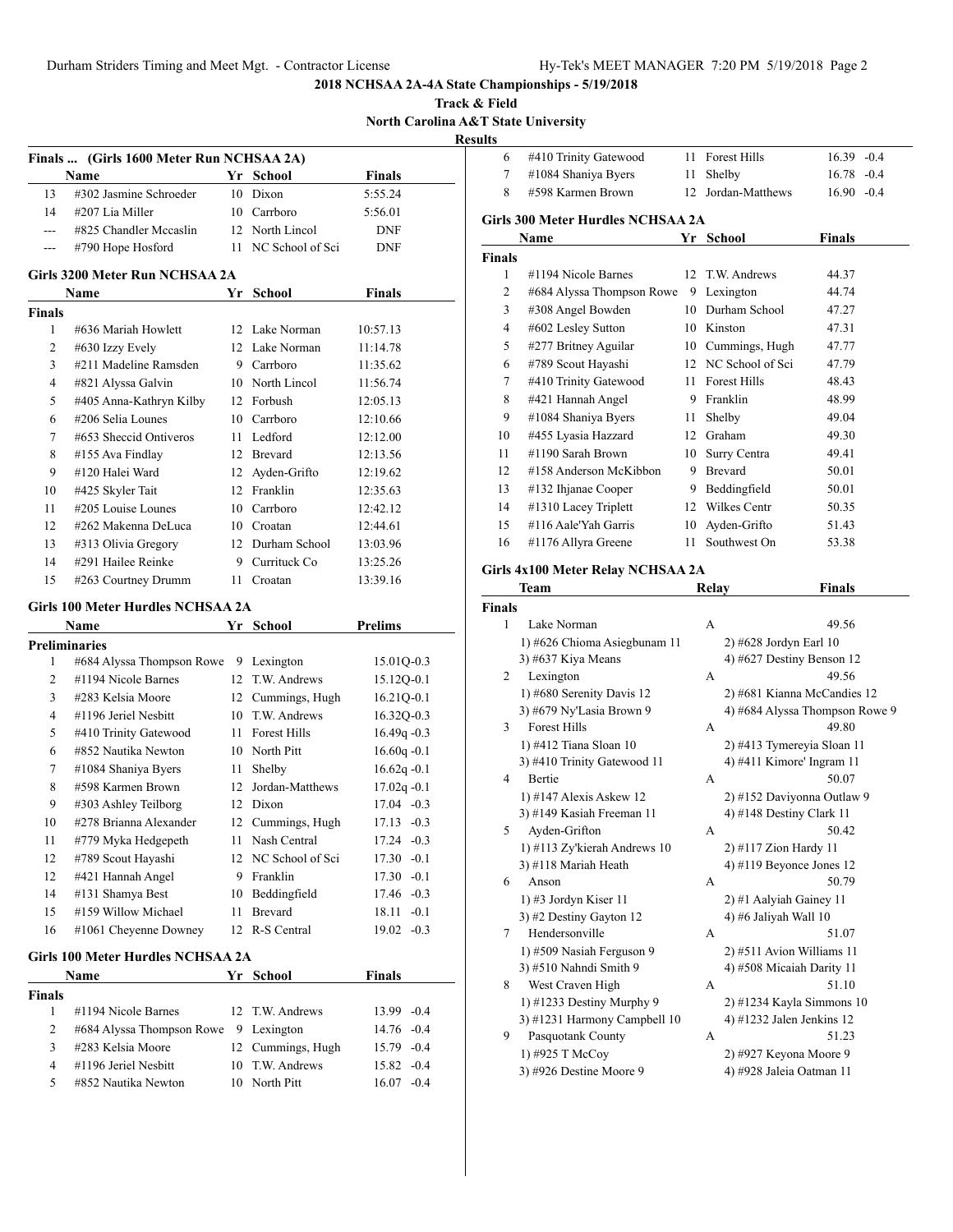**2018 NCHSAA 2A-4A State Championships - 5/19/2018**

# **Track & Field**

**North Carolina A&T State University**

# **Results**

|                                                                        |                                   |       |                                | resul |  |
|------------------------------------------------------------------------|-----------------------------------|-------|--------------------------------|-------|--|
| Finals  (Girls 4x100 Meter Relay NCHSAA 2A)<br>Team<br>Relay<br>Finals |                                   |       |                                |       |  |
| 10                                                                     | Reidsville                        | A     | 51.23                          |       |  |
|                                                                        |                                   |       |                                |       |  |
|                                                                        | 1) #1028 Kamera Scott 12          |       | $2)$ #1029 Cierra Thompson 12  |       |  |
|                                                                        | 3) #1025 Cierra Doggett $10$      |       | 4) #1027 Lynyanna Rankin 12    |       |  |
| 11                                                                     | Bunker Hill                       | A     | 51.46                          |       |  |
|                                                                        | $1)$ #175 Jahlein Summers 12      |       | 2) #171 Na'Mya Hector 9        |       |  |
|                                                                        | 3) #173 Jada Perkins 11           |       | 4) #174 Naeousha Ramseur 10    |       |  |
| 12                                                                     | Carrboro                          | А     | 51.95                          |       |  |
|                                                                        | 1) #199 Sarannah Alston 11        |       | 2) #208 Louise Monnet 10       |       |  |
|                                                                        | 3) #204 Alynah Howard 9           |       | 4) #210 Denise Peterson 10     |       |  |
| 13                                                                     | Shelby                            | А     | 52.15                          |       |  |
|                                                                        | 1) $\#1087$ Taty'ana Lathom 11    |       | 2) #1084 Shaniya Byers 11      |       |  |
|                                                                        | 3) #1085 Tanyzha Dawkins 11       |       | 4) #1086 Neutika Degree 11     |       |  |
| 14                                                                     | Whiteville                        | А     | 52.68                          |       |  |
|                                                                        | 1) #1303 Marquasia Smith 11       |       | 2) #1299 Shanekera Faulk 10    |       |  |
|                                                                        | 3) #1298 Sekyah Chestnut $10$     |       | 4) #1300 Ziliyah Lewis 11      |       |  |
| 15                                                                     | North Lincoln                     | A     | 52.71                          |       |  |
|                                                                        | 1) #828 Kaylin Somers 11          |       | 2) #829 Payton Turner 9        |       |  |
|                                                                        | 3) #823 Ania Mayner 9             |       | 4) #822 Amari Mayner 12        |       |  |
| 16                                                                     | South Granville                   | А     | 53.49                          |       |  |
|                                                                        | $1)$ #1119 Jocelyn Williams 12    |       | 2) #1115 Shonae Boone 10       |       |  |
|                                                                        | 3) #1117 Aeriyanna Montague 10    |       | 4) #1118 Tamiya Thomas 12      |       |  |
|                                                                        |                                   |       |                                |       |  |
|                                                                        | Girls 4x200 Meter Relay NCHSAA 2A |       |                                |       |  |
|                                                                        | Team                              | Relay | Finals                         |       |  |
| <b>Finals</b>                                                          |                                   |       |                                |       |  |
| 1                                                                      | Cummings, Hugh M.                 | А     | 1:44.13                        |       |  |
|                                                                        | 1) #282 Kendall Jordan 9          |       | 2) #280 Jydia Faucette 10      |       |  |
|                                                                        | 3) #277 Britney Aguilar 10        |       | 4) #279 Allysia Farrar 10      |       |  |
| 2                                                                      | Hendersonville                    | А     | 1:44.21                        |       |  |
|                                                                        | 1) #509 Nasiah Ferguson 9         |       | 2) #511 Avion Williams 11      |       |  |
|                                                                        | 3) #1336 Maya Gash                |       | 4) #508 Micaiah Darity 11      |       |  |
| 3                                                                      | Lexington                         | А     | 1:45.59                        |       |  |
|                                                                        | 1) #680 Serenity Davis 12         |       | 2) #684 Alyssa Thompson Rowe 9 |       |  |
|                                                                        | 3) #683 Hevan Sparks 12           |       | 4) #679 Ny'Lasia Brown 9       |       |  |
| 4                                                                      | Lake Norman                       | А     | 1:46.31                        |       |  |
|                                                                        | 1) #626 Chioma Asiegbunam 11      |       | 2) #629 Katie Eisley 10        |       |  |
|                                                                        | 3) #637 Kiya Means                |       | 4) #628 Jordyn Earl 10         |       |  |
| 5                                                                      | Washington                        | Α     | 1:47.34                        |       |  |
|                                                                        |                                   |       |                                |       |  |
|                                                                        | 1) #1218 Kimaja Spencer 9         |       | 2) #1215 Ashanti Booth 10      |       |  |
|                                                                        | 3) #1216 Zanasia Cratch 12        |       | 4) #1217 Nykaya Ebron 10       |       |  |
| 6                                                                      | Northeastern                      | А     | 1:47.80                        |       |  |
|                                                                        | 1) #861 Passion Winslow 10        |       | 2) #859 Breanna Proctor 12     |       |  |
|                                                                        | 3) #858 Tyquaisha Cousette 9      |       | 4) #860 Kiara Williams 9       |       |  |
| 7                                                                      | Bertie                            | А     | 1:47.89                        |       |  |
|                                                                        | 1) #147 Alexis Askew 12           |       | 2) #151 Anaya Outlaw 10        |       |  |
|                                                                        | 3) #149 Kasiah Freeman 11         |       | 4) #148 Destiny Clark 11       |       |  |
| 8                                                                      | Forest Hills                      | A     | 1:48.45                        |       |  |
|                                                                        | 1) #412 Tiana Sloan 10            |       | 2) #410 Trinity Gatewood 11    |       |  |
|                                                                        | 3) #414 Ilajah Thomas 9           |       | 4) #411 Kimore' Ingram 11      |       |  |
| 9                                                                      | Reidsville                        | А     | 1:48.95                        |       |  |
|                                                                        | 1) #1028 Kamera Scott 12          |       | 2) #1026 Pleasure Mitchell 10  |       |  |

3) #1029 Cierra Thompson 12 4) #1027 Lynyanna Rankin 12

| 10 | Southwest Onslow                    | A            | 1:49.87                       |
|----|-------------------------------------|--------------|-------------------------------|
|    | 1) #1178 Femke Wijnandts            |              | $2)$ #1176 Allyra Greene 11   |
|    | 3) #1177 Marquia Humphries 12       |              | 4) #1175 Tahalia Fairman 11   |
| 11 | Mount Pleasant                      | A            | 1:50.36                       |
|    | 1) #757 Kiana Robinson 12           |              | 2) #755 Lainey Love 9         |
|    | 3) #756 Avery Mauldin 9             |              | 4) #754 Haley Harrison 12     |
| 12 | <b>Bunker Hill</b>                  | A            | 1:51.75                       |
|    | 1) #171 Na'Mya Hector 9             |              | 2) #175 Jahlein Summers 12    |
|    | 3) #173 Jada Perkins 11             |              | 4) #174 Naeousha Ramseur 10   |
| 13 | Smoky Mountain                      | $\mathsf{A}$ | 1:52.35                       |
|    | 1) #1099 Kaitlyn Melton 12          |              | 2) #1098 Lucy McRae 10        |
|    | 3) #1097 Eliza Macaulay 11          |              | 4) #1101 Shea Sutton 11       |
| 14 | Shelby                              | $\mathsf{A}$ | 1:52.48                       |
|    | 1) #1087 Taty'ana Lathom 11         |              | $2)$ #1085 Tanyzha Dawkins 11 |
|    | 3) #1089 Daniah Wilson 12           |              | 4) #1086 Neutika Degree 11    |
| 15 | Whiteville                          | A            | 1:53.16                       |
|    | 1) #1303 Marquasia Smith 11         |              | 2) #1299 Shanekera Faulk 10   |
|    | 3) #1298 Sekyah Chestnut $10$       |              | 4) #1300 Ziliyah Lewis 11     |
| 16 | Carrboro                            | A            | 1:59.92                       |
|    | $1)$ #214 Symphony Wiggins 12       |              | 2) #199 Sarannah Alston 11    |
|    | 3) #201 Alejandra Castillo-Cieza 11 |              | 4) #210 Denise Peterson 10    |
|    |                                     |              |                               |

#### **Girls 4x400 Meter Relay NCHSAA 2A**

|                | Team                          | <b>Relay</b> | <b>Finals</b>                  |
|----------------|-------------------------------|--------------|--------------------------------|
| Finals         |                               |              |                                |
| 1              | Croatan                       | A            | 4:02.93                        |
|                | 1) #268 Trinity White 12      |              | 2) #267 Maleia Smith 11        |
|                | 3) #261 Gracie D'Amico 10     |              | 4) #264 Kaleigh Hanson 11      |
| 2              | Durham School                 | A            | 4:08.12                        |
|                | 1) #316 Aaliyah Holloway 10   |              | 2) #314 Niayla Hairston 10     |
|                | 3) #312 Maliah Graves $11$    |              | 4) #309 Ziya Bradby 12         |
| 3              | Cummings, Hugh M.             | А            | 4:08.82                        |
|                | 1) #282 Kendall Jordan 9      |              | 2) #280 Jydia Faucette 10      |
|                | 3) #277 Britney Aguilar 10    |              | 4) #279 Allysia Farrar 10      |
| $\overline{4}$ | Southwest Onslow              | А            | 4:10.54                        |
|                | 1) #1176 Allyra Greene 11     |              | 2) #1174 Trinity Brown         |
|                | 3) #1177 Marquia Humphries 12 |              | 4) #1175 Tahalia Fairman 11    |
| 5              | Ledford                       | А            | 4:10.57                        |
|                | 1) #656 Isabel Reyna 12       |              | 2) #655 Skylar Payne 11        |
|                | 3) #657 Avery Skipper 12      |              | 4) #654 Samantha Payne 11      |
| 6              | Atkins                        | A            | 4:13.21                        |
|                | 1) #99 Jadyn Thompson 9       |              | 2) #100 Marissa Todmann 10     |
|                | 3) #1362 Celeste Neal         |              | 4) #97 Aniah McManus 11        |
| 7              | NC School of Sci              | А            | 4:15.59                        |
|                | 1) #787 Emily Brinson 12      |              | 2) #791 Gabrielle Marushack 12 |
|                | 3) #789 Scout Hayashi 12      |              | 4) #788 Raymonde Council 11    |
| 8              | Lake Norman                   | А            | 4:16.59                        |
|                | 1) #627 Destiny Benson $12$   |              | $2)$ #634 Anna Gartner 10      |
|                | 3) #633 Monique Gandy $10$    |              | 4) #632 Abby Farris 9          |
| 9              | Franklin                      | А            | 4:17.25                        |
|                | 1) #424 Maria Sgro 9          |              | 2) #421 Hannah Angel 9         |
|                | 3) #423 Dylan Garcia 9        |              | 4) #422 Kennedy Conner 12      |
| 10             | Washington                    | А            | 4:19.14                        |
|                | 1) #1217 Nykaya Ebron 10      |              | $2)$ #1219 Nadya Windley 12    |
|                | 3) #1218 Kimaja Spencer 9     |              | 4) #1216 Zanasia Cratch 12     |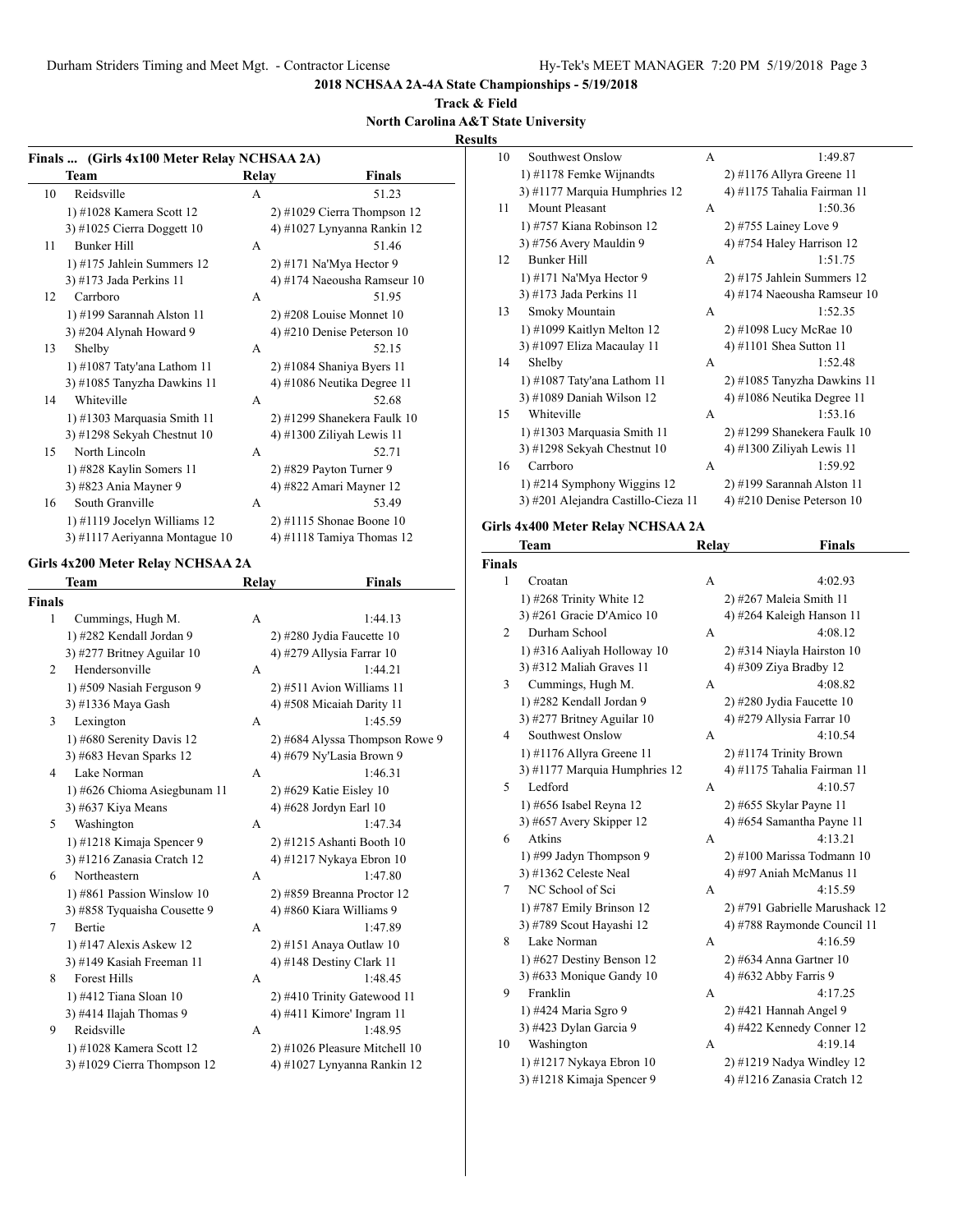**2018 NCHSAA 2A-4A State Championships - 5/19/2018**

#### **Track & Field North Carolina A&T State University**

**Results**

| Finals  (Girls 4x400 Meter Relay NCHSAA 2A) |                               |              |                                     |
|---------------------------------------------|-------------------------------|--------------|-------------------------------------|
|                                             | Team                          | Relay        | Finals                              |
| 11                                          | Carrboro                      | A            | 4:19.31                             |
|                                             | 1) #200 Rachel Buck 9         |              | 2) #201 Alejandra Castillo-Cieza 11 |
|                                             | $3)$ #214 Symphony Wiggins 12 |              | 4) #202 Elise Deshusses 11          |
| 12                                          | Lexington                     | A            | 4:19.83                             |
|                                             | 1) #683 Hevan Sparks 12       |              | 2) #679 Ny'Lasia Brown 9            |
|                                             | 3) #682 Amiya McIntosh 12     |              | 4) #680 Serenity Davis 12           |
| 13                                          | Kinston                       | $\mathsf{A}$ | 4:19.99                             |
|                                             | 1) #600 Cormiya Baker 11      |              | 2) #603 Ke'Andrea Walters 12        |
|                                             | 3) #601 Danielle Heath 12     |              | 4) #602 Lesley Sutton $10$          |
| 14                                          | North Lincoln                 | $\mathsf{A}$ | 4:20.77                             |
|                                             | 1) #823 Ania Mayner 9         |              | 2) #826 Grace Parnell 9             |
|                                             | 3) #824 Andrea McAllister 9   |              | 4) #825 Chandler Mccaslin 12        |
| 15                                          | Newton-Conover                | A            | 4:26.94                             |
|                                             | 1) #796 Anna Loudermelt 11    |              | 2) #798 Elaina Ramseur 10           |
|                                             | 3) #797 Mia Macon 11          |              | 4) #795 Brianna Carson 9            |
|                                             | <b>Brevard</b>                | A            | DO                                  |
|                                             | 1) #156 Dominique Karesh 12   |              | $2)$ #157 Alyssa Lefler 11          |
|                                             | 3) #153 Tristen Berry $10$    |              | 4) #158 Anderson McKibbon 9         |
|                                             |                               |              |                                     |

#### **Girls 4x800 Meter Relay NCHSAA 2A**

|               | <b>Team</b>                   | Relay | Finals                       |
|---------------|-------------------------------|-------|------------------------------|
| <b>Finals</b> |                               |       |                              |
| 1             | North Lincoln                 | A     | 9:48.27                      |
|               | 1) #821 Alyssa Galvin 10      |       | $2)$ #827 Shay Rooney 10     |
|               | 3) #818 Angie Allen 9         |       | 4) #825 Chandler Mccaslin 12 |
| 2             | Carrboro                      | А     | 9:52.95                      |
|               | 1) #213 Cora Van Raay 10      |       | 2) #200 Rachel Buck 9        |
|               | 3) #211 Madeline Ramsden 9    |       | 4) #202 Elise Deshusses 11   |
| 3             | Croatan                       | А     | 10:08.81                     |
|               | 1) #265 Reese Hogan 9         |       | 2) #267 Maleia Smith 11      |
|               | 3) #261 Gracie D'Amico 10     |       | 4) #264 Kaleigh Hanson 11    |
| 4             | <b>West Stokes</b>            | А     | 10:14.01                     |
|               | 1) #1288 Erin Duke 11         |       | 2) #1291 Caroline Pulliam 12 |
|               | 3) #1289 Hunter Jackson 11    |       | 4) #1287 Sydney Cockerham 9  |
| 5.            | Lake Norman                   | А     | 10:18.03                     |
|               | 1) #638 Sophia Sczerbinski    |       | $2)$ #634 Anna Gartner 10    |
|               | 3) #632 Abby Farris 9         |       | 4) #633 Monique Gandy 10     |
| 6             | <b>Brevard</b>                | A     | 10:21.09                     |
|               | 1) #153 Tristen Berry $10$    |       | 2) #156 Dominique Karesh 12  |
|               | 3) #154 Madeline Dierauf 10   |       | 4) #157 Alyssa Lefler 11     |
| 7             | Smoky Mountain                | A     | 10:35.05                     |
|               | 1) #1095 Rebecca Fox 11       |       | $2)$ #1100 Becky Pechman 10  |
|               | 3) #1098 Lucy McRae 10        |       | 4) #1097 Eliza Macaulay 11   |
| 8             | Forbush                       | А     | 10:36.41                     |
|               | 1) #404 Brittney Gammons 9    |       | 2) #407 Laura Wyrick 10      |
|               | 3) #405 Anna-Kathryn Kilby 12 |       | 4) #406 Madisun Shore 12     |
| 9             | Ashe County                   | А     | 10:40.07                     |
|               | 1) #82 Olivia Randolph 11     |       | 2) #80 Malorie Eller 10      |
|               | 3) #83 Zoe Schell 10          |       | 4) #79 Mahaley Cronk 10      |
| 10            | Durham School                 | A     | 10:40.15                     |
|               | 1) #311 Bella Cude 11         |       | $2)$ #318 Isabelle Lee 9     |
|               | 3) #313 Olivia Gregory 12     |       | 4) #317 Michelle Kennedy 12  |

| 11            | NC School of Sci                  |    | А                           | 10:50.55                       |  |
|---------------|-----------------------------------|----|-----------------------------|--------------------------------|--|
|               | 1) #787 Emily Brinson 12          |    |                             | 2) #791 Gabrielle Marushack 12 |  |
|               | 3) #790 Hope Hosford 11           |    | 4) #792 Emma Reinhardt 11   |                                |  |
| 12            | West Stanly                       |    | А                           | 10:56.68                       |  |
|               | 1) #1286 Maddie Miller 11         |    | 2) #1285 Pierson McManus 11 |                                |  |
|               | 3) #1284 Rachel Efird 9           |    | 4) #1283 Hannah Efird 12    |                                |  |
| 13            | <b>First Flight</b>               |    | А                           | 11:09.45                       |  |
|               | 1) #392 Katie Gunzenhauser 12     |    | 2) #393 Jillian Hix 11      |                                |  |
|               | 3) #397 Maddy Wagner 10           |    | 4) #394 Jill O'Dell 11      |                                |  |
| 14            | <b>Currituck County</b>           |    | А                           | 11:14.22                       |  |
|               | 1) #292 Abigail Wooten            |    | 2) #289 Trinity Evans       |                                |  |
|               | 3) #288 Jessica Anderson 11       |    | 4) #291 Hailee Reinke 9     |                                |  |
| 15            | Ayden-Grifton                     |    | А                           | 11:18.07                       |  |
|               | 1) #120 Halei Ward 12             |    | 2) #115 Aaleyah Gams        |                                |  |
|               | 3) #114 Miyana Frizzell           |    | 4) #118 Mariah Heath        |                                |  |
| 16            | North Johnston                    |    | А                           | 11:58.44                       |  |
|               | 1) #812 Mackenzie Swartz 10       |    | 2) #810 Mary Davis 12       |                                |  |
|               | 3) #813 Sydney Swartz $10$        |    | 4) #809 Haley Bunn 10       |                                |  |
|               | Girls High Jump NCHSAA 2A         |    |                             |                                |  |
|               | Name                              |    | Yr School                   | <b>Finals</b>                  |  |
| <b>Finals</b> |                                   |    |                             |                                |  |
| 1             | #422 Kennedy Conner               | 12 | Franklin                    | 5-04.00                        |  |
| 2             | #635 Ariana Henson                |    | 10 Lake Norman              | 5-02.00                        |  |
| 3             | #1239 Mary Nebrich                |    | 12 West Davidso             | J5-02.00                       |  |
| 4             | #308 Angel Bowden                 | 10 | Durham School               | 5-00.00                        |  |
| 5             | #421 Hannah Angel                 | 9  | Franklin                    | J5-00.00                       |  |
| 6             | #251 Allie Holder                 | 11 | Central Davi                | J5-00.00                       |  |
| 7             | #284 Jacquazha Nettles            |    | 12 Cummings, Hugh           | J5-00.00                       |  |
| 8             | #1282 Carmen Bishop               | 10 | West Stanly                 | 4-10.00                        |  |
| 9             | #781 Naudika Howard               | 11 | Nash Central                | J4-10.00                       |  |
| 10            | #319 Ulani Robinson               | 12 | Durham School               | J4-10.00                       |  |
| 10            | #396 Heidi Sabatini               | 11 | First Flight                | J4-10.00                       |  |
| 12            | #150 Dashear Hill                 | 10 | Bertie                      | 4-08.00                        |  |
| 13            | #310 Sophia Bradley               | 12 | Durham School               | 4-06.00                        |  |
| 13            | #113 Zy'kierah Andrews            | 10 | Ayden-Grifto                | 4-06.00                        |  |
|               | #81 Bella Potter                  | 11 | Ashe County                 |                                |  |
| 13            | #1276 Crystal Heafner             | 12 | West Lincoln                | 4-06.00                        |  |
| ---           |                                   |    |                             | ΝH                             |  |
|               | <b>Girls Pole Vault NCHSAA 2A</b> |    |                             |                                |  |
|               | Name                              |    | Yr School                   | Finals                         |  |
| <b>Finals</b> |                                   |    |                             |                                |  |
| 1             | #1190 Sarah Brown                 | 10 | Surry Centra                | 12-00.00                       |  |
| 2             | #307 Leanna Seagraves             | 11 | Draughn                     | 11-00.00                       |  |
| 3             | #804 Ally Osterberg               | 12 | North Davids                | 9-06.00                        |  |
| 4             | #359 Liz Morgan                   | 12 | <b>East Henders</b>         | 9-00.00                        |  |
| 5             | #1310 Lacey Triplett              | 12 | Wilkes Centr                | J9-00.00                       |  |
| 6             | #1191 Peggy Prevette              | 9  | Surry Centra                | J9-00.00                       |  |
| 7             | #358 Pearl Ballard                | 10 | East Henders                | J9-00.00                       |  |
| 8             | #251 Allie Holder                 | 11 | Central Davi                | 8-06.00                        |  |
| 9             | #208 Louise Monnet                | 10 | Carrboro                    | 7-00.00                        |  |
| ---           | #779 Myka Hedgepeth               | 11 | Nash Central                | NΗ                             |  |
|               | #203 Emery Hoos                   | 10 | Carrboro                    | $\rm{NH}$                      |  |
|               | #266 Emma Morton                  | 9  | Croatan                     | NΗ                             |  |
|               | #780 Sarah Hicks                  | 11 | Nash Central                | NΗ                             |  |
|               |                                   |    |                             |                                |  |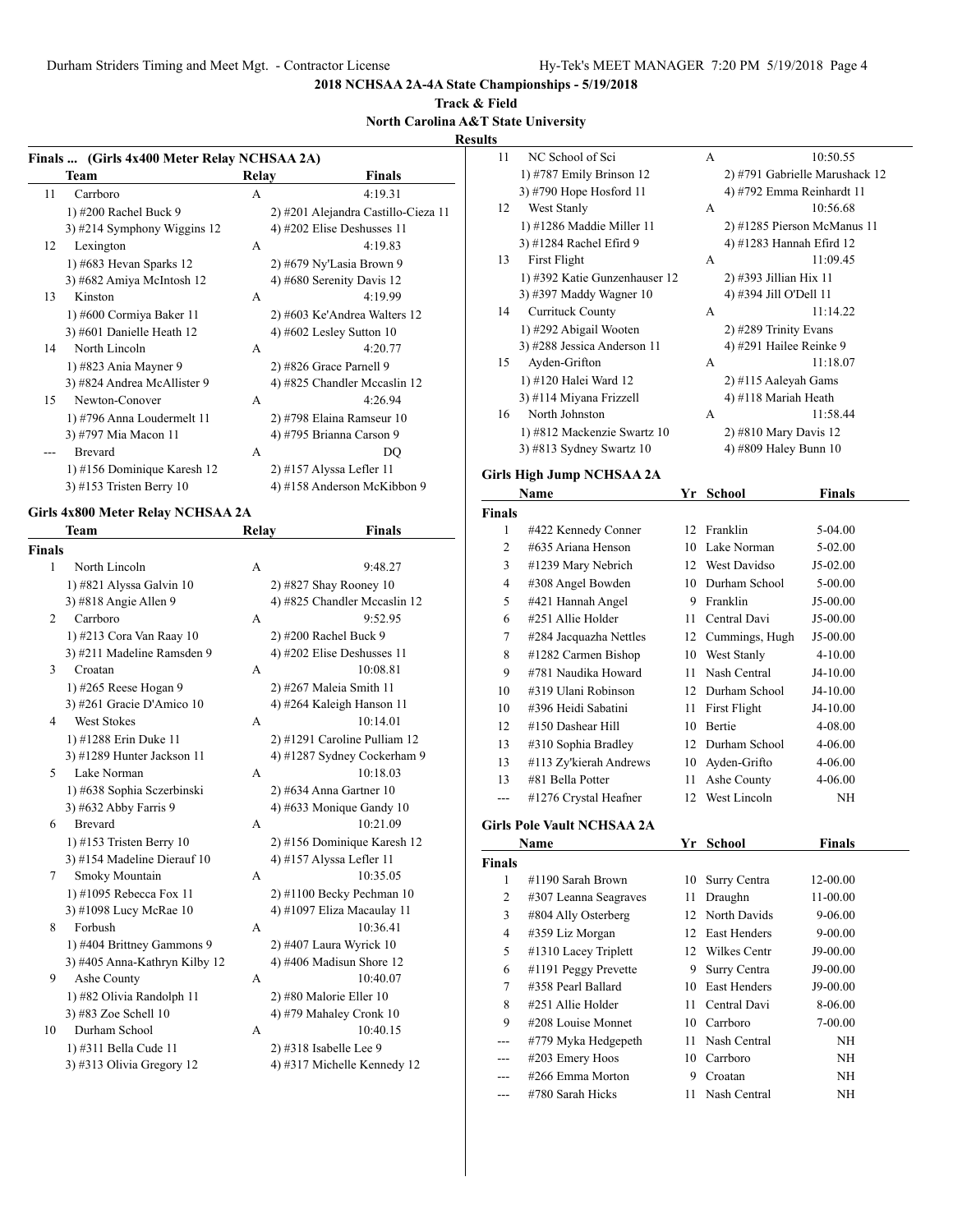**2018 NCHSAA 2A-4A State Championships - 5/19/2018**

**Track & Field North Carolina A&T State University**

**Results**

|                | <b>Girls Long Jump NCHSAA 2A</b>        |         |                                |                      |        |
|----------------|-----------------------------------------|---------|--------------------------------|----------------------|--------|
|                | Name                                    |         | Yr School                      | <b>Finals</b>        |        |
| <b>Finals</b>  |                                         |         |                                |                      |        |
| 1              | #1194 Nicole Barnes                     |         | 12 T.W. Andrews                | 18-07.50 1.2         |        |
| 2              | #508 Micaiah Darity                     | 11      | Hendersonvil                   | 17-02.25             | 0.1    |
| 3              | #511 Avion Williams                     |         | 11 Hendersonvil                | 16-09.00             | 2.0    |
| $\overline{4}$ | #283 Kelsia Moore                       |         | 12 Cummings, Hugh              | 16-08.50 0.9         |        |
| 5              | #113 Zy'kierah Andrews                  |         | 10 Ayden-Grifto                | 16-07.50 0.9         |        |
| 6              | #280 Jydia Faucette                     |         | 10 Cummings, Hugh              | $16-06.50$ 0.5       |        |
| 7              | #781 Naudika Howard                     | 11      | Nash Central                   | 16-06.00             | 1.1    |
| 8              | #654 Samantha Payne                     | 11 -    | Ledford                        | 16-02.50             | 0.3    |
| 9              | #780 Sarah Hicks                        | 11 -    | Nash Central                   | 15-10.50 0.1         |        |
| 10             | #520 Mydison Askew                      |         | 12 Hertford Cou                | 15-10.00 2.3         |        |
| 11             | #422 Kennedy Conner                     |         | 12 Franklin                    | 15-05.00 0.9         |        |
| 12             | #6 Jaliyah Wall                         |         | 10 Anson                       | 15-04.50 0.8         |        |
| 13             | #1067 Nitavia Corpening                 | 11 -    | Salisbury                      | 14-11.50 0.6         |        |
| 14             | #1300 Ziliyah Lewis                     |         | 11 Whiteville                  | 14-10.00 1.8         |        |
| 15             | #819 Olivia Correa                      | 11      | North Lincol                   | 14-08.00 0.7         |        |
| 16             | #1303 Marquasia Smith                   | 11      | Whiteville                     | 13-09.00             | 2.2    |
|                | <b>Girls Triple Jump NCHSAA 2A</b>      |         |                                |                      |        |
|                | <b>Name</b>                             | Yr      | <b>School</b>                  | <b>Finals</b>        |        |
| <b>Finals</b>  |                                         |         |                                |                      |        |
| 1              | #1194 Nicole Barnes                     |         | 12 T.W. Andrews                | 36-08.00             | 3.3    |
| 2              | #2 Destiny Gayton                       |         | 12 Anson                       | 36-05.50 2.3         |        |
| 3              | #283 Kelsia Moore                       |         | 12 Cummings, Hugh              | 35-11.00 1.3         |        |
| 4              | #280 Jydia Faucette                     |         | 10 Cummings, Hugh              | 35-08.50 0.5         |        |
| 5              | #819 Olivia Correa                      | 11 -    | North Lincol                   | 35-04.50 2.3         |        |
| 6              | #369 Amya Brooks                        | 9.      | Eastern Randolph               | 35-03.50 2.6         |        |
| 7              | #403 Mackenzie Fulk                     |         | 12 Forbush                     | 34-06.00 3.1         |        |
| 8              | #341 Breanna Mcdaniel                   |         | 12 East Duplin                 | 34-04.00 2.2         |        |
| 9              | #358 Pearl Ballard                      |         | 10 East Henders                | 34-02.00 1.3         |        |
| 10             | #3 Jordyn Kiser                         | 11      | Anson                          | 32-07.00 1.3         |        |
| 11             | #315 Dajanai Harper                     |         | 12 Durham School               | 32-05.25 0.9         |        |
| 12             | #508 Micaiah Darity                     |         | 11 Hendersonvil                | 32-04.00 1.0         |        |
| 13             | #780 Sarah Hicks                        | 11      | Nash Central                   | 32-00.50 0.5         |        |
| 14             | #1084 Shaniya Byers                     | 11      | Shelby                         | 31-09.50             | 1.6    |
| 15             | #779 Myka Hedgepeth                     | 11      | Nash Central                   | 30-02.50             | $-0.1$ |
|                |                                         |         |                                |                      |        |
|                | <b>Girls Shot Put NCHSAA 2A</b>         |         |                                |                      |        |
|                | Name                                    |         | Yr School                      | <b>Finals</b>        |        |
| <b>Finals</b>  |                                         |         |                                |                      |        |
| 1              | #4 Patience Marshall                    | 12      | Anson                          | $42 - 03.00$         |        |
| 2              | #364 Caira McClain                      | 12      | East Lincoln                   | 38-07.00             |        |
| 3              | #320 Blamo Snoh                         |         | 10 Durham School               | 37-01.00             |        |
| 4              | #685 Emily Shain                        |         | 11 Lincolnton                  | 36-06.00             |        |
| 5              | #859 Breanna Proctor                    |         | 12 Northeastern                | 34-10.00             |        |
| 6              | #1096 Olivia Jackson                    | 11      | Smoky Mounta                   | 34-03.00             |        |
| 7              | #1206 Mahkayla Hart                     | 10      | Thomasville                    | 33-05.00             |        |
| 8              | #1114 Makala Wright                     | 10      | South Columbus                 | 32-10.00             |        |
| 9              | #303 Ashley Teilborg                    | 12      | Dixon                          | 32-03.00             |        |
| 10             | #604 Natasia Wooten                     |         | 12 Kinston                     | 32-00.00             |        |
| 11<br>11       | #285 Zionna Rings<br>#1275 Harley Byers | 9<br>12 | Cummings, Hugh<br>West Lincoln | 30-06.00<br>30-06.00 |        |
|                |                                         |         |                                |                      |        |

| 13                   | #1102 Sarah Wallace                                  | 12   | Smoky Mounta        | 30-04.00       |
|----------------------|------------------------------------------------------|------|---------------------|----------------|
| 14                   | #385 Kiara Page                                      | 12   | Fairmont            | 30-03.00       |
| 15                   | #1173 Alonee Smallwood                               | 9    | Southwest Ed        | 29-09.00       |
|                      | <b>Girls Discus Throw NCHSAA 2A</b>                  |      |                     |                |
|                      |                                                      |      |                     |                |
|                      | Name                                                 | Yr   | <b>School</b>       | Finals         |
| <b>Finals</b><br>1   | #4 Patience Marshall                                 | 12   | Anson               | 134-08         |
| 2                    | #133 Makayla Everett                                 |      | 10 Beddingfield     | 114-02         |
| 3                    | #320 Blamo Snoh                                      |      | 10 Durham School    | 112-08         |
| $\overline{4}$       | #290 Destiny Ferebee                                 |      | 11 Currituck Co     | 110-03         |
| 5                    | #898 Chesney Gardner                                 |      | 11 Owen, Charle     | 105-03         |
| 5                    | #1068 Lexie May                                      | 11 - | Salisbury           | 105-03         |
| 7                    | #1275 Harley Byers                                   |      | 12 West Lincoln     | 104-11         |
| 8                    | #854 Myia West                                       |      | 12 North Surry      | 104-05         |
| 9                    | #601 Danielle Heath                                  |      | 12 Kinston          | 98-07          |
| 10                   | #301 Cara Bailey                                     |      | 12 Dixon            | 92-11          |
| 11                   | #306 Saniah Oneil                                    |      | 10 Draughn          | 91-10          |
| 12                   | #685 Emily Shain                                     | 11 - | Lincolnton          | 91-00          |
| 13                   | #1302 Daedra Pollard                                 |      | 12 Whiteville       | 89-02          |
| 14                   | #319 Ulani Robinson                                  |      | 12 Durham School    | 88-03          |
| 15                   | #370 Taylor Hatchett                                 |      | 12 Eastern Randolph | 88-00          |
| 16                   | #363 Taryn Giles-Robinette                           | 9.   | East Lincoln        | 72-10          |
|                      |                                                      |      |                     |                |
|                      | Girls 100 Meter Dash NCHSAA 4A                       |      |                     |                |
|                      | Name                                                 | Yr   | <b>School</b>       | <b>Prelims</b> |
| <b>Preliminaries</b> |                                                      |      |                     |                |
| 1                    |                                                      |      |                     |                |
|                      | #518 Melicia Mouzzon                                 | 11   | Heritage            | 12.13Q-0.6     |
| 2                    | #445 Jonah Ross                                      | 10   | Garner              | 12.20Q-0.4     |
| 3                    | #596 Lia Love                                        | 9    | Jordan              | 12.30Q-0.6     |
| 4                    | #376 Makhia Jarrett                                  |      | 10 Enloe            | 12.33Q-0.4     |
| 5                    | #537 Leah Bolden                                     | 12   | High Point C        | $12.32q -0.6$  |
| 6                    | #1311 Ahlexandria Deloache                           | 10   | Z.B. Vance          | $12.37q -0.6$  |
| 7                    | #1280 Mekyll Robinson                                | 11 - | West Mecklen        | $12.46q - 0.6$ |
| 8                    | #449 Kamaya DeBose-Epps                              | 12   | Glenn               | 12.47q -0.4    |
| 9                    | #1042 Mariah Atwater                                 | 12   | Rocky River         | $12.52 -0.4$   |
| 10                   | #993 Destiny Wallace                                 | 11   | Ragsdale            | $12.54 - 0.4$  |
| 11                   | #14 Taylor Boykin-Roach                              | 11   | Apex                | $12.58 - 0.4$  |
| 12                   | #572 Milan Fields                                    | 9.   | Hough, Willi        | $12.66 - 0.6$  |
| 13                   | #1083 Britney Chambers                               |      | 11 Seventy-Firs     | 12.85 -0.4     |
| 14                   | #877 Maya Michele Pighet                             |      | 12 Olympic          | 12.94 -0.4     |
| 15                   | #939 Amari Taylor                                    |      | 9 Pine Forest       | $13.00 - 0.6$  |
|                      | Girls 100 Meter Dash Wheelchair Wheelchair NCHSAA 4A |      |                     |                |
|                      | Name                                                 |      | Yr School           | <b>Finals</b>  |
| <b>Finals</b>        |                                                      |      |                     |                |
| 1                    | #19 Cara King                                        |      | 12 Apex             | $22.42 -0.5$   |

**Girls 100 Meter Dash NCHSAA 4A**

| Name          |                      | Yr School       | Finals        |
|---------------|----------------------|-----------------|---------------|
| <b>Finals</b> |                      |                 |               |
|               | #445 Jonah Ross      | 10 Garner       | $11.84 - 0.4$ |
|               | #518 Melicia Mouzzon | 11 Heritage     | $11.87 - 0.4$ |
| 3             | #537 Leah Bolden     | 12 High Point C | $12.03 - 0.4$ |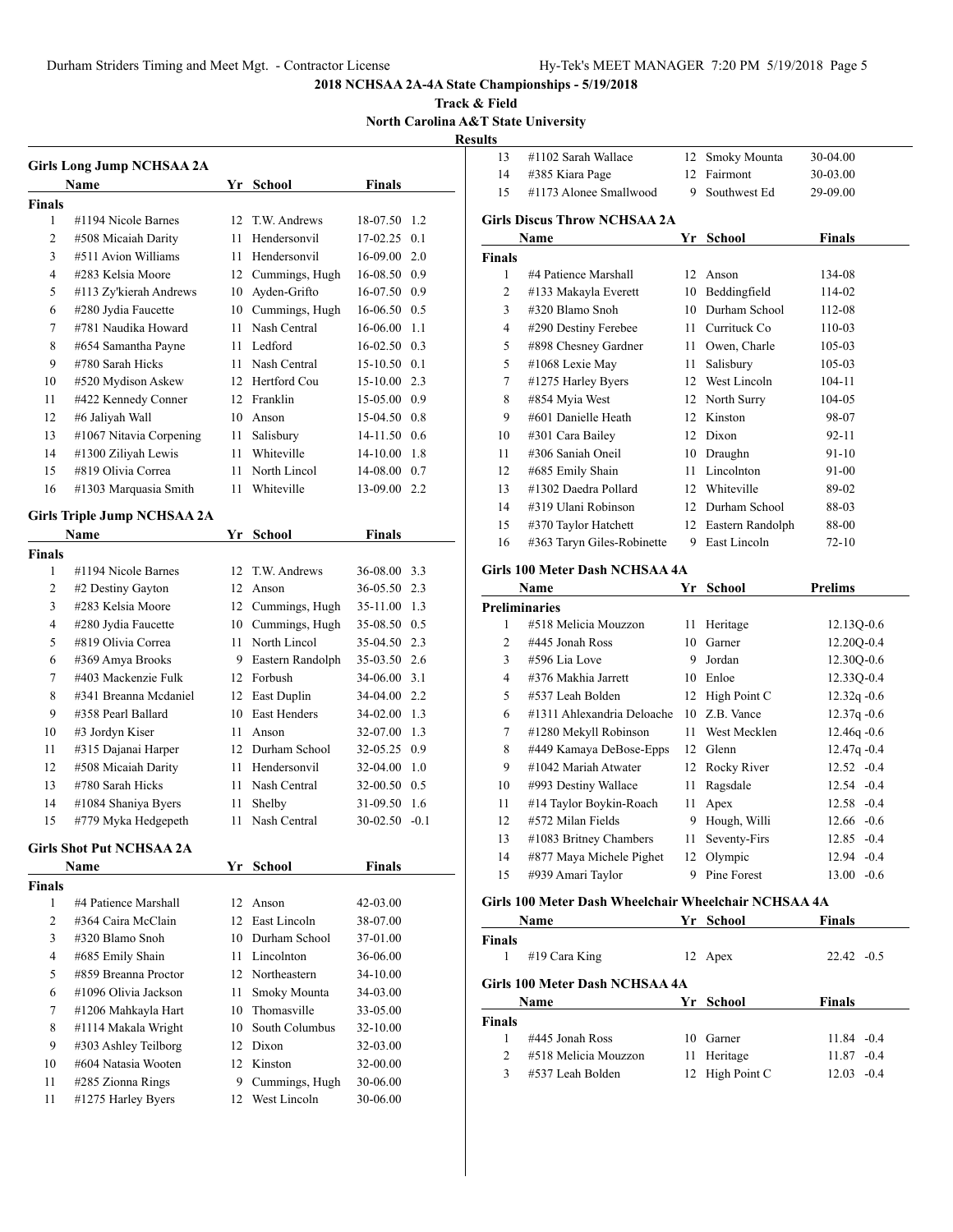**Track & Field North Carolina A&T State University Results**

|                | Finals  (Girls 100 Meter Dash NCHSAA 4A)             |    |                |               |     |
|----------------|------------------------------------------------------|----|----------------|---------------|-----|
|                | Name                                                 |    | Yr School      | Finals        |     |
| 4              | #596 Lia Love                                        | 9  | Jordan         | $12.07 -0.4$  |     |
| 5              | #1311 Ahlexandria Deloache                           | 10 | Z.B. Vance     | $12.10 -0.4$  |     |
| 6              | #376 Makhia Jarrett                                  | 10 | Enloe          | $12.12 - 0.4$ |     |
| 7              | #449 Kamaya DeBose-Epps                              | 12 | Glenn          | $12.23 -0.4$  |     |
| 8              | #1280 Mekyll Robinson                                | 11 | West Mecklen   | $12.29 -0.4$  |     |
|                | Girls 200 Meter Dash NCHSAA 4A                       |    |                |               |     |
|                | Name                                                 |    | Yr School      | Finals        |     |
| <b>Finals</b>  |                                                      |    |                |               |     |
| 1              | #1163 Kyna Robinson                                  | 11 | Southeast Ra   | 24.20 -0.9    |     |
| 2              | #445 Jonah Ross                                      |    | 10 Garner      | $24.25 -0.9$  |     |
| 3              | #376 Makhia Jarrett                                  |    | 10 Enloe       | $24.33 - 0.9$ |     |
| 4              | #561 Maya Singletary                                 |    | 12 Hoke County | 24.48 -0.9    |     |
| 5              | #518 Melicia Mouzzon                                 | 11 | Heritage       | $24.67 - 0.9$ |     |
| 6              | #537 Leah Bolden                                     | 12 | High Point C   | 24.74 - 0.9   |     |
| 7              | #993 Destiny Wallace                                 | 11 | Ragsdale       | 24.84 -0.9    |     |
| 8              | #449 Kamaya DeBose-Epps                              | 12 | Glenn          | 24.90 0.1     |     |
| 9              | #981 Ariana Rivera                                   | 11 | Providence     | $25.00 -0.9$  |     |
| 10             | #1311 Ahlexandria Deloache                           | 10 | Z.B. Vance     | 25.01         | 0.1 |
| 11             | #1280 Mekyll Robinson                                | 11 | West Mecklen   | 25.35 0.1     |     |
| 12             | #709 Sydney Hunter                                   | 11 | Mallard Cree   | 25.45 0.1     |     |
| 13             | #14 Taylor Boykin-Roach                              | 11 | Apex           | 25.60 0.1     |     |
| 14             | #1083 Britney Chambers                               | 11 | Seventy-Firs   | 25.83         | 0.1 |
| 15             | #726 Carisma-Ann Lynn                                | 11 | Middle Creek   | 26.67         | 0.1 |
|                | Girls 200 Meter Dash Wheelchair Wheelchair NCHSAA 4A |    |                |               |     |
|                | Name                                                 |    | Yr School      | Finals        |     |
| Finals         |                                                      |    |                |               |     |
| 1              | #19 Cara King                                        | 12 | Apex           | $42.03 - 1.7$ |     |
|                | Girls 400 Meter Dash NCHSAA 4A                       |    |                |               |     |
|                | Name                                                 |    | Yr School      | <b>Finals</b> |     |
| <b>Finals</b>  |                                                      |    |                |               |     |
| 1              | #561 Maya Singletary                                 | 12 | Hoke County    | 53.42         |     |
| 2              | #1163 Kyna Robinson                                  | 11 | Southeast Ra   | 54.13         |     |
| 3              | #975 Ella Mainwaring Foster                          | 10 | Providence     | 56.20         |     |
| $\overline{4}$ | #1042 Mariah Atwater                                 | 12 | Rocky River    | 56.32         |     |
| 5              | #970 Nimeesha Coleman                                | 10 | Providence     | 57.22         |     |
| 6              | #53 Taylor Arthur                                    | 12 | Ardrey Kell    | 57.44         |     |
| 7              | #878 Blake Strong                                    | 12 | Olympic        | 57.60         |     |
| 8              | #939 Amari Taylor                                    | 9  | Pine Forest    | 57.98         |     |
| 9              | #1083 Britney Chambers                               | 11 | Seventy-Firs   | 59.07         |     |
| 10             | #672 Lindsey Russ                                    | 12 | Leesville Ro   | 59.22         |     |
| 11             | #1048 Jade Houston                                   | 10 | Rolesville H   | 59.63         |     |
| 12             | #900 Julia Taylor                                    | 11 | Page           | 59.90         |     |
| 13             | #1249 Jada Dowd                                      | 9  | West Forsyth   | 59.93         |     |
| 14             | #953 Helen West                                      | 10 | Pinecrest      | 1:00.17       |     |
| 15             | #39 Luci Banyas                                      | 11 | Apex Friends   | 1:01.27       |     |
| 16             | #739 Diamond Mclean                                  | 9  | Millbrook      | 1:01.31       |     |

|               | Name                   | Yr  | School       | Finals  |
|---------------|------------------------|-----|--------------|---------|
| <b>Finals</b> |                        |     |              |         |
| 1             | #539 TiCoiya Gidderon  | 12  | High Point C | 2:13.76 |
| 2             | #948 Macie Kavanaugh   | 12  | Pinecrest    | 2:16.01 |
| 3             | #465 Bailey Fowler     | 11  | Green Hope   | 2:18.30 |
| 4             | #21 Calli Parlier      | 12  | Apex         | 2:18.62 |
| 5             | #531 Lauren Richards   | 9   | Hickory Ridg | 2:20.36 |
| 6             | #24 Alex Wilkinson     | 12  | Apex         | 2:20.95 |
| 7             | $\#1009$ Gwen Parks    | 9   | Reagan, Rona | 2:21.26 |
| 8             | #194 Caroline Todd     | 11  | Cardinal Gib | 2:23.02 |
| 9             | #675 Ashley Tysiac     | 11  | Leesville Ro | 2:23.05 |
| 10            | #1127 Jordan Cabrol    | 11. | South Meckle | 2:23.60 |
| 11            | #761 Cora Cooke        | 9   | Myers Park   | 2:24.34 |
| 12            | #141 Camille Herring   | 10  | Berry, Phill | 2:25.46 |
| 13            | #738 Amie Jammeh       | 10  | Millbrook    | 2:25.68 |
| 14            | #1154 Lauren Clark     | 10  | Southeast Ra | 2:26.71 |
| 15            | #978 Sarah Parrish     | 12  | Providence   | 2:26.89 |
| 16            | $\#1072$ Lauren Ammons | 12  | Sanderson    | 2:28.21 |
|               |                        |     |              |         |

# **Girls 1600 Meter Run NCHSAA 4A**

| Name          |                         | Yr | School             | Finals     |  |
|---------------|-------------------------|----|--------------------|------------|--|
| <b>Finals</b> |                         |    |                    |            |  |
| 1             | #946 Carmen Alder       | 9  | Pinecrest          | 4:57.84    |  |
| 2             | #21 Calli Parlier       | 12 | Apex               | 5:02.61    |  |
| 3             | #914 Shannon Sefton     | 11 | Panther Cree       | 5:05.30    |  |
| 4             | #1005 Ainsley Cooper    | 11 | Reagan, Rona       | 5:05.30    |  |
| 5             | #1244 Eliza Broce       | 9  | West Forsyth       | 5:08.84    |  |
| 6             | #761 Cora Cooke         | 9  | Myers Park         | 5:12.63    |  |
| 7             | #1006 Spencer Faircloth | 12 | Reagan, Rona       | 5:13.52    |  |
| 8             | #189 Marissa Bishop     | 12 | Cardinal Gib       | 5:14.03    |  |
| 9             | #978 Sarah Parrish      | 12 | Providence         | 5:17.86    |  |
| 10            | #675 Ashley Tysiac      | 11 | Leesville Ro       | 5:23.06    |  |
| 11            | #668 Hannah Comeskey    | 11 | Leesville Ro       | 5:24.16    |  |
| 12            | #1208 Hope Dominique    | 10 | <b>Wake Forest</b> | 5:29.72    |  |
| 13            | #42 Jade Martin         | 11 | Apex Friends       | 5:37.22    |  |
| 14            | #765 Caroline Grier     | 12 | Myers Park         | 5:43.42    |  |
| 15            | #768 Gracie Landrum     | 9  | Myers Park         | 5:59.65    |  |
| ---           | #650 Natalie Tyner      | 11 | Laney              | <b>DNF</b> |  |

## **Girls 3200 Meter Run NCHSAA 4A**

| Name          |                            | Yr | School          | Finals   |  |
|---------------|----------------------------|----|-----------------|----------|--|
| <b>Finals</b> |                            |    |                 |          |  |
| 1             | #946 Carmen Alder          | 9  | Pinecrest       | 10:54.80 |  |
| 2             | #1005 Ainsley Cooper       | 11 | Reagan, Rona    | 11:05.37 |  |
| 3             | $#192$ Katharine Priu      | 11 | Cardinal Gib    | 11:13.38 |  |
| 4             | #190 Kathryn Dudash        |    | 12 Cardinal Gib | 11:34.05 |  |
| 5             | #485 Emma Kincaid          | 11 | Grimsley        | 11:35.74 |  |
| 6             | #91 Paxton Chitty          | 9  | Ashley High     | 11:48.37 |  |
| 7             | #725 Lauren Copperthwaite  |    | 12 Middle Creek | 11:49.07 |  |
| 8             | #670 Dalia Hasan           |    | 10 Leesville Ro | 11:52.57 |  |
| 9             | #547 Sloane Fleming-Hickey | 9  | Hoggard         | 11:59.77 |  |
| 10            | #64 Emma Wiese             | 12 | Ardrey Kell     | 12:07.38 |  |
| 11            | #770 Megan Merritt         | 9  | Myers Park      | 12:08.11 |  |
|               |                            |    |                 |          |  |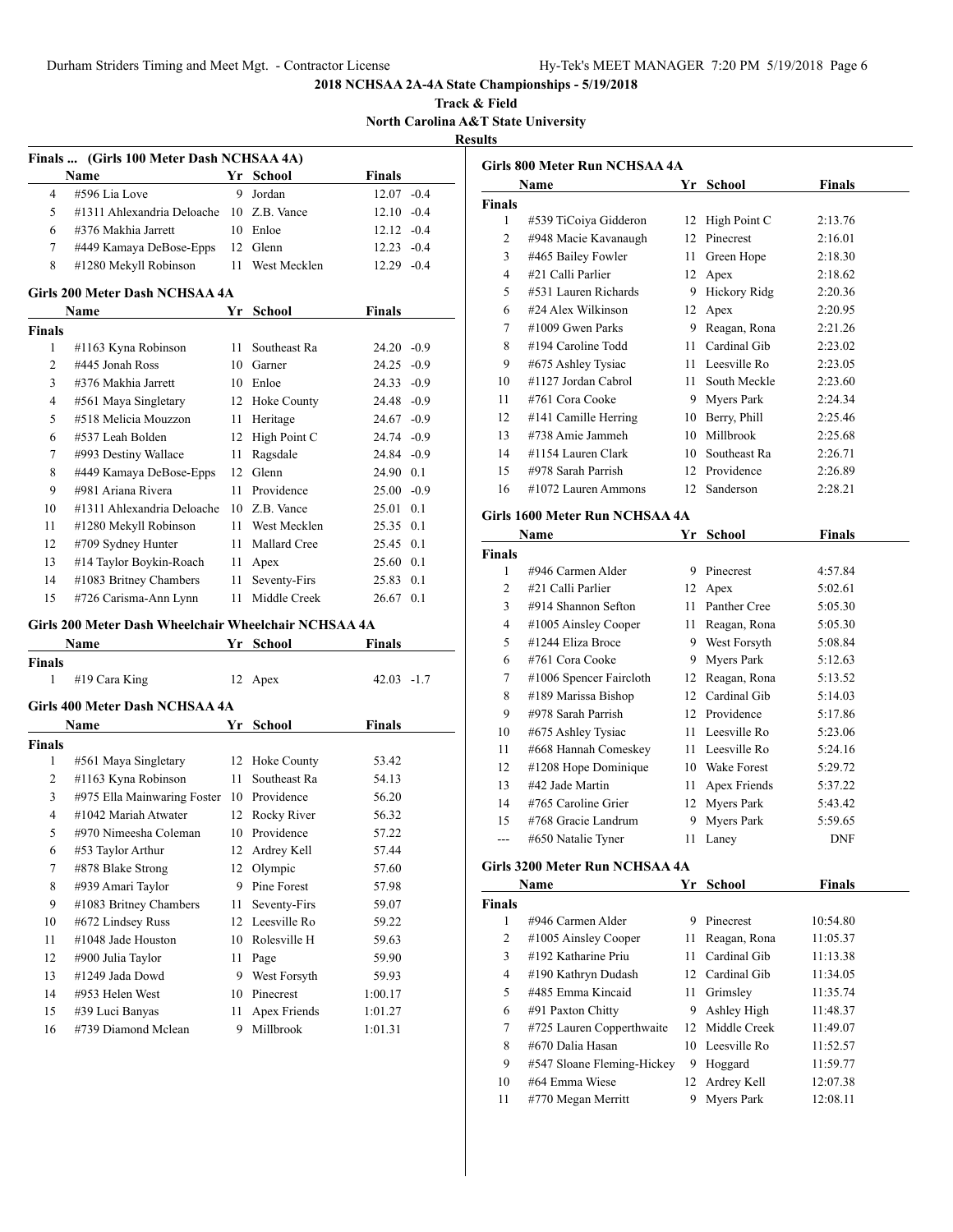**Track & Field North Carolina A&T State University**

**Results**

| Finals  (Girls 3200 Meter Run NCHSAA 4A) |                            |  |                 |               |  |  |
|------------------------------------------|----------------------------|--|-----------------|---------------|--|--|
|                                          | <b>Name</b>                |  | Yr School       | <b>Finals</b> |  |  |
| 12                                       | $\#1006$ Spencer Faircloth |  | 12 Reagan, Rona | 12:15.34      |  |  |
| 13                                       | #574 Katherine Reeves      |  | 10 Hough, Willi | 12:17.43      |  |  |
| 14                                       | #767 Sarah Holshouser      |  | 9 Myers Park    | 12:38.64      |  |  |
| $---$                                    | #650 Natalie Tyner         |  | 11 Laney        | <b>DNF</b>    |  |  |
|                                          | #1142 Madeline Carkeet     |  | South View      | <b>DNF</b>    |  |  |

#### **Girls 100 Meter Hurdles NCHSAA 4A**

| Name |                          | Yr | <b>School</b> | <b>Prelims</b>  |
|------|--------------------------|----|---------------|-----------------|
|      | Preliminaries            |    |               |                 |
| 1    | #713 Akira Rhodes        | 12 | Mallard Cree  | 14.21Q-0.2      |
| 2    | #1155 Sierra Fletcher    | 11 | Southeast Ra  | 14.41Q-0.6      |
| 3    | #562 Veronique Woodson   | 11 | Hoke County   | 14.86Q-0.2      |
| 4    | #667 Timara Chapman      | 12 | Leesville Ro  | 14.97Q-0.6      |
| 5    | #838 Lindsay Cooper      | 10 | North Meckle  | $15.00q - 0.6$  |
| 6    | #906 Daryn Armstrong     | 12 | Panther Cree  | $15.21q - 0.2$  |
| 7    | #698 Maya Alexander      | 12 | Mallard Cree  | $15.24q - 0.6$  |
| 8    | #570 Quanterra Harrison  | 12 | Hopewell      | $15.29q -0.2$   |
| 9    | #487 Gail White          | 11 | Grimsley      | $15.72 -0.2$    |
| 10   | #93 Tashayla White       | 11 | Athens Drive  | $15.76 - 0.6$   |
| 11   | #1145 Jasmine Richardson | 11 | South View    | 16.01<br>$-0.6$ |
| 12   | #1245 Ari Carroll        | 11 | West Forsyth  | $16.15 - 0.6$   |
| 13   | #1247 Alexia Chapman     | 12 | West Forsyth  | $16.51 - 0.2$   |
| 14   | #1044 Lauren Powell      | 11 | Rocky River   | $16.74 - 0.6$   |
| 15   | #44 Destiny Smith        | 12 | Apex Friends  | $17.24 - 0.2$   |

#### **Girls 100 Meter Hurdles NCHSAA 4A**

| <b>Name</b>             |  |              | <b>Finals</b>                                                                                                                                    |                                                                                         |
|-------------------------|--|--------------|--------------------------------------------------------------------------------------------------------------------------------------------------|-----------------------------------------------------------------------------------------|
|                         |  |              |                                                                                                                                                  |                                                                                         |
| #713 Akira Rhodes       |  |              |                                                                                                                                                  |                                                                                         |
| #1155 Sierra Fletcher   |  | Southeast Ra |                                                                                                                                                  |                                                                                         |
| #562 Veronique Woodson  |  |              |                                                                                                                                                  |                                                                                         |
| #838 Lindsay Cooper     |  |              |                                                                                                                                                  |                                                                                         |
| #667 Timara Chapman     |  |              |                                                                                                                                                  |                                                                                         |
| #698 Maya Alexander     |  |              |                                                                                                                                                  |                                                                                         |
| #570 Quanterra Harrison |  |              |                                                                                                                                                  |                                                                                         |
| #906 Daryn Armstrong    |  |              | 15.19                                                                                                                                            | 0.1                                                                                     |
|                         |  |              | Yr School<br>12 Mallard Cree<br>11.<br>11 Hoke County<br>10 North Meckle<br>12 Leesville Ro<br>12 Mallard Cree<br>12 Hopewell<br>12 Panther Cree | 13.66 0.1<br>13.89 0.1<br>14.56 0.1<br>14.62 0.1<br>14.76 0.1<br>14.83 0.1<br>15.14 0.1 |

## **Girls 300 Meter Hurdles NCHSAA 4A**

| Name          |                         | Yr              | <b>School</b>   | Finals |  |
|---------------|-------------------------|-----------------|-----------------|--------|--|
| <b>Finals</b> |                         |                 |                 |        |  |
| 1             | #1155 Sierra Fletcher   | 11              | Southeast Ra    | 41.87  |  |
| 2             | #981 Ariana Rivera      | 11              | Providence      | 42.44  |  |
| 3             | #667 Timara Chapman     |                 | 12 Leesville Ro | 44.65  |  |
| 4             | #838 Lindsay Cooper     |                 | 10 North Meckle | 45.02  |  |
| 5             | #44 Destiny Smith       |                 | 12 Apex Friends | 45.37  |  |
| 6             | #487 Gail White         | 11              | Grimsley        | 46.07  |  |
| 7             | #570 Quanterra Harrison |                 | 12 Hopewell     | 46.09  |  |
| 8             | #562 Veronique Woodson  | 11              | Hoke County     | 46.24  |  |
| 9             | #573 Allison Fuerst     | 12              | Hough, Willi    | 46.24  |  |
| 10            | #735 Zavia Dickerson    | 12 <sub>1</sub> | Millbrook       | 46.25  |  |
| 11            | #938 Diamila Peterson   | 11              | Pine Forest     | 46.31  |  |
| 12            | #464 Lindsey Eastwood   | 12              | Green Hope      | 46.94  |  |
|               |                         |                 |                 |        |  |

| 13 | $#1255$ Asia Phillips | 9 West Forsyth  | 47.67 |
|----|-----------------------|-----------------|-------|
| 14 | #1247 Alexia Chapman  | 12 West Forsyth | 47.92 |
| 15 | #548 Cheyenne Newkirk | 10 Hoggard      | 48.86 |
| 16 | $\#1082$ Sanya Lacue  | 9 Scotland      | 49.05 |

#### **Girls 4x100 Meter Relay NCHSAA 4A**

| <b>Finals</b><br>1<br>Southeast Raleigh<br>A<br>47.33<br>1) #1159 Ani Judd 10<br>2) #1155 Sierra Fletcher 11<br>3) #1158 Zarejha Hall 11<br>4) #1153 Jordan Chambers 10<br>А<br>47.40<br>2<br>Apex<br>1) #14 Taylor Boykin-Roach 11<br>2) #17 Sydney Emerson 11<br>4) $#23$ Myana Smalls 12<br>3) #22 Brynn Sheffield 12<br>Mallard Creek<br>3<br>A<br>47.47<br>1) #704 Samantha Featherston 11<br>2) #705 Amaya Gaddy 11<br>3) #698 Maya Alexander 12<br>4) #713 Akira Rhodes 12<br>Rocky River<br>4<br>A<br>48.01<br>1) #1044 Lauren Powell 11<br>2) #1043 Ty-lisha Kimble 11<br>3) #1046 Jirah Sidberry $11$<br>4) #1042 Mariah Atwater 12<br>Panther Creek<br>48.34<br>5<br>А<br>1) #908 Janiyah Fields 9<br>2) #912 Jada Mundine 11<br>3) #906 Daryn Armstrong 12<br>4) #910 Anyiah Mccrimmon 12<br>West Forsyth<br>6<br>48.39<br>А<br>1) #1245 Ari Carroll 11<br>2) #1250 Ajile Flynt 9<br>3) #1252 Destiny Hill 11<br>4) #1255 Asia Phillips 9<br>Olympic<br>48.46<br>7<br>А<br>1) #874 Princess Appiah 12<br>2) #877 Maya Michele Pighet 12<br>3) #876 Na'Zyia Evans 11<br>4) #879 Ty'Nasia Walker 10<br>West Mecklenburg<br>8<br>48.70<br>А<br>1) #1279 Jireh Pinckney 10<br>2) #1278 Za'Nya Page 11<br>3) #1277 Ebin Matthews 11<br>4) #1280 Mekyll Robinson 11<br>49.15<br>9<br>Knightdale<br>A<br>1) #619 Danaja Williams 11<br>2) #618 Akira Wiggins 12<br>4) #616 Daijah Miles 12<br>3) #617 Sydney Richardson 11<br>Butler<br>10<br>A<br>49.57 | Team | <b>Relay</b> | Finals |
|---------------------------------------------------------------------------------------------------------------------------------------------------------------------------------------------------------------------------------------------------------------------------------------------------------------------------------------------------------------------------------------------------------------------------------------------------------------------------------------------------------------------------------------------------------------------------------------------------------------------------------------------------------------------------------------------------------------------------------------------------------------------------------------------------------------------------------------------------------------------------------------------------------------------------------------------------------------------------------------------------------------------------------------------------------------------------------------------------------------------------------------------------------------------------------------------------------------------------------------------------------------------------------------------------------------------------------------------------------------------------------------------------------------------------------------------------------------|------|--------------|--------|
|                                                                                                                                                                                                                                                                                                                                                                                                                                                                                                                                                                                                                                                                                                                                                                                                                                                                                                                                                                                                                                                                                                                                                                                                                                                                                                                                                                                                                                                               |      |              |        |
|                                                                                                                                                                                                                                                                                                                                                                                                                                                                                                                                                                                                                                                                                                                                                                                                                                                                                                                                                                                                                                                                                                                                                                                                                                                                                                                                                                                                                                                               |      |              |        |
|                                                                                                                                                                                                                                                                                                                                                                                                                                                                                                                                                                                                                                                                                                                                                                                                                                                                                                                                                                                                                                                                                                                                                                                                                                                                                                                                                                                                                                                               |      |              |        |
|                                                                                                                                                                                                                                                                                                                                                                                                                                                                                                                                                                                                                                                                                                                                                                                                                                                                                                                                                                                                                                                                                                                                                                                                                                                                                                                                                                                                                                                               |      |              |        |
|                                                                                                                                                                                                                                                                                                                                                                                                                                                                                                                                                                                                                                                                                                                                                                                                                                                                                                                                                                                                                                                                                                                                                                                                                                                                                                                                                                                                                                                               |      |              |        |
|                                                                                                                                                                                                                                                                                                                                                                                                                                                                                                                                                                                                                                                                                                                                                                                                                                                                                                                                                                                                                                                                                                                                                                                                                                                                                                                                                                                                                                                               |      |              |        |
|                                                                                                                                                                                                                                                                                                                                                                                                                                                                                                                                                                                                                                                                                                                                                                                                                                                                                                                                                                                                                                                                                                                                                                                                                                                                                                                                                                                                                                                               |      |              |        |
|                                                                                                                                                                                                                                                                                                                                                                                                                                                                                                                                                                                                                                                                                                                                                                                                                                                                                                                                                                                                                                                                                                                                                                                                                                                                                                                                                                                                                                                               |      |              |        |
|                                                                                                                                                                                                                                                                                                                                                                                                                                                                                                                                                                                                                                                                                                                                                                                                                                                                                                                                                                                                                                                                                                                                                                                                                                                                                                                                                                                                                                                               |      |              |        |
|                                                                                                                                                                                                                                                                                                                                                                                                                                                                                                                                                                                                                                                                                                                                                                                                                                                                                                                                                                                                                                                                                                                                                                                                                                                                                                                                                                                                                                                               |      |              |        |
|                                                                                                                                                                                                                                                                                                                                                                                                                                                                                                                                                                                                                                                                                                                                                                                                                                                                                                                                                                                                                                                                                                                                                                                                                                                                                                                                                                                                                                                               |      |              |        |
|                                                                                                                                                                                                                                                                                                                                                                                                                                                                                                                                                                                                                                                                                                                                                                                                                                                                                                                                                                                                                                                                                                                                                                                                                                                                                                                                                                                                                                                               |      |              |        |
|                                                                                                                                                                                                                                                                                                                                                                                                                                                                                                                                                                                                                                                                                                                                                                                                                                                                                                                                                                                                                                                                                                                                                                                                                                                                                                                                                                                                                                                               |      |              |        |
|                                                                                                                                                                                                                                                                                                                                                                                                                                                                                                                                                                                                                                                                                                                                                                                                                                                                                                                                                                                                                                                                                                                                                                                                                                                                                                                                                                                                                                                               |      |              |        |
|                                                                                                                                                                                                                                                                                                                                                                                                                                                                                                                                                                                                                                                                                                                                                                                                                                                                                                                                                                                                                                                                                                                                                                                                                                                                                                                                                                                                                                                               |      |              |        |
|                                                                                                                                                                                                                                                                                                                                                                                                                                                                                                                                                                                                                                                                                                                                                                                                                                                                                                                                                                                                                                                                                                                                                                                                                                                                                                                                                                                                                                                               |      |              |        |
|                                                                                                                                                                                                                                                                                                                                                                                                                                                                                                                                                                                                                                                                                                                                                                                                                                                                                                                                                                                                                                                                                                                                                                                                                                                                                                                                                                                                                                                               |      |              |        |
|                                                                                                                                                                                                                                                                                                                                                                                                                                                                                                                                                                                                                                                                                                                                                                                                                                                                                                                                                                                                                                                                                                                                                                                                                                                                                                                                                                                                                                                               |      |              |        |
|                                                                                                                                                                                                                                                                                                                                                                                                                                                                                                                                                                                                                                                                                                                                                                                                                                                                                                                                                                                                                                                                                                                                                                                                                                                                                                                                                                                                                                                               |      |              |        |
|                                                                                                                                                                                                                                                                                                                                                                                                                                                                                                                                                                                                                                                                                                                                                                                                                                                                                                                                                                                                                                                                                                                                                                                                                                                                                                                                                                                                                                                               |      |              |        |
|                                                                                                                                                                                                                                                                                                                                                                                                                                                                                                                                                                                                                                                                                                                                                                                                                                                                                                                                                                                                                                                                                                                                                                                                                                                                                                                                                                                                                                                               |      |              |        |
|                                                                                                                                                                                                                                                                                                                                                                                                                                                                                                                                                                                                                                                                                                                                                                                                                                                                                                                                                                                                                                                                                                                                                                                                                                                                                                                                                                                                                                                               |      |              |        |
|                                                                                                                                                                                                                                                                                                                                                                                                                                                                                                                                                                                                                                                                                                                                                                                                                                                                                                                                                                                                                                                                                                                                                                                                                                                                                                                                                                                                                                                               |      |              |        |
|                                                                                                                                                                                                                                                                                                                                                                                                                                                                                                                                                                                                                                                                                                                                                                                                                                                                                                                                                                                                                                                                                                                                                                                                                                                                                                                                                                                                                                                               |      |              |        |
|                                                                                                                                                                                                                                                                                                                                                                                                                                                                                                                                                                                                                                                                                                                                                                                                                                                                                                                                                                                                                                                                                                                                                                                                                                                                                                                                                                                                                                                               |      |              |        |
|                                                                                                                                                                                                                                                                                                                                                                                                                                                                                                                                                                                                                                                                                                                                                                                                                                                                                                                                                                                                                                                                                                                                                                                                                                                                                                                                                                                                                                                               |      |              |        |
|                                                                                                                                                                                                                                                                                                                                                                                                                                                                                                                                                                                                                                                                                                                                                                                                                                                                                                                                                                                                                                                                                                                                                                                                                                                                                                                                                                                                                                                               |      |              |        |
|                                                                                                                                                                                                                                                                                                                                                                                                                                                                                                                                                                                                                                                                                                                                                                                                                                                                                                                                                                                                                                                                                                                                                                                                                                                                                                                                                                                                                                                               |      |              |        |
|                                                                                                                                                                                                                                                                                                                                                                                                                                                                                                                                                                                                                                                                                                                                                                                                                                                                                                                                                                                                                                                                                                                                                                                                                                                                                                                                                                                                                                                               |      |              |        |
|                                                                                                                                                                                                                                                                                                                                                                                                                                                                                                                                                                                                                                                                                                                                                                                                                                                                                                                                                                                                                                                                                                                                                                                                                                                                                                                                                                                                                                                               |      |              |        |
| 1) #178 Justice Bell 10<br>2) #179 Briana Jacobs 12                                                                                                                                                                                                                                                                                                                                                                                                                                                                                                                                                                                                                                                                                                                                                                                                                                                                                                                                                                                                                                                                                                                                                                                                                                                                                                                                                                                                           |      |              |        |
| 3) #185 Yolonda Scott 10<br>4) #186 Kirsten Shuford 10                                                                                                                                                                                                                                                                                                                                                                                                                                                                                                                                                                                                                                                                                                                                                                                                                                                                                                                                                                                                                                                                                                                                                                                                                                                                                                                                                                                                        |      |              |        |
| 11<br>South Central<br>49.72<br>A                                                                                                                                                                                                                                                                                                                                                                                                                                                                                                                                                                                                                                                                                                                                                                                                                                                                                                                                                                                                                                                                                                                                                                                                                                                                                                                                                                                                                             |      |              |        |
| 1) #1106 Ninevah Reddick 11<br>$2)$ #1108 Grace Thompson 12                                                                                                                                                                                                                                                                                                                                                                                                                                                                                                                                                                                                                                                                                                                                                                                                                                                                                                                                                                                                                                                                                                                                                                                                                                                                                                                                                                                                   |      |              |        |
| 3) #1105 Brittany Gibbs 12<br>4) #1109 Ta'nijae Whitaker 10                                                                                                                                                                                                                                                                                                                                                                                                                                                                                                                                                                                                                                                                                                                                                                                                                                                                                                                                                                                                                                                                                                                                                                                                                                                                                                                                                                                                   |      |              |        |
| Richmond Senior<br>12<br>A<br>49.84                                                                                                                                                                                                                                                                                                                                                                                                                                                                                                                                                                                                                                                                                                                                                                                                                                                                                                                                                                                                                                                                                                                                                                                                                                                                                                                                                                                                                           |      |              |        |
| 1) #1038 Monasia Kearns 10<br>2) #1035 Jakerra Covington 9                                                                                                                                                                                                                                                                                                                                                                                                                                                                                                                                                                                                                                                                                                                                                                                                                                                                                                                                                                                                                                                                                                                                                                                                                                                                                                                                                                                                    |      |              |        |
| 3) #1037 Harmony Jones 12<br>4) #1354 Dymond McNeal                                                                                                                                                                                                                                                                                                                                                                                                                                                                                                                                                                                                                                                                                                                                                                                                                                                                                                                                                                                                                                                                                                                                                                                                                                                                                                                                                                                                           |      |              |        |
| Green Hope<br>13<br>A<br>50.11                                                                                                                                                                                                                                                                                                                                                                                                                                                                                                                                                                                                                                                                                                                                                                                                                                                                                                                                                                                                                                                                                                                                                                                                                                                                                                                                                                                                                                |      |              |        |
| 1) #471 Tori Washington 10<br>2) #469 Lily Redick 12                                                                                                                                                                                                                                                                                                                                                                                                                                                                                                                                                                                                                                                                                                                                                                                                                                                                                                                                                                                                                                                                                                                                                                                                                                                                                                                                                                                                          |      |              |        |
| 4) #464 Lindsey Eastwood 12<br>3) #463 Taylor Brown 12                                                                                                                                                                                                                                                                                                                                                                                                                                                                                                                                                                                                                                                                                                                                                                                                                                                                                                                                                                                                                                                                                                                                                                                                                                                                                                                                                                                                        |      |              |        |
| 14<br><b>Holly Springs</b><br>A<br>50.31                                                                                                                                                                                                                                                                                                                                                                                                                                                                                                                                                                                                                                                                                                                                                                                                                                                                                                                                                                                                                                                                                                                                                                                                                                                                                                                                                                                                                      |      |              |        |
| 1) #1355 Natalie Pasquerella<br>2) #568 Carmen Perry 12                                                                                                                                                                                                                                                                                                                                                                                                                                                                                                                                                                                                                                                                                                                                                                                                                                                                                                                                                                                                                                                                                                                                                                                                                                                                                                                                                                                                       |      |              |        |
| 4) #567 Kassie Jesrani 9<br>3) #569 Jordyn Wills 11                                                                                                                                                                                                                                                                                                                                                                                                                                                                                                                                                                                                                                                                                                                                                                                                                                                                                                                                                                                                                                                                                                                                                                                                                                                                                                                                                                                                           |      |              |        |
| 15<br>North Mecklenburg<br>А<br>51.15                                                                                                                                                                                                                                                                                                                                                                                                                                                                                                                                                                                                                                                                                                                                                                                                                                                                                                                                                                                                                                                                                                                                                                                                                                                                                                                                                                                                                         |      |              |        |
| 1) #841 Carson Strother 11<br>2) #839 Alana Mack 11                                                                                                                                                                                                                                                                                                                                                                                                                                                                                                                                                                                                                                                                                                                                                                                                                                                                                                                                                                                                                                                                                                                                                                                                                                                                                                                                                                                                           |      |              |        |
| 3) #838 Lindsay Cooper 10<br>4) #837 Imunique Archie 10                                                                                                                                                                                                                                                                                                                                                                                                                                                                                                                                                                                                                                                                                                                                                                                                                                                                                                                                                                                                                                                                                                                                                                                                                                                                                                                                                                                                       |      |              |        |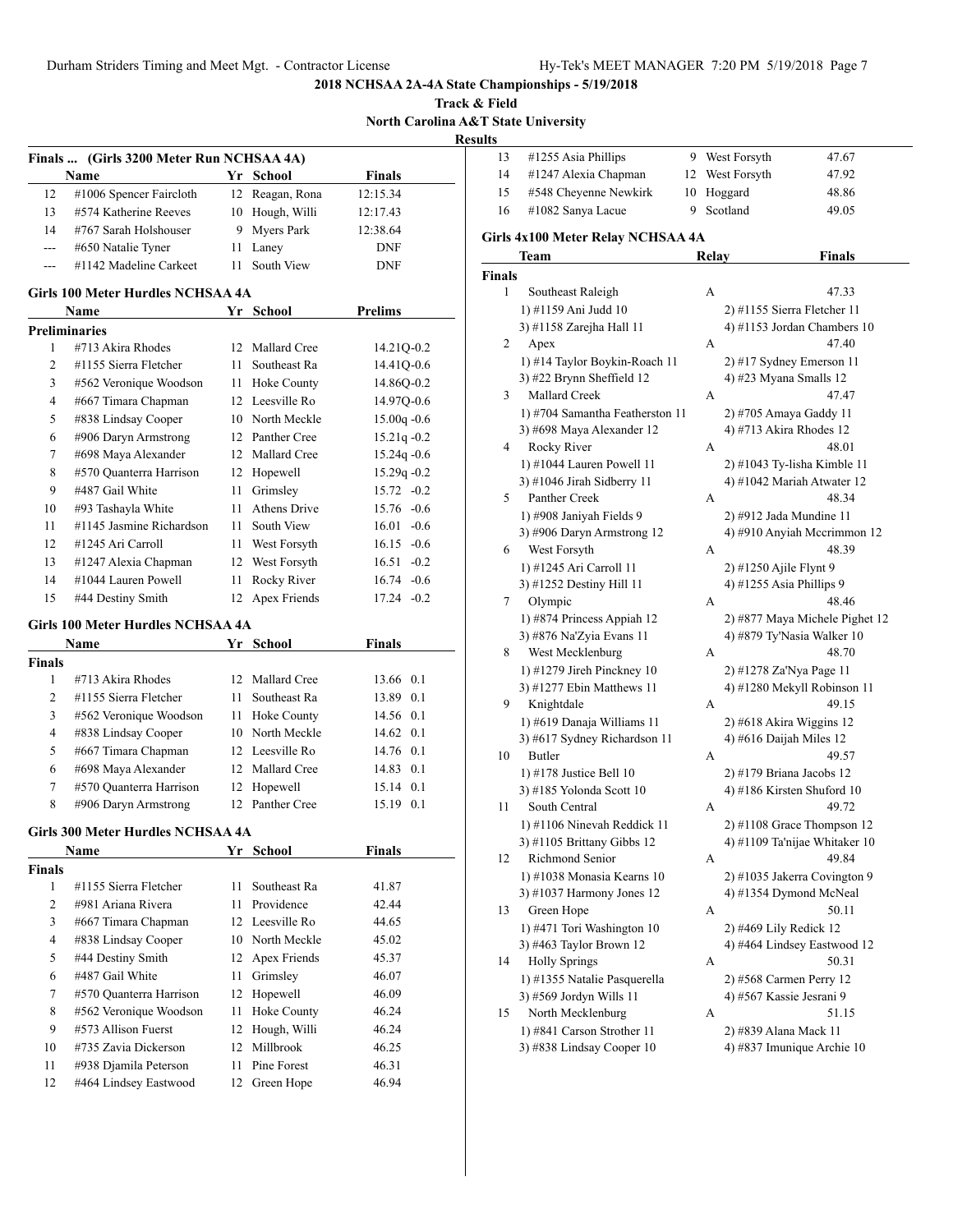16 Garner A 4:10.93 1) #444 Fidelise Paku 11 2) #441 Jadaya Asor-Sallaah 10 3) #443 Domonique Kent 9 4) #442 Cierra Fogg 9

**2018 NCHSAA 2A-4A State Championships - 5/19/2018**

#### **Track & Field North Carolina A&T State University**

**Results**

|               | Girls 4x200 Meter Relay NCHSAA 4A<br>Team                                   | Relay | <b>Finals</b>                                                            |               | Girls 4x400 Meter Relay NCHSAA 4A<br><b>Team</b>                             | Relay | <b>Finals</b>                                                         |
|---------------|-----------------------------------------------------------------------------|-------|--------------------------------------------------------------------------|---------------|------------------------------------------------------------------------------|-------|-----------------------------------------------------------------------|
| <b>Finals</b> |                                                                             |       |                                                                          | <b>Finals</b> |                                                                              |       |                                                                       |
| $\mathbf{1}$  | Southeast Raleigh<br>1) #1159 Ani Judd 10                                   | A     | 1:38.23<br>2) #1155 Sierra Fletcher 11                                   | $\mathbf{1}$  | Providence<br>1) #970 Nimeesha Coleman 10                                    | A     | 3:51.59<br>2) #975 Ella Mainwaring Foster 10                          |
| 2             | 3) #1163 Kyna Robinson 11<br>Rocky River                                    | A     | 4) #1158 Zarejha Hall 11<br>1:39.68                                      | 2             | 3) #971 Zaria Dunlap 12<br>Leesville Road                                    | А     | 4) #981 Ariana Rivera 11<br>3:58.44                                   |
| 3             | 1) #1044 Lauren Powell 11<br>3) #1046 Jirah Sidberry 11<br>Panther Creek    | A     | 2) #1043 Ty-lisha Kimble 11<br>4) #1042 Mariah Atwater 12<br>1:40.22     | 3             | 1) #672 Lindsey Russ 12<br>3) #673 Morgan Russ 12<br>Ardrey Kell             | А     | 2) #675 Ashley Tysiac 11<br>4) #667 Timara Chapman 12<br>3:58.92      |
| 4             | 1) #910 Anyiah Mccrimmon 12<br>3) #908 Janiyah Fields 9<br>Mallard Creek    | А     | 2) #912 Jada Mundine 11<br>4) #915 Morgan Smalls 10<br>1:40.54           | 4             | 1) #53 Taylor Arthur 12<br>3) #52 Paris Arthur 9<br>Panther Creek            | А     | 2) #56 Brooke Maginley 10<br>4) #58 Lenah Proctor 11<br>3:59.90       |
|               | 1) #707 Isha Hawkins 11<br>3) #713 Akira Rhodes 12                          |       | 2) #709 Sydney Hunter 11<br>4) #705 Amaya Gaddy 11                       |               | 1) #910 Anyiah Mccrimmon 12<br>3) #913 Adesua Osula 9                        |       | 2) #912 Jada Mundine 11<br>4) #908 Janiyah Fields 9                   |
| 5             | Providence<br>1) #970 Nimeesha Coleman 10<br>3) #971 Zaria Dunlap 12        | А     | 1:41.65<br>2) #975 Ella Mainwaring Foster 10<br>4) #981 Ariana Rivera 11 | 5             | Southeast Raleigh<br>1) #1159 Ani Judd 10<br>3) #1163 Kyna Robinson 11       | А     | 4:01.36<br>2) #1164 Alayna Suitte 10<br>4) #1154 Lauren Clark 10      |
| 6             | West Mecklenburg<br>1) #1279 Jireh Pinckney 10                              | А     | 1:42.29<br>2) #1278 Za'Nya Page 11                                       | 6             | Green Hope<br>1) #469 Lily Redick 12                                         | A     | 4:01.41<br>2) #463 Taylor Brown 12                                    |
| 7             | 3) #1277 Ebin Matthews 11<br>Knightdale<br>1) #615 Onyinyechukwu Mazi 10    | A     | 4) #1280 Mekyll Robinson 11<br>1:42.42<br>$2)$ #616 Daijah Miles 12      | $\tau$        | 3) #467 Jordyn Parks 12<br>High Point Central<br>1) #539 TiCoiya Gidderon 12 | A     | 4) #464 Lindsey Eastwood 12<br>4:01.46<br>2) #542 Zhamoura McPhail 10 |
| 8             | 3) #619 Danaja Williams 11<br>Heritage                                      | A     | 4) #618 Akira Wiggins $12$<br>1:42.74                                    | 8             | 3) #541 Candace Green 11<br>Millbrook                                        | А     | 4) #537 Leah Bolden 12<br>4:02.55                                     |
| 9             | 1) #513 Nashayla Adams 9<br>3) #516 Elizabeth Harris 12<br>Reagan, Ronald W | A     | 2) #514 Breze Ervin 11<br>4) #518 Melicia Mouzzon 11<br>1:42.99          | 9             | 1) #738 Amie Jammeh 10<br>3) #1364 Theresa Davis<br>Myers Park               | А     | 2) #739 Diamond Mclean 9<br>4) #735 Zavia Dickerson 12<br>4:05.90     |
|               | 1) #1010 Khalilah Razzak 10<br>3) #1004 Shawna Belle 12                     |       | 2) #1007 Nytrinitey Jenkins 10<br>4) #1008 Lauren Murphy 12              |               | 1) #762 Zoe Dunlap 11<br>3) #763 Beasley Gordon 9                            |       | 2) #766 Taylor Henderson 9<br>4) #769 Erin Macdevette 11              |
| 10            | West Forsyth<br>1) #1249 Jada Dowd 9                                        | А     | 1:43.12<br>2) #1250 Ajile Flynt 9                                        | 10            | Mallard Creek<br>1) #715 Saniya Smith 11<br>3) #707 Isha Hawkins 11          | А     | 4:05.93<br>2) #710 Akira Long 12                                      |
| 11            | 3) #1252 Destiny Hill 11<br>Green Hope<br>1) #471 Tori Washington 10        | A     | 4) #1248 Shannaya Davis 9<br>1:43.18<br>2) #469 Lily Redick 12           | 11            | Pinecrest<br>1) #952 Isabelle Vibbert 11                                     | A     | 4) #711 Jayla McGuire 9<br>4:06.31<br>2) #953 Helen West 10           |
| 12            | 3) #463 Taylor Brown 12<br>Apex                                             | A     | 4) #464 Lindsey Eastwood 12<br>1:44.44                                   | 12            | 3) #947 Emily Ettrich 12<br>West Forsyth                                     | A     | 4) #948 Macie Kavanaugh 12<br>4:06.85                                 |
| 13            | 1) #14 Taylor Boykin-Roach 11<br>3) #17 Sydney Emerson 11<br>Pine Forest    | A     | 2) #18 Morgan Hoffman 12<br>4) #22 Brynn Sheffield 12<br>1:44.55         | 13            | 1) #1247 Alexia Chapman 12<br>3) #1254 Eliza Janzef 11<br>Apex               | А     | 2) #1248 Shannaya Davis 9<br>4) #1249 Jada Dowd 9<br>4:06.86          |
|               | 1) #939 Amari Taylor 9<br>3) #938 Djamila Peterson 11                       |       | 2) #940 Kimeesha Whitlock 12<br>4) #941 Maqaila Williams 12              |               | 1) #18 Morgan Hoffman 12<br>3) #22 Brynn Sheffield 12                        |       | 2) #24 Alex Wilkinson 12<br>4) #21 Calli Parlier 12                   |
| 14            | Myers Park<br>1) #771 Addie Renner 11<br>3) #769 Erin Macdevette 11         | А     | 1:45.39<br>2) #766 Taylor Henderson 9<br>4) #763 Beasley Gordon 9        | 14            | Apex Friendship<br>1) #45 Sydney Turner 10<br>3) #44 Destiny Smith 12        | A     | 4:08.98<br>2) #41 Addison Hughes 10<br>4) #39 Luci Banyas 11          |
| 15            | Butler<br>1) #178 Justice Bell 10<br>3) #185 Yolonda Scott 10               | A     | 1:45.78<br>2) #182 Destinee Matthews 12<br>4) #179 Briana Jacobs 12      | 15            | Butler<br>1) #183 Trinity McDuffie 10<br>3) #184 Adelynne Money 9            | A     | 4:10.42<br>2) #186 Kirsten Shuford 10<br>4) #179 Briana Jacobs 12     |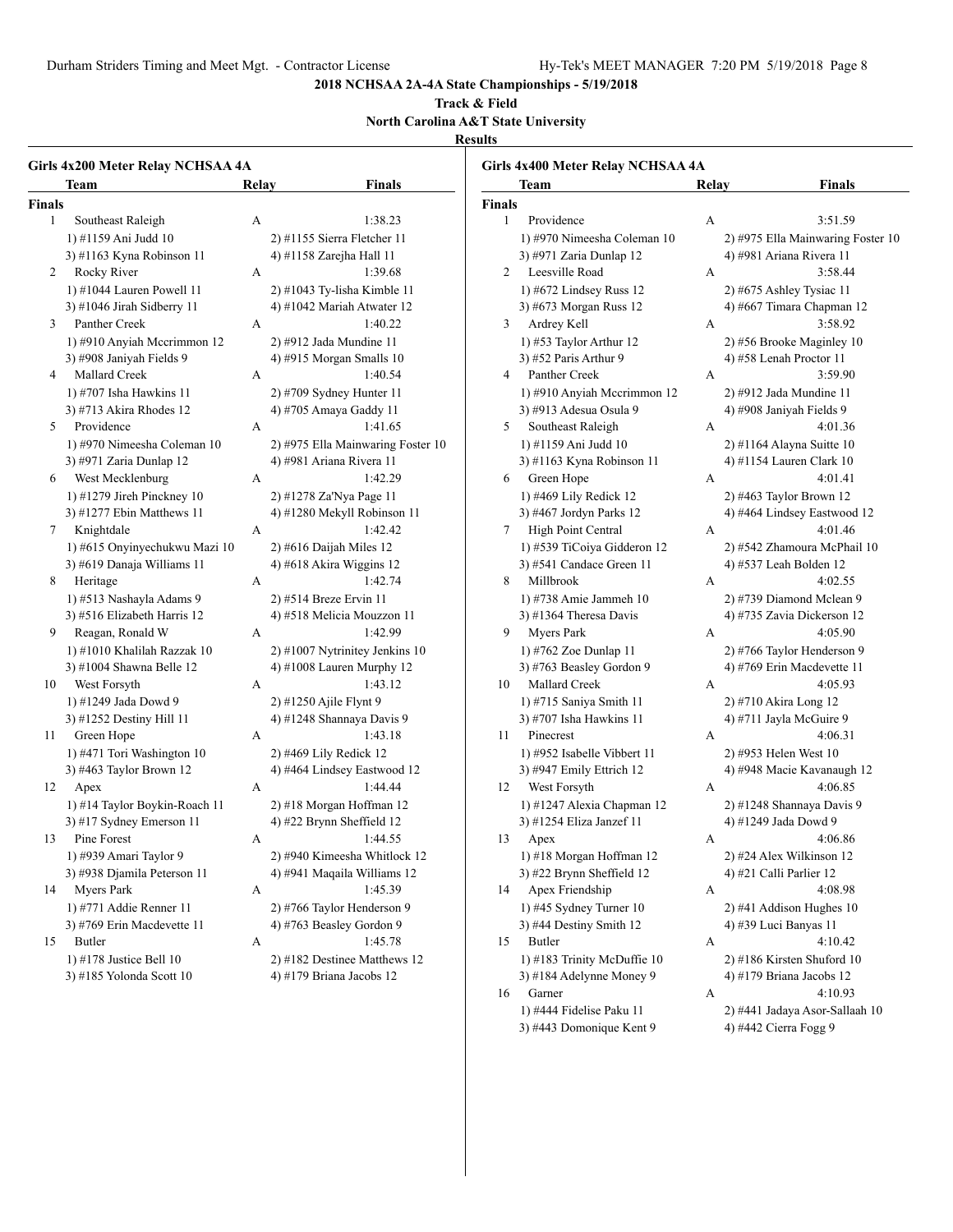10 #1156 Jordan Gary 12 Southeast Ra 16-06.25 -0.2 11 #673 Morgan Russ 12 Leesville Ro 16-06.00 0.9

**2018 NCHSAA 2A-4A State Championships - 5/19/2018**

#### **Track & Field North Carolina A&T State University**

#### **Results**

| Girls 4x800 Meter Relay NCHSAA 4A |              |                               |                   | <b>Girls High Jump NCHSAA 4A</b>  |    |                                    |                  |  |
|-----------------------------------|--------------|-------------------------------|-------------------|-----------------------------------|----|------------------------------------|------------------|--|
| Team                              | Relay        | <b>Finals</b>                 |                   | Name                              |    | Yr School                          | <b>Finals</b>    |  |
| <b>Finals</b>                     |              |                               | <b>Finals</b>     |                                   |    |                                    |                  |  |
| Cardinal Gibbons<br>$\mathbf{1}$  | A            | 9:26.83                       | $\mathbf{1}$      | #915 Morgan Smalls                |    | 10 Panther Cree                    | $6 - 00.25$      |  |
| 1) #189 Marissa Bishop 12         |              | 2) #193 Angelica Rock 11      | $\mathbf{2}$      | #231 Teonni Key                   |    | 9 Cary                             | 5-06.00          |  |
| 3) #191 Molly McGowan 11          |              | 4) #194 Caroline Todd 11      | $\mathfrak{2}$    | #771 Addie Renner                 |    | 11 Myers Park                      | 5-06.00          |  |
| 2<br>Reagan, Ronald W             | A            | 9:32.70                       | $\overline{4}$    | #875 Eve English                  |    | 11 Olympic                         | 5-02.00          |  |
| 1) #1009 Gwen Parks 9             |              | 2) #1006 Spencer Faircloth 12 | 5                 | #1048 Jade Houston                |    | 10 Rolesville H                    | $J5-02.00$       |  |
| 3) #1012 Samantha Troup 9         |              | 4) #1005 Ainsley Cooper 11    | 6                 | #649 Saniya Rivers                |    | 9 Laney                            | $J5-02.00$       |  |
| 3<br>Panther Creek                | A            | 9:42.64                       | $\overline{7}$    | #1249 Jada Dowd                   |    | 9 West Forsyth                     | 5-00.00          |  |
| 1) #907 Addison Baker $10$        |              | 2) #913 Adesua Osula 9        | 8                 | #697 Kennedy Alexander            |    | 11 Mallard Cree                    | J5-00.00         |  |
| 3) #1327 Tay; or Stone            |              | 4) #914 Shannon Sefton 11     | 9                 | #1157 Morgan Graham               | 9  | Southeast Ra                       | $J5-00.00$       |  |
| Ardrey Kell<br>4                  | А            | 9:43.76                       | 10                | #55 Amber Jackson                 |    | 9 Ardrey Kell                      | J5-00.00         |  |
| 1) #53 Taylor Arthur $12$         |              | 2) #56 Brooke Maginley 10     | 11                | #586 Laikyn Berry                 |    | 11 Independence                    | 4-08.00          |  |
| 3) #64 Emma Wiese 12              |              | 4) #58 Lenah Proctor 11       |                   | #588 Tyne Haverkate               |    | 10 Jack Britt                      |                  |  |
| Sanderson<br>5                    | A            | 9:52.76                       | 12                |                                   |    |                                    | J4-08.00         |  |
| 1) #1319 Mackenzie Merritt        |              | 2) #1321 Allison Borter       | $\qquad \qquad -$ | #165 Jade Demps                   |    | 10 Broughton                       | NH               |  |
| 3) #1322 Julianna White           |              | 4) #1072 Lauren Ammons 12     | $---$             | #184 Adelynne Money               |    | 9 Butler                           | NH               |  |
| Southeast Raleigh<br>6            | A            | 9:56.09                       | $---$             | #865 Saragrace Altabet            |    | 10 Northwest Gu                    | NH               |  |
| 1) #1161 Ashanti Patterson 12     |              | 2) #1164 Alayna Suitte 10     | $---$             | #589 Huntyr Hopkins               |    | 12 Jack Britt                      | NH               |  |
| 3) #1162 Olivia Pittman 12        |              | 4) #1154 Lauren Clark 10      |                   | <b>Girls Pole Vault NCHSAA 4A</b> |    |                                    |                  |  |
| 7<br><b>Myers Park</b>            | A            | 10:00.06                      |                   | Name                              |    | Yr School                          | <b>Finals</b>    |  |
| 1) #772 Joelle Ryan 11            |              | 2) #764 Brenda Gray 10        |                   |                                   |    |                                    |                  |  |
| 3) #765 Caroline Grier 12         |              | 4) #762 Zoe Dunlap 11         | Finals            |                                   |    |                                    |                  |  |
| 8<br>Broughton                    | A            | 10:03.88                      | 1                 | #1240 Lindsay Absher              |    | 11 West Forsyth<br>10 Leesville Ro | 13-03.00         |  |
| $1)$ #1323 Anna Simmons           |              | 2) #1324 Emma Lyon            | $\overline{2}$    | #666 Mckenna Brunick              |    |                                    | 11-06.00         |  |
| 3) #1325 Sarah Grimes             |              | 4) #1326 Aubrey Ebron         | 3                 | #917 Susannah Truitt              |    | 10 Panther Cree                    | J11-06.00        |  |
| West Forsyth<br>9                 | A            | 10:04.19                      | $\overline{4}$    | #669 Elise Hall                   |    | 11 Leesville Ro                    | 11-00.00         |  |
| 1) #1243 Zavera Basrai 11         |              | 2) #1253 Kiley Holmes 12      | 5                 | #40 Lucy Dowdle                   |    | 11 Apex Friends                    | J11-00.00        |  |
| 3) #1256 Bailey Reutinger 9       |              | 4) #1244 Eliza Broce 9        | 6                 | #1241 Skyela Amsberry             |    | 10 West Forsyth                    | 10-06.00         |  |
| Mallard Creek<br>10               | $\mathbf{A}$ | 10:04.59                      | 7                 | #15 Silvanna Curtin               |    | 12 Apex                            | 10-00.00         |  |
| 1) #707 Isha Hawkins 11           |              | 2) #701 Rachel Blanding 11    | 8                 | #866 Naudia Thompson              |    | 11 Northwest Gu                    | J10-00.00        |  |
| 3) #706 Joy Harris 11             |              | 4) #710 Akira Long 12         | 9                 | #976 Maggie Mccarter              |    | 11 Providence                      | J10-00.00        |  |
| South View<br>11                  | A            | 10:05.29                      | 10                | #648 Brooke Brownfield            |    | 10 Laney                           | 9-06.00          |  |
| 1) #1146 Faith Roy 12             |              | 2) #1142 Madeline Carkeet 11  | 11                | #737 Margaux Hunter               |    | 10 Millbrook                       | J9-06.00         |  |
| 3) #1141 Samantha Brooks 11       |              | 4) #1144 Kodi Payne 11        | 12                | #466 Kayla Gifford                | 9  | Green Hope                         | J9-06.00         |  |
| Hickory Ridge<br>12               | A            | 10:12.50                      | 13                | #623 Jessica Wynblatt             | 12 | Lake Norman                        | $9 - 00.00$      |  |
| 1) #530 Jordan Cruce 12           |              | 2) #532 Isabella Saliba 10    | 13                | #750 Rebecca Karriker             |    | 11 Mooresville                     | $9 - 00.00$      |  |
| 3) #531 Lauren Richards 9         |              | 4) #533 Jaleah Taylor 9       | 15                | #950 Natalia Peretz               |    | 12 Pinecrest                       | 8-06.00          |  |
| Grimsley<br>13                    | A            | 10:14.80                      | $---$             | #979 Anna Petricoff               |    | 9 Providence                       | NH               |  |
| 1) #485 Emma Kincaid 11           |              | 2) #484 Laurel Holland 9      |                   |                                   |    |                                    |                  |  |
| 3) #486 Olivia Romine 12          |              | 4) #488 Sofia Wong 10         |                   | <b>Girls Long Jump NCHSAA 4A</b>  |    |                                    |                  |  |
| Hoggard<br>14                     | A            | 10:16.93                      |                   | Name                              |    | Yr School                          | <b>Finals</b>    |  |
| 1) #547 Sloane Fleming-Hickey 9   |              | 2) #545 Skylar Burke 11       | <b>Finals</b>     |                                   |    |                                    |                  |  |
| 3) #550 Kate Redenbaugh 11        |              | 4) #549 Jenna Pellizzari 10   | 1                 | #915 Morgan Smalls                |    | 10 Panther Cree                    | 19-03.50 0.9     |  |
| Green Hope<br>15                  | A            | 10:21.27                      | $\overline{c}$    | #837 Imunique Archie              |    | 10 North Meckle                    | 17-09.00 1.9     |  |
| 1) #467 Jordyn Parks 12           |              | 2) #468 Meg Penaganti 11      | 3                 | #180 Rebecca Latterner            |    | 12 Butler                          | 17-07.00 0.3     |  |
| 3) #470 Rindha Sudhini 9          |              | 4) #465 Bailey Fowler 11      | 4                 | #667 Timara Chapman               |    | 12 Leesville Ro                    | $17-05.00$ 0.7   |  |
| Providence<br>16                  | A            | 10:26.75                      | 5                 | #376 Makhia Jarrett               |    | 10 Enloe                           | 17-04.00 1.8     |  |
| 1) #982 Amanda Watson 11          |              | 2) #980 Berkley Proctor 11    | 6                 | #23 Myana Smalls                  |    | 12 Apex                            | $17-02.50$ 0.7   |  |
| 3) #972 Catherine Halley 12       |              | 4) #974 Jan Hu 12             | 7                 | #562 Veronique Woodson            |    | 11 Hoke County                     | $17-00.00 - 0.1$ |  |
|                                   |              |                               | 8                 | #183 Trinity McDuffie             |    | 10 Butler                          | J17-00.00 0.6    |  |
|                                   |              |                               |                   |                                   |    |                                    |                  |  |
|                                   |              |                               | 9                 | #971 Zaria Dunlap                 |    | 12 Providence                      | $16-09.00$ 0.1   |  |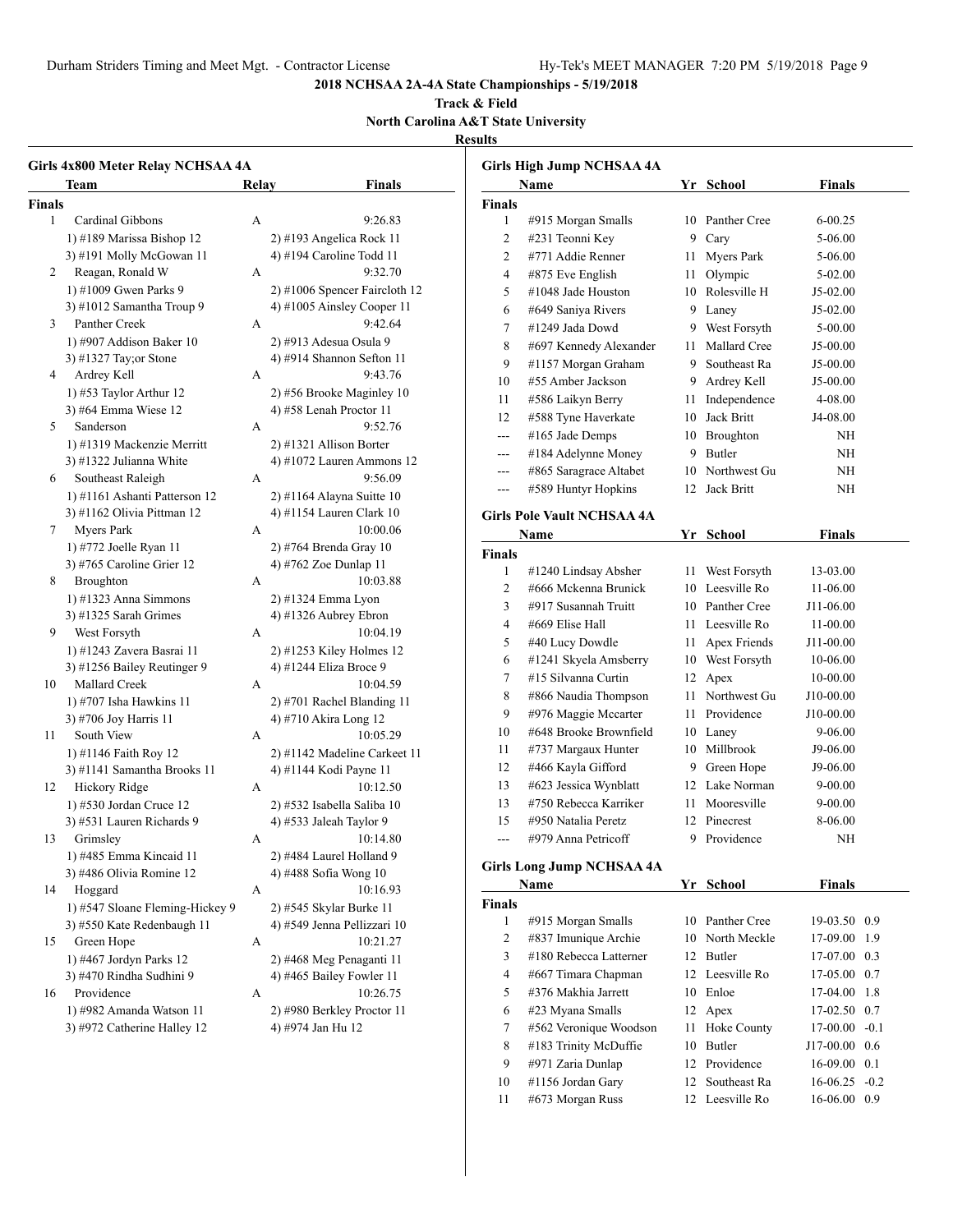**Track & Field North Carolina A&T State University**

**Results**

|               | Finals  (Girls Long Jump NCHSAA 4A)            |      |                     |               |     |
|---------------|------------------------------------------------|------|---------------------|---------------|-----|
|               | Name                                           | Yr   | School              | Finals        |     |
| 12            | #1046 Jirah Sidberry                           | 11   | Rocky River         | 16-04.00      | 0.7 |
| 13            | #575 Kennedy Stanton                           | 12   | Hough, Willi        | 16-03.50      | 0.5 |
| 14            | #877 Maya Michele Pighet                       | 12   | Olympic             | 16-00.50      | 1.8 |
| 15            | #899 Sydney Deberry                            | 12   | Page                | 15-07.50      | 0.3 |
| ---           | #916 Kelly Smith                               | 10   | Panther Cree        | FOUL          |     |
|               |                                                |      |                     |               |     |
|               | Girls Triple Jump NCHSAA 4A                    |      |                     |               |     |
| <b>Finals</b> | Name                                           | Yr   | <b>School</b>       | Finals        |     |
| 1             | #915 Morgan Smalls                             | 10   | <b>Panther Cree</b> | 40-07.50      | 1.6 |
| 2             | #876 Na'Zyia Evans                             | 11   | Olympic             | 40-06.00      | 0.9 |
| 3             | #1046 Jirah Sidberry                           | 11 - | Rocky River         | 39-01.00 2.8  |     |
| 4             | #906 Daryn Armstrong                           |      | 12 Panther Cree     | 38-08.00      | 1.7 |
| 5             | #621 Nikole Mccahill                           |      | 10 Lake Norman      | 37-06.50      | 1.0 |
| 6             | #180 Rebecca Latterner                         |      | 12 Butler           | 36-10.00 0.5  |     |
| 7             | #938 Djamila Peterson                          | 11 - | Pine Forest         | 36-05.50 0.3  |     |
| 8             | #1148 Tionna Wilson                            |      | 10 South View       | J36-05.50     | 0.5 |
| 9             | #183 Trinity McDuffie                          |      | 10 Butler           | 36-00.00      | 0.7 |
| 10            | #899 Sydney Deberry                            |      | 12 Page             | 35-07.50      | 1.5 |
| 11            | #165 Jade Demps                                |      | 10 Broughton        | 35-06.50      | 2.2 |
| 12            | #622 Lauren Sullivan                           |      | 10 Lake Norman      | 35-00.50      | 1.0 |
| 13            | #1106 Ninevah Reddick                          | 11 - | South Centra        | 34-00.50      | 2.8 |
| ---           | #61 Kayleigh Stoddart                          |      | 12 Ardrey Kell      | <b>FOUL</b>   |     |
| ---           | #1156 Jordan Gary                              | 12   | Southeast Ra        | FOUL          |     |
| ---           | #1109 Ta'nijae Whitaker                        | 10   | South Centra        | FOUL          |     |
|               |                                                |      |                     |               |     |
|               | Girls Shot Put Wheelchair Wheelchair NCHSAA 4A |      |                     |               |     |
|               | Name                                           |      | Yr School           | Finals        |     |
| Finals        |                                                |      |                     |               |     |
| 1             | #19 Cara King                                  | 12   | Apex                | 13-07.50      |     |
| 2             | #1246 Gracie Chagula                           |      | 12 West Forsyth     | 11-03.00      |     |
|               | <b>Girls Shot Put NCHSAA 4A</b>                |      |                     |               |     |
|               | Name                                           | Yr   | <b>School</b>       | <b>Finals</b> |     |
| Finals        |                                                |      |                     |               |     |
| 1             | #1209 Veronica Fraley                          | 12   | Wakefield           | 47-02.00      |     |
| 2             | #709 Sydney Hunter                             | 11   | Mallard Cree        | 40-05.00      |     |
| 3             | #671 Jasmine Jenkins                           |      | 12 Leesville Ro     | 40-02.00      |     |
| 4             | #1251 Destiny Griffin                          | 11   | West Forsyth        | 37-08.00      |     |
| 5             | #992 Kaitlin Mcgoogan                          | 11   | Ragsdale            | 37-06.00      |     |
| 6             | #1011 Olivia Rogers                            | 9    | Reagan, Rona        | 36-06.00      |     |
| 7             | #703 Alyssa Farmer                             | 12   | Mallard Cree        | 35-07.50      |     |
| 8             | #1160 Autumn Judd                              | 9.   | Southeast Ra        | 35-04.00      |     |
| 9             | #949 Taya McKeithan                            | 12   | Pinecrest           | 33-11.00      |     |
| 10            | #700 Naja Andrews                              | 12   | Mallard Cree        | 32-07.00      |     |
| 11            | #736 Sydney Freeman                            | 9.   | Millbrook           | 30-05.00      |     |
| 12            | #1143 Jael Daniels                             | 10   | South View          | 30-01.00      |     |
| 13            | #692 Keiana Campbell                           | 11   | Lumberton Se        | 29-06.00      |     |
| 14            | #43 Jessica Ogbonna                            |      | 12 Apex Friends     | 28-01.50      |     |

| Finals<br>Name<br>Yr<br>School |                          |    |               |        |  |  |  |
|--------------------------------|--------------------------|----|---------------|--------|--|--|--|
| <b>Finals</b>                  |                          |    |               |        |  |  |  |
| 1                              | #1209 Veronica Fraley    | 12 | Wakefield     | 142-02 |  |  |  |
| 2                              | #992 Kaitlin Mcgoogan    | 11 | Ragsdale      | 134-04 |  |  |  |
| 3                              | #703 Alyssa Farmer       | 12 | Mallard Cree  | 122-03 |  |  |  |
| 4                              | #1251 Destiny Griffin    | 11 | West Forsyth  | 113-05 |  |  |  |
| 5                              | #57 Makayla Oby          | 11 | Ardrey Kell   | 109-10 |  |  |  |
| 6                              | #674 Alyssa Sohn         | 9  | Leesville Ro  | 109-08 |  |  |  |
| 7                              | #187 Sierra St. John     | 11 | <b>Butler</b> | 105-09 |  |  |  |
| 8                              | #937 Hannah Farmer       | 12 | Pine Forest   | 103-08 |  |  |  |
| 9                              | #867 Alexis Waddell      | 12 | Northwest Gu  | 101-00 |  |  |  |
| 10                             | #16 Amanda Dybal         | 11 | Apex          | 100-07 |  |  |  |
| 11                             | #546 Maryellie Carpenter | 12 | Hoggard       | 96-04  |  |  |  |
| 12                             | #1107 Aisha Taylor       | 11 | South Centra  | 94-06  |  |  |  |
| 13                             | #1147 ShaVonne Spellman  | 10 | South View    | 91-10  |  |  |  |
| 14                             | #1143 Jael Daniels       | 10 | South View    | 89-10  |  |  |  |
| 15                             | #708 Sierra Hunter       | 11 | Mallard Cree  | 85-00  |  |  |  |
| 16                             | #977 Paris Megill        | 11 | Providence    | 80-10  |  |  |  |

#### **Girls Discus Throw WheelChair Wheelchair NCHSAA 4A**

| Name          |                      | Yr School       | <b>Finals</b> |  |
|---------------|----------------------|-----------------|---------------|--|
| <b>Finals</b> |                      |                 |               |  |
|               | #19 Cara King        | 12 Apex         | 34-09         |  |
|               | #1246 Gracie Chagula | 12 West Forsyth | $30-10$       |  |

# **Boys 100 Meter Dash NCHSAA 2A**

|    | Name                   | Yг              | <b>School</b>          | <b>Prelims</b>    |
|----|------------------------|-----------------|------------------------|-------------------|
|    | Preliminaries          |                 |                        |                   |
|    | $\#1237$ Josh Moore    | 12              | West Craven            | 11.120-0.5        |
| 2  | #124 JaTay Culliver    | 12              | <b>Bandys</b>          | J11.17Q-0.5       |
| 3  | #1271 Bernie Briley    | 12 <sub>1</sub> | West Iredell           | J11.1700.1        |
| 4  | #136 Aaron Bland       | 12              | Beddingfield           | 11.18Q0.1         |
| 5  | #814 Devonte Gardner   |                 | 12 North Lenoir        | $11.25q - 0.5$    |
| 6  | #362 Chris Hemphill    | 11              | <b>East Henders</b>    | $11.29q - 0.5$    |
| 7  | #1203 Rashaun Noble    |                 | 12 T.W. Andrews        | $11.34q - 0.5$    |
| 8  | #612 Jimere Summers    | 12              | Kinston                | 11.36q0.1         |
| 9  | #130 Najawuan Johnson  | 12              | <b>Bartlett Yancey</b> | 11.39 0.1         |
| 10 | #1135 Ray Grier        | 10              | South Point            | $11.41 \quad 0.1$ |
| 11 | #1121 Dominic Deloatch | 10              | South Granville        | $11.42 -0.5$      |
| 12 | #800 Brandon Johnson   | 9               | Newton-Conov           | $11.53 - 0.5$     |
| 13 | #176 Raheem Carson     | 11              | Bunker Hill            | 11.69 0.1         |
| 14 | #999 Clayton Gentry    | 11              | Randleman              | $11.70 - 0.5$     |

#### **Boys 100 Meter Dash NCHSAA 2A**

|               | Name                 | Yr School           | <b>Finals</b>   |  |
|---------------|----------------------|---------------------|-----------------|--|
| <b>Finals</b> |                      |                     |                 |  |
|               | $\#1237$ Josh Moore  | 12 West Craven      | $10.93 - 0.4$   |  |
| 2             | #1271 Bernie Briley  | 12 West Iredell     | $11.03 - 0.4$   |  |
| 3             | #136 Aaron Bland     | 12 Beddingfield     | $11.08 - 0.4$   |  |
| 4             | #124 JaTay Culliver  | 12 Bandys           | $11.10 - 0.4$   |  |
| 5             | #814 Devonte Gardner | 12 North Lenoir     | 11.11<br>$-0.4$ |  |
| 6             | #362 Chris Hemphill  | <b>East Henders</b> | $-0.4$          |  |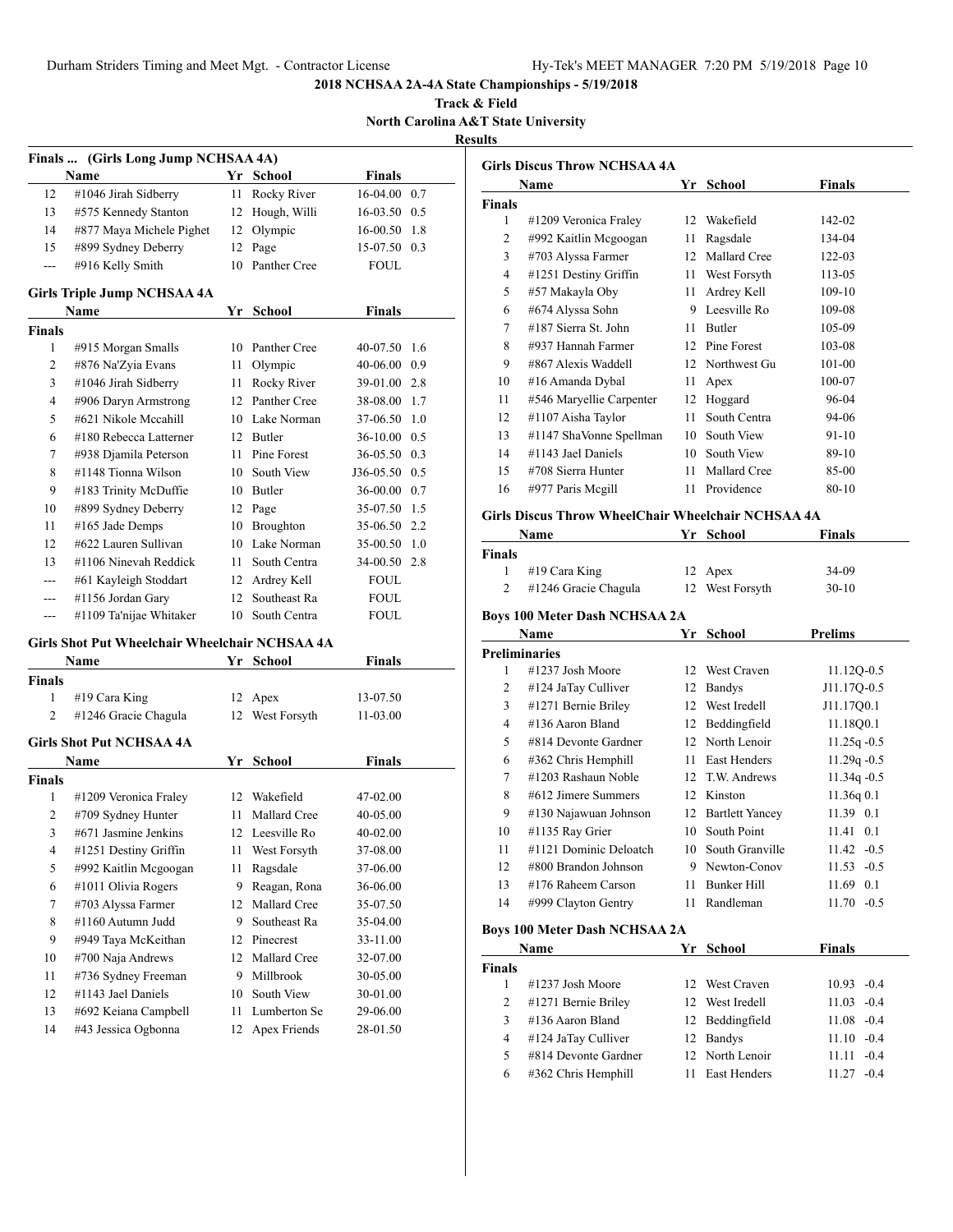**Track & Field North Carolina A&T State University Results**

| (Boys 100 Meter Dash NCHSAA 2A)<br><b>Finals</b> |                                           |    |                  |               |  |  |  |  |
|--------------------------------------------------|-------------------------------------------|----|------------------|---------------|--|--|--|--|
| Name<br>Yr School<br>Finals                      |                                           |    |                  |               |  |  |  |  |
| 7                                                | #1203 Rashaun Noble                       | 12 | T.W. Andrews     | $11.29 - 0.4$ |  |  |  |  |
| 8                                                | #612 Jimere Summers                       | 12 | Kinston          | $11.36 - 0.4$ |  |  |  |  |
|                                                  |                                           |    |                  |               |  |  |  |  |
|                                                  | <b>Boys 200 Meter Dash NCHSAA 2A</b>      |    |                  |               |  |  |  |  |
|                                                  | Name                                      | Yr | School           | <b>Finals</b> |  |  |  |  |
| <b>Finals</b><br>1                               | #1237 Josh Moore                          | 12 | West Craven      | 21.96 -1.1    |  |  |  |  |
| $\overline{c}$                                   | #221 Ajani Murdaugh-Wright 12 Carrboro    |    |                  | $22.01 -1.1$  |  |  |  |  |
| 3                                                | #418 Jaleel Mclaughlin                    |    | 12 Forest Hills  | $22.09 -1.1$  |  |  |  |  |
| 4                                                | #1271 Bernie Briley                       |    | 12 West Iredell  | $22.23 -1.1$  |  |  |  |  |
| 5                                                | #814 Devonte Gardner                      |    | 12 North Lenoir  | 22.36 -1.1    |  |  |  |  |
| 6                                                | #417 Scott Mcclendon                      |    | 12 Forest Hills  | 22.51 -1.1    |  |  |  |  |
| 7                                                | #124 JaTay Culliver                       |    | 12 Bandys        | $22.63 -1.1$  |  |  |  |  |
| 8                                                | #689 Tyshaun Harris                       |    | 12 Lincolnton    | $22.76 - 1.6$ |  |  |  |  |
| 9                                                | #999 Clayton Gentry                       |    | 11 Randleman     | 22.98 -1.1    |  |  |  |  |
| 10                                               | #453 Darius Rodgers                       |    | 10 Goldsboro     | $23.10 -1.6$  |  |  |  |  |
| 11                                               | #1214 Tywan Carroll                       |    | 10 Wallace-Rose  | $23.20 -1.6$  |  |  |  |  |
| 12                                               | #1024 Dimitri Sinclair                    |    | 12 Red Springs   | $23.21 -1.6$  |  |  |  |  |
| 13                                               | #1069 Tyrone Johnson                      |    | 11 Salisbury     | $23.23 -1.6$  |  |  |  |  |
| 14                                               | #801 Jalen Johnson                        |    | 12 Newton-Conov  | $23.29 -1.6$  |  |  |  |  |
| 15                                               | #1306 J'Vonte Davis                       |    | 10 Whiteville    | $23.61 -1.6$  |  |  |  |  |
| 16                                               | #529 G Witherspoon                        | 11 | Hibriten         | 23.65 -1.6    |  |  |  |  |
|                                                  |                                           |    |                  |               |  |  |  |  |
|                                                  | Boys 400 Meter Dash NCHSAA 2A<br>Name     |    | Yr School        | <b>Finals</b> |  |  |  |  |
| <b>Finals</b>                                    |                                           |    |                  |               |  |  |  |  |
| 1                                                | #86 Josh Hardin                           |    | 10 Ashe County   | 47.99         |  |  |  |  |
| $\overline{c}$                                   | #418 Jaleel Mclaughlin                    |    | 12 Forest Hills  | 48.11         |  |  |  |  |
| 3                                                | #221 Ajani Murdaugh-Wright 12 Carrboro    |    |                  | 49.54         |  |  |  |  |
| 4                                                | #1030 Jalen Easley                        |    | 12 Reidsville    | 49.69         |  |  |  |  |
| 5                                                | #108 Maiz Lawson                          |    | 12 Atkins        | 50.10         |  |  |  |  |
| 6                                                | #438 A'qui Thompson                       |    | 12 Fred T. Foar  | 50.17         |  |  |  |  |
| 7                                                | #399 Zach Hughes                          |    | 10 First Flight  | 50.53         |  |  |  |  |
| 8                                                | #324 Marques Dewberry                     |    | 11 Durham School | 50.76         |  |  |  |  |
| 9                                                | #1207 Shyheam Wafford-Rich 12 Thomasville |    |                  | 50.77         |  |  |  |  |
| 10                                               | #345 Jesus Navarro                        |    | 12 East Duplin   | 50.79         |  |  |  |  |
| 11                                               | #662 Evan Spencer                         |    | 12 Ledford       | 51.95         |  |  |  |  |
| 12                                               | #836 Jalen Ward                           | 11 | North Lincol     | 51.97         |  |  |  |  |
| 13                                               | #304 Josiah Cole                          |    | 12 Dixon         | 52.71         |  |  |  |  |
| 14                                               | #853 Sincere King                         |    | 12 North Pitt    | 52.74         |  |  |  |  |
| 15                                               | #801 Jalen Johnson                        |    | 12 Newton-Conov  | 52.81         |  |  |  |  |
|                                                  | <b>Boys 800 Meter Run NCHSAA 2A</b>       |    |                  |               |  |  |  |  |
|                                                  | Name                                      | Yr | <b>School</b>    | <b>Finals</b> |  |  |  |  |
| <b>Finals</b>                                    |                                           |    |                  |               |  |  |  |  |
| 1                                                | #275 Michael Quispe                       |    | 12 Croatan       | 1:54.89       |  |  |  |  |
| 2                                                | #401 Skylar Stultz                        |    | 12 First Flight  | 1:57.47       |  |  |  |  |
| 3                                                | #784 Kazelee Johnson                      |    | 12 Nash Central  | 1:58.16       |  |  |  |  |
| 4                                                | #835 Jason Thomson                        |    | 10 North Lincol  | 1:59.78       |  |  |  |  |
| 5                                                | #831 Johnny Grant                         |    | 11 North Lincol  | 2:00.29       |  |  |  |  |
| 6                                                | #645 Riley Leprell                        |    | 11 Lake Norman   | 2:01.95       |  |  |  |  |
| 7                                                | #639 Jack Bosley                          |    | 12 Lake Norman   | 2:01.97       |  |  |  |  |
| 8                                                | #255 Tyler Miller                         |    | 12 Central Davi  | 2:02.15       |  |  |  |  |
|                                                  |                                           |    |                  |               |  |  |  |  |

| a. |                       |         |                  |         |  |
|----|-----------------------|---------|------------------|---------|--|
| 9  | #959 Carter Binkley   | 11.     | Pisgah           | 2:02.36 |  |
| 10 | #322 Sam Bloodworth   |         | 12 Durham School | 2:02.63 |  |
| 11 | $\#215$ Jack Clemens  |         | 12 Carrboro      | 2:03.14 |  |
| 12 | #164 Noah Schoenacher | 11      | <b>Brevard</b>   | 2:04.05 |  |
| 13 | #1185 Triston Lupo    |         | 10 St. Pauls     | 2:05.07 |  |
| 14 | #269 Devin Barnes     | $12-12$ | Croatan          | 2:06.91 |  |
| 15 | #257 Greg Monk        | 12.     | Clinton          | 2:09.51 |  |
| 16 | #806 Jacob Grubb      |         | North Davids     | 2:11.33 |  |

# **Boys 1600 Meter Run NCHSAA 2A**

| Name          |                          |    | School           | Finals     |
|---------------|--------------------------|----|------------------|------------|
| <b>Finals</b> |                          |    |                  |            |
| 1             | #401 Skylar Stultz       | 12 | First Flight     | 4:20.52    |
| 2             | #409 Dakota Mendenhall   | 12 | Forbush          | 4:21.57    |
| 3             | #835 Jason Thomson       | 10 | North Lincol     | 4:21.75    |
| 4             | #276 Jamie Rodriguez     | 11 | Croatan          | 4:27.06    |
| 5             | #794 Ethan Frey          | 11 | NC School of Sci | 4:27.20    |
| 6             | #831 Johnny Grant        | 11 | North Lincol     | 4:28.40    |
| 7             | #327 Ben Kearsley        |    | 12 Durham School | 4:29.34    |
| 8             | #84 Tafton Baker         | 11 | Ashe County      | 4:29.72    |
| 9             | #784 Kazelee Johnson     | 12 | Nash Central     | 4:32.57    |
| 10            | $\#833$ Jason Risse      | 11 | North Lincol     | 4:33.91    |
| 11            | #321 Ethan Barber        | 12 | Durham School    | 4:35.15    |
| 12            | #398 Joseph Davidson     | 10 | First Flight     | 4:35.95    |
| 13            | #646 Chase Starr         | 12 | Lake Norman      | 4:36.64    |
| 14            | #254 Spencer Littlefield | 12 | Central Davi     | 4:38.84    |
| 15            | #333 Oliver Weaver       | 9  | Durham School    | 4:43.22    |
| ---           | #639 Jack Bosley         | 12 | Lake Norman      | <b>DNF</b> |

# **Boys 3200 Meter Run NCHSAA 2A**

 $\overline{a}$ 

| <b>Finals</b><br>1 |                           |     |                     |          |
|--------------------|---------------------------|-----|---------------------|----------|
|                    |                           |     |                     |          |
|                    | $\#101$ Ben Armentrout    | 10  | Atkins              | 9:33.46  |
| 2                  | #434 Nathan Richards      | 12  | Franklin            | 9:39.32  |
| 3                  | #1193 Erick Ramirez-Ramos | 11  | Surry Centra        | 9:47.82  |
| 4                  | #832 Brian Risse          | 11  | North Lincol        | 9:51.70  |
| 5                  | #327 Ben Kearsley         | 12  | Durham School       | 9:52.37  |
| 6                  | #830 Jackson Cathey       |     | 12 North Lincol     | 9:52.86  |
| 7                  | #794 Ethan Frey           | 11. | NC School of Sci    | 9:54.50  |
| 8                  | #1294 Brandon Miller      |     | 12 West Wilkes      | 9:54.72  |
| 9                  | #321 Ethan Barber         | 12  | Durham School       | 9:56.20  |
| 10                 | #659 Jordan Howerton      |     | 12 Ledford          | 10:05.38 |
| 11                 | #399 Zach Hughes          | 10  | <b>First Flight</b> | 10:20.99 |
| 12                 | #276 Jamie Rodriguez      | 11  | Croatan             | 10:22.07 |
| 13                 | #664 Justin Todd          |     | 12 Ledford          | 10:25.12 |
| 14                 | #329 Ryker Mattioli       | 9   | Durham School       | 10:41.15 |
| 15                 | #305 Will Flinchum        | 11  | Dixon               | 10:47.52 |
| 16                 | #501 Luis Hernandez Perez | 10  | Heide Trask         | 11:15.58 |

#### **Boys 110 Meter Hurdles NCHSAA 2A**

| <b>Name</b>            | Yr School         | <b>Prelims</b> |
|------------------------|-------------------|----------------|
| Preliminaries          |                   |                |
| $#286$ Terrence Pinnix | 11 Cummings, Hugh | 15.160-0.2     |
| #783 Byron Hawkins     | 11 Nash Central   | 15.290-0.4     |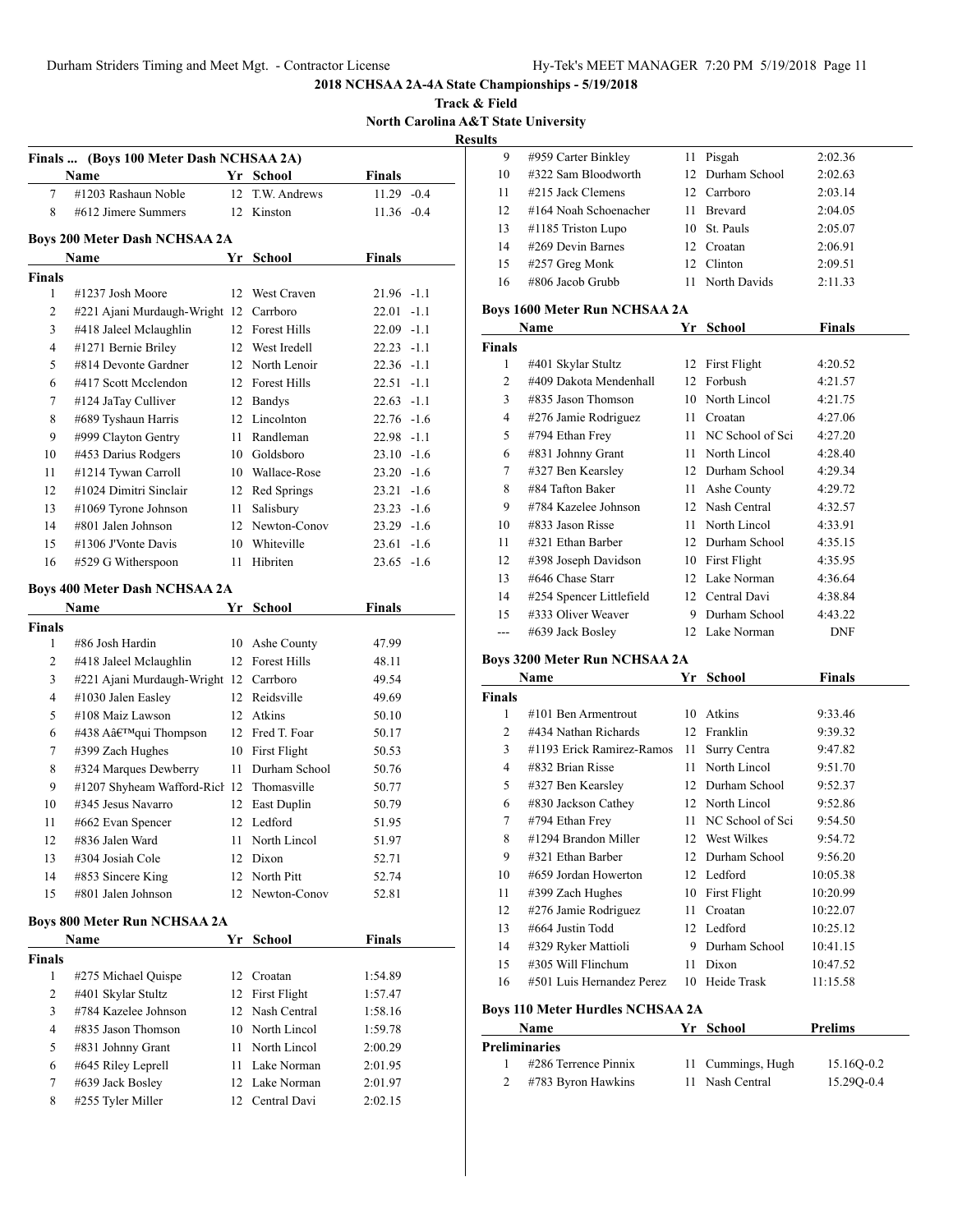**Track & Field North Carolina A&T State University Results**

| Preliminaries  (Boys 110 Meter Hurdles NCHSAA 2A) |     |               |                                                                                                                                                             |  |  |  |  |
|---------------------------------------------------|-----|---------------|-------------------------------------------------------------------------------------------------------------------------------------------------------------|--|--|--|--|
| School<br><b>Prelims</b><br>Name<br>Yr            |     |               |                                                                                                                                                             |  |  |  |  |
| #998 Umar Abdul-Matin                             |     |               | 15.230-0.2                                                                                                                                                  |  |  |  |  |
| #857 Kameron Walsh                                |     |               | 15.420-0.4                                                                                                                                                  |  |  |  |  |
|                                                   |     |               | $15.82q - 0.4$                                                                                                                                              |  |  |  |  |
| #1203 Rashaun Noble                               |     |               | $15.83q -0.2$                                                                                                                                               |  |  |  |  |
| #11 Benjamin Tillman                              | 12  | Anson         | $16.11q - 0.2$                                                                                                                                              |  |  |  |  |
| #505 Michael Walker                               | 11. | Heide Trask   | $16.17q - 0.2$                                                                                                                                              |  |  |  |  |
| #1063 Triston McDowell                            |     |               | $16.18 - 0.4$                                                                                                                                               |  |  |  |  |
| #431 Abraham Martinez                             | 12  |               | $16.48 - 0.2$                                                                                                                                               |  |  |  |  |
| #512 Dylan Myers                                  | 12  |               | $16.92 - 0.4$                                                                                                                                               |  |  |  |  |
| #7 Jacquavis Booker                               | 11  | Anson         | $17.12 - 0.4$                                                                                                                                               |  |  |  |  |
| $\#805$ Justin Fuchs                              | 11  |               | $17.21 - 0.2$                                                                                                                                               |  |  |  |  |
| #459 Timothy McDaniel                             | 12  | Graham        | $18.18 - 0.4$                                                                                                                                               |  |  |  |  |
| #331 David Pope                                   | 10  | Durham School | $18.26 - 0.2$                                                                                                                                               |  |  |  |  |
| #272 Brendon Hodge                                | 11  | Croatan       | $FS$ -0.4                                                                                                                                                   |  |  |  |  |
|                                                   |     |               | 12 Randleman<br>12 North Wilkes<br>#608 Nathaniel Harper-Harris 12 Kinston<br>12 T.W. Andrews<br>11 R-S Central<br>Franklin<br>Hendersonvil<br>North Davids |  |  |  |  |

# **Boys 110 Meter Hurdles NCHSAA 2A**

|        | Name                                    |    | Yr School         | <b>Finals</b> |     |
|--------|-----------------------------------------|----|-------------------|---------------|-----|
| Finals |                                         |    |                   |               |     |
|        | #998 Umar Abdul-Matin                   |    | 12 Randleman      | 14.74 0.3     |     |
| 2      | $\#286$ Terrence Pinnix                 |    | 11 Cummings, Hugh | 14.79 0.3     |     |
| 3      | #857 Kameron Walsh                      |    | 12 North Wilkes   | 15.05 0.3     |     |
| 4      | #1203 Rashaun Noble                     |    | 12 T.W. Andrews   | 15.08 0.3     |     |
| 5      | #505 Michael Walker                     |    | 11 Heide Trask    | 15.35 0.3     |     |
| 6      | #608 Nathaniel Harper-Harris 12 Kinston |    |                   | 15.45 0.3     |     |
| 7      | #11 Benjamin Tillman                    | 12 | Anson             | 15.61 0.3     |     |
|        | #783 Byron Hawkins                      |    | 11 Nash Central   | <b>DNF</b>    | 0.3 |

## **Boys 300 Meter Hurdles NCHSAA 2A**

|                | <b>Name</b>                     | Yr | <b>School</b>   | Finals |
|----------------|---------------------------------|----|-----------------|--------|
| <b>Finals</b>  |                                 |    |                 |        |
| 1              | #272 Brendon Hodge              | 11 | Croatan         | 37.98  |
| $\mathfrak{D}$ | #528 Miles Simon                | 12 | Hibriten        | 39.68  |
| 3              | #271 Joseph Bulfer              | 12 | Croatan         | 40.18  |
| 4              | #608 Nathaniel Harper-Harris 12 |    | Kinston         | 40.20  |
| 5              | #11 Benjamin Tillman            | 12 | Anson           | 40.31  |
| 6              | #998 Umar Abdul-Matin           |    | 12 Randleman    | 40.34  |
| 7              | #1203 Rashaun Noble             |    | 12 T.W. Andrews | 40.55  |
| 8              | #426 Kenzie Bouakhamphong 12    |    | Franklin        | 40.90  |
| 9              | #230 Rodney Phelps              | 12 | Carver          | 41.03  |
| 10             | #123 Chase Clanton              | 11 | Bandys          | 41.04  |
| 11             | #1192 Nolan McMillen            | 10 | Surry Centra    | 41.35  |
| 12             | #286 Terrence Pinnix            | 11 | Cummings, Hugh  | 42.06  |
| 13             | #368 Keyon Ellis                | 11 | East Montgomery | 42.27  |
| 14             | #1033 Savion Thompson           | 10 | Reidsville      | 42.61  |
| 15             | #121 Calvin Brown               | 12 | Ayden-Grifto    | 43.54  |
| 16             | #857 Kameron Walsh              |    | 12 North Wilkes | 44.39  |

#### **Boys 4x100 Meter Relay NCHSAA 2A**

|               | Team                         | Relav | <b>Finals</b>                  |
|---------------|------------------------------|-------|--------------------------------|
| <b>Finals</b> |                              |       |                                |
|               | <b>Forest Hills</b>          | А     | 42.20                          |
|               | $(1)$ #415 Jadus Davis 10    |       | $2)$ #418 Jaleel Mclaughlin 12 |
|               | $3)$ #416 Quentin Huntley 12 |       | 4) #417 Scott Mcclendon 12     |

| 2  | Beddingfield, E.T.             | А | 42.63                        |
|----|--------------------------------|---|------------------------------|
|    | 1) #137 Johnathon Harris 10    |   | 2) #139 Travon Newsome       |
|    | 3) #135 Zachary Adams 11       |   | 4) #136 Aaron Bland 12       |
| 3  | Hibriten                       | А | 43.02                        |
|    | 1) #526 Aaron Logan 11         |   | 2) #527 Karson Pilkenton 11  |
|    | 3) #529 G Witherspoon 11       |   | 4) #525 Jonas Brown 12       |
| 4  | Kinston                        | А | 43.30                        |
|    | 1) #611 Saquan Pompey 12       |   | $2)$ #612 Jimere Summers 12  |
|    | 3) #609 Tiyae Johnson 12       |   | 4) #606 Shiqwaun Dixon 11    |
| 5  | South Point                    | А | 43.50                        |
|    | 1) #1138 Nelson Lomick 11      |   | 2) #1136 Keaton Hale 11      |
|    | 3) #1137 Addison Lomick 9      |   | 4) #1135 Ray Grier 10        |
| 6  | Whiteville                     | А | 43.50                        |
|    | 1) #1305 Nickolus Bellamy 9    |   | 2) #1307 Tony Grimes 12      |
|    | 3) #1309 Tovante Smith 11      |   | 4) #1306 J'Vonte Davis 10    |
| 7  | T.W. Andrews                   | A | 43.57                        |
|    | 1) #1197 Isaiah Davis 11       |   | 2) #1203 Rashaun Noble 12    |
|    | 3) #1202 Jevon McKiver 11      |   | 4) #1199 Tyquez Johnson 12   |
| 8  | West Iredell                   | А | 43.62                        |
|    | 1) #1270 William Barber 10     |   | 2) #1273 Chandon Smith 11    |
|    | 3) #1274 Ryan Tenor 11         |   | 4) #1271 Bernie Briley 12    |
| 9  | Lincolnton                     | A | 43.65                        |
|    | 1) #690 Tiaje Ross 10          |   | 2) #691 James Woods 11       |
|    | 3) #688 Robert Gaither 11      |   | 4) #689 Tyshaun Harris 12    |
| 10 | North Lenoir                   | А | 43.67                        |
|    | 1) #1353 Amoye Wooten          |   | 2) #816 Zion Munnelyn 12     |
|    | 3) #815 Jalen Mcnell 11        |   | 4) #814 Devonte Gardner 12   |
| 11 | Randleman                      | A | 43.90                        |
|    | 1) #998 Umar Abdul-Matin 12    |   | 2) #1001 Tanner McGee        |
|    | 3) #1000 Tyson Green 12        |   | 4) #999 Clayton Gentry 11    |
| 12 | Franklin                       | А | 44.38                        |
|    | 1) #435 Coleman Tallent 12     |   | 2) #433 Jaylynn Murrell 12   |
|    | 3) #430 Kobe Manning 11        |   | 4) #436 Bailey Watts 11      |
| 13 | Graham                         | А | 44.50                        |
|    | 1) #458 Jaylen Hoover 12       |   | 2) #460 Noah Pruett 12       |
|    | 3) #456 Jaqae Graves 11        |   | 4) #461 Dominique Spencer 12 |
| 14 | R-S Central                    | А | 45.42                        |
|    | 1) #1066 Jayden Waddell 11     |   | 2) #1065 Malik Smith 12      |
|    | 3) #1062 Josh Gray 11          |   | 4) #1064 Gage McSwain 9      |
| 15 | Webb, J. F.                    | А | 45.87                        |
|    | 1) #1228 Javonte shoffner $10$ |   | 2) #1224 khareem bailey 11   |
|    | 3) #1227 Unique Heggie 12      |   | 4) #1225 tyrone clark 12     |
|    | West Craven High               | А | FS                           |
|    | 1) #1236 Kavon Carmon 12       |   | 2) #1238 Johnathan Ward 10   |
|    | 3) #1235 Keshon Berger 11      |   | 4) #1237 Josh Moore 12       |

# **Boys 4x200 Meter Relay NCHSAA 2A**

J.

|        | Team                        | Relav | <b>Finals</b>                |
|--------|-----------------------------|-------|------------------------------|
| Finals |                             |       |                              |
|        | <b>Forest Hills</b>         | А     | 1:28.29                      |
|        | 1) #415 Jadus Davis 10      |       | $2)$ #416 Quentin Huntley 12 |
|        | 3) #420 Keeshawn Tyson 11   |       | 4) #418 Jaleel Mclaughlin 12 |
|        | Hibriten                    | А     | 1:29.02                      |
|        | 1) #527 Karson Pilkenton 11 |       | $2)$ #528 Miles Simon 12     |
|        | 3) #529 G Witherspoon $11$  |       | 4) $#525$ Jonas Brown 12     |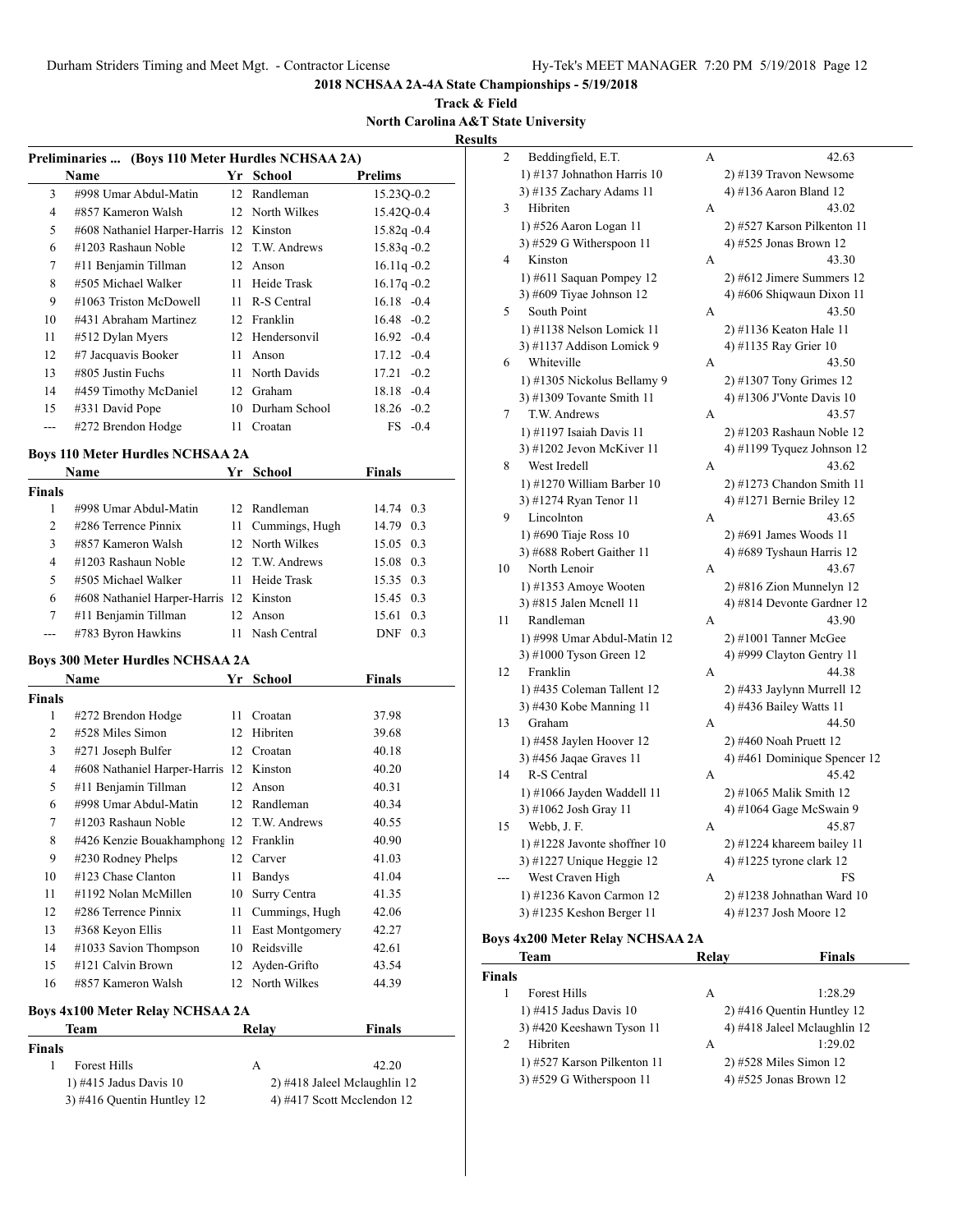**2018 NCHSAA 2A-4A State Championships - 5/19/2018**

# **Track & Field North Carolina A&T State University**

**Results**

|                | Finals  (Boys 4x200 Meter Relay NCHSAA 2A) |              |                               | 3             | Lake Norman                             | A     | 3:25.90                          |
|----------------|--------------------------------------------|--------------|-------------------------------|---------------|-----------------------------------------|-------|----------------------------------|
|                | <b>Team</b>                                | Relay        | <b>Finals</b>                 |               | 1) #644 Jaden Goodman                   |       | $2)$ #643 Joey Fieno             |
| 3              | Atkins                                     | A            | 1:29.59                       |               | 3) #640 Jalen Chavis                    |       | 4) #645 Riley Leprell $11$       |
|                | 1) #102 Cameron Attucks $10$               |              | $2)$ #104 Kaleb Ingram 12     | 4             | Carrboro                                | А     | 3:28.22                          |
|                | 3) #108 Maiz Lawson 12                     |              | 4) #103 Jonathon Haggler 12   |               | 1) #220 Carter Macklin 11               |       | $2)$ #218 Elijah Jones 11        |
| $\overline{4}$ | Kinston                                    | A            | 1:29.60                       |               | 3) #224 Tim Rogers Neal 10              |       | 4) #221 Ajani Murdaugh-Wright 12 |
|                | 1) #609 Tiyae Johnson $12$                 |              | $2)$ #611 Saquan Pompey 12    | 5             | Anson                                   | А     | 3:28.86                          |
|                | 3) #606 Shiqwaun Dixon 11                  |              | 4) #612 Jimere Summers 12     |               | 1) #9 Ajon Jones 12                     |       | 2) #8 Octavion Harrell 12        |
| 5              | Lincolnton                                 | A            | 1:30.54                       |               | 3) #7 Jacquavis Booker 11               |       | 4) #11 Benjamin Tillman 12       |
|                | 1) #687 Skylar Evans 12                    |              | 2) #688 Robert Gaither 11     | 6             | T.W. Andrews                            | А     | 3:31.16                          |
|                | 3) #690 Tiaje Ross 10                      |              | 4) #689 Tyshaun Harris 12     |               | 1) $\#1199$ Tyquez Johnson 12           |       | 2) #1201 Jenovah Mckiver 10      |
| 6              | West Iredell                               | A            | 1:30.76                       |               | 3) #1205 Dorian Thomas 10               |       | 4) #1202 Jevon McKiver 11        |
|                | 1) #1274 Ryan Tenor 11                     |              | $2)$ #1273 Chandon Smith 11   | 7             | Heide Trask                             | А     | 3:31.57                          |
|                | 3) #1272 SayQwon Miller 10                 |              | 4) #1271 Bernie Briley 12     |               | 1) #502 Jacob S. Johnson 11             |       | 2) #503 Alex Kraft 12            |
| 7              | Beddingfield, E.T.                         | A            | 1:30.96                       |               | 3) #500 Ray Barnett 12                  |       | 4) #506 Kywaun Warner 10         |
|                | 1) #137 Johnathon Harris $10$              |              | 2) #139 Travon Newsome        | 8             | Shelby                                  | A     | 3:32.44                          |
|                | 3) #138 Jabl Hutcherson                    |              | 4) #135 Zachary Adams 11      |               | 1) #1093 Andre Washington 11            |       | 2) #1094 Dorian Williams 11      |
| 8              | Reidsville                                 | A            | 1:31.32                       |               | 3) #1090 Will Berkowitz 10              |       | 4) #1092 Keelyn Surratt $12$     |
|                | 1) #1030 Jalen Easley 12                   |              | $2)$ #1033 Savion Thompson 10 | 9             | <b>First Flight</b>                     | A     | 3:32.68                          |
|                | 3) #1034 Naszai Trice 12                   |              | 4) #1031 Isaac Hill 12        |               | 1) #401 Skylar Stultz 12                |       | 2) #402 Cole Tomlin 9            |
| 9              | <b>Bartlett Yancey</b>                     | A            | 1:31.90                       |               | 3) #400 Henry Stecher 9                 |       | 4) #399 Zach Hughes 10           |
|                | 1) #129 Malachi Gwynn 11                   |              | 2) #130 Najawuan Johnson 12   | 10            | East Duplin                             | A     | 3:33.61                          |
|                | 3) #127 Lavonte Chandler 12                |              | 4) #128 Joe Durdan 11         |               | 1) #346 Jaylen Thomas $12$              |       | $2)$ #344 Devon Hunter 11        |
| 10             | Washington                                 | $\mathbf{A}$ | 1:32.07                       |               | 3) #342 Laquon Brown 11                 |       | 4) #345 Jesus Navarro 12         |
|                | 1) #1222 Treyvon Nellums 12                |              | 2) #1223 My'Kel Warren 10     | 11            | Patton                                  | A     | 3:34.09                          |
|                | 3) #1221 Ka'ci Foreman 11                  |              | 4) #1220 Jahno Bryant 11      |               | 1) #932 Hunter Butler 12                |       | 2) #935 Noah Sheets 11           |
| 11             | Carver                                     | A            | 1:32.25                       |               | 3) #933 Jayrd Conley 12                 |       | 4) #934 Bryan Hernandez 12       |
|                | 1) $#230$ Rodney Phelps 12                 |              | 2) #226 Javon Baxter 11       | 12            | Ashe County                             | A     | 3:36.01                          |
|                | 3) #227 Jakeem Blackburn 10                |              | 4) #229 Phillip Legette 12    |               | 1) #85 Jason Durr 11                    |       | 2) #89 Wesley Waddell 11         |
| 12             | Goldsboro                                  | $\mathbf{A}$ | 1:32.54                       |               | 3) #88 David Roten 12                   |       | 4) #86 Josh Hardin 10            |
|                | 1) #451 Montayvius Joyner 12               |              | 2) #453 Darius Rodgers 10     | 13            | Reidsville                              | A     | 3:36.05                          |
|                | 3) #452 Jykeis McClean 10                  |              | 4) #454 Dorian Rodgers 10     |               | 1) #1031 Isaac Hill 12                  |       | 2) #1034 Naszai Trice 12         |
| 13             | Patton                                     | A            | 1:32.57                       |               | 3) #1033 Savion Thompson 10             |       | 4) #1030 Jalen Easley 12         |
|                | 1) #934 Bryan Hernandez 12                 |              | 2) #935 Noah Sheets 11        | 14            | Durham School                           | A     | 3:36.10                          |
|                | 3) #931 Will Brawley 12                    |              | 4) #932 Hunter Butler 12      |               | 1) #325 Kai Hart 12                     |       | 2) #330 Serach Patterson 11      |
| 14             | Fairmont                                   | A            | 1:33.29                       |               | 3) #322 Sam Bloodworth 12               |       | 4) #324 Marques Dewberry 11      |
|                | 1) #387 Xavier Covington 12                |              | 2) #386 Frankal Brown 12      | 15            | Newton-Conover                          | А     | 3:46.21                          |
|                | 3) #389 jakeem moore $7$                   |              | 4) #388 Sidney McKeithan 12   |               | 1) #803 Keldon Stinson 12               |       | 2) #799 Caleb Henze 11           |
| 15             | Pisgah                                     | A            | 1:34.02                       |               | 3) #802 Noel McIver 10                  |       | 4) #801 Jalen Johnson $12$       |
|                | 1) #960 Levi Cagle 9                       |              | $2)$ #962 Lee Ferguson 11     | $\sim$        | St. Pauls                               | A     | <b>DNF</b>                       |
|                | 3) #961 Cain Early 9                       |              | 4) #964 Tanner Wike 11        |               | 1) $\#1189$ anthony williams 11         |       | 2) #1185 Triston Lupo 10         |
| 16             | East Bladen                                | A            | 1:34.06                       |               | 3) #1181 Nicholus Adams 11              |       | 4) #1187 Dakota Oxendine 12      |
|                | 1) #336 Keymon Cromartie 12                |              | 2) #339 A j Wynn 12           |               |                                         |       |                                  |
|                | 3) #337 lawson hester 12                   |              | 4) #335 Trevarius Carter 12   |               | <b>Boys 4x800 Meter Relay NCHSAA 2A</b> |       |                                  |
|                |                                            |              |                               |               | Team                                    | Relay | <b>Finals</b>                    |
|                | <b>Boys 4x400 Meter Relay NCHSAA 2A</b>    |              |                               | <b>Finals</b> |                                         |       |                                  |

# **Boys 4x400 Meter Relay NCHSAA 2A**

| Team                         | Relav | <b>Finals</b>                |
|------------------------------|-------|------------------------------|
| <b>Finals</b>                |       |                              |
| Croatan                      | А     | 3:22.65                      |
| 1) $\#272$ Brendon Hodge 11  |       | 2) #270 Noah Bibus 11        |
| 3) #1363 Rockie Sievers      |       | 4) #275 Michael Quispe 12    |
| Atkins                       | А     | 3:25.26                      |
| $1)$ #109 Shawn Mckenzie 12  |       | $2)$ #102 Cameron Attucks 10 |
| $3)$ #106 Arrington Jones 10 |       | 4) #108 Maiz Lawson $12$     |
|                              |       |                              |

| inals         |                              |   |                            |
|---------------|------------------------------|---|----------------------------|
|               | Croatan                      | А | 8:01.80                    |
|               | 1) #269 Devin Barnes $12$    |   | $2)$ #271 Joseph Bulfer 12 |
|               | 3) #270 Noah Bibus 11        |   | 4) #275 Michael Quispe 12  |
| $\mathcal{L}$ | Franklin                     | A | 8:10.82                    |
|               | 1) #432 Robert Mcallister 12 |   | $2)$ #428 Liam Graham 11   |
|               | $3)$ #429 Grayson Jones 12   |   | 4) #434 Nathan Richards 12 |
| 3             | Durham School                | A | 8:17.85                    |
|               | 1) #325 Kai Hart 12          |   | 2) #333 Oliver Weaver 9    |
|               | 3) #327 Ben Kearsley 12      |   | 4) #322 Sam Bloodworth 12  |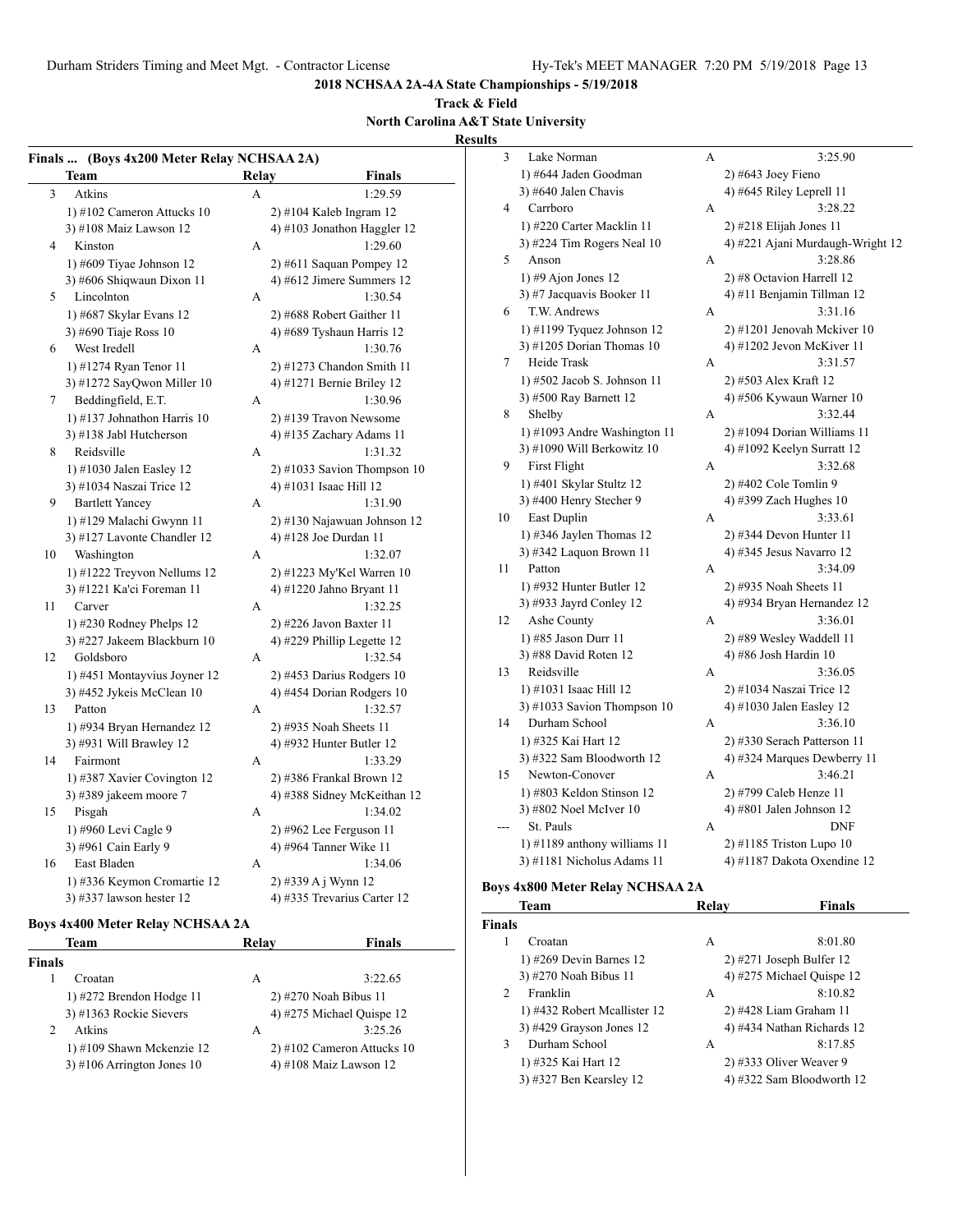# **Track & Field North Carolina A&T State University**

**Results**

|    | Finals  (Boys 4x800 Meter Relay NCHSAA 2A) |              |                              | 11            |
|----|--------------------------------------------|--------------|------------------------------|---------------|
|    | Team                                       | <b>Relay</b> | <b>Finals</b>                | 12            |
| 4  | West Wilkes                                | A            | 8:22.81                      | 12            |
|    | 1) #1296 Austin Triplette 9                |              | 2) #1297 Hunter Wayne 9      | 14            |
|    | 3) #1295 Zack Nuzzolilo 10                 |              | 4) #1294 Brandon Miller 12   | 15            |
| 5  | Clinton                                    | A            | 8:23.97                      | 16            |
|    | 1) #257 Greg Monk 12                       |              | 2) #260 Spencer Westerbeek 9 |               |
|    | 3) #258 Jarod Parker 12                    |              | 4) #259 Kade Sutton 12       | <b>Boys</b> I |
| 6  | Lake Norman                                | A            | 8:32.58                      |               |
|    | 1) #647 Connor Starr 12                    |              | 2) #642 Ryan Creel 11        | <b>Finals</b> |
|    | 3) #639 Jack Bosley 12                     |              | 4) #645 Riley Leprell $11$   |               |
| 7  | Atkins                                     | A            | 8:32.95                      |               |
|    | 1) #110 Elijah Nelson 12                   |              | $2)$ #112 Jakari Thomas 12   |               |
|    | 3) #111 Connor Rudel 12                    |              | 4) #101 Ben Armentrout 10    |               |
| 8  | Carrboro                                   | A            | 8:33.13                      |               |
|    | 1) #220 Carter Macklin 11                  |              | 2) #225 Emil Usinger 12      |               |
|    | 3) #222 Marwan Obeid 12                    |              | 4) #215 Jack Clemens 12      |               |
| 9  | <b>Brevard</b>                             | A            | 8:34.48                      |               |
|    | 1) #164 Noah Schoenacher 11                |              | $2)$ #163 Graham Green 9     |               |
|    | 3) $#162$ Jasper Goddard 11                |              | 4) #161 William Coye 11      | 10            |
| 10 | Ledford                                    | A            | 8:34.83                      |               |
|    | 1) #664 Justin Todd 12                     |              | 2) #658 Caleb Greene 12      | 12            |
|    | 3) #665 Dalton Zimmerman 9                 |              | 4) #659 Jordan Howerton 12   |               |
| 11 | Shelby                                     | A            | 8:46.96                      | 13            |
|    | 1) #1091 Sincere Medley 11                 |              | 2) #1094 Dorian Williams 11  |               |
|    | 3) #1090 Will Berkowitz 10                 |              | 4) #1092 Keelyn Surratt 12   |               |
| 12 | Currituck County                           | A            | 8:47.17                      | ---           |
|    | 1) #293 Josh Beaumont                      |              | 2) #296 Brad Saunders        | <b>Boys</b> I |
|    | 3) #295 Shane Farr 10                      |              | 4) #294 Ryan Camden 12       |               |
| 13 | St. Pauls                                  | A            | 8:49.25                      | <b>Finals</b> |
|    | 1) #1182 Elshadi Edwards 11                |              | 2) #1187 Dakota Oxendine 12  |               |
|    | 3) #1184 Dustin Lupo 12                    |              | 4) #1185 Triston Lupo 10     |               |
| 14 | Central Acad                               | A            | 8:49.30                      |               |
|    | 1) #249 Evan Wunder 12                     |              | 2) #245 Noah Estrada 10      |               |
|    | 3) #247 Matthew Kenary 9                   |              | 4) #246 Jackson Hase 10      |               |
| 15 | Kinston                                    | A            | 9:11.04                      |               |
|    | 1) #614 Niejel Wilkins 11                  |              | 2) #607 Devante Edwards 12   |               |
|    | 3) #610 Risdon Pennell 12                  |              | 4) #605 Kiesen Arnold 11     |               |
| 16 | South Lenoir                               | A            | 9:11.06                      |               |
|    | 1) #1123 Ethan Garris 10                   |              | 2) #1126 Gavin Sexton 11     |               |
|    | 3) #1125 Steven Klakken 12                 |              | 4) #1124 Ian Ireland 10      | 10            |
|    |                                            |              |                              | 11            |

# **Boys High Jump NCHSAA 2A**

|               | <b>Name</b>             |    | Yr School       | <b>Finals</b> |
|---------------|-------------------------|----|-----------------|---------------|
| <b>Finals</b> |                         |    |                 |               |
| 1             | #759 Landon Parker      |    | 12 Mount Pleasa | $6 - 08.00$   |
| 2             | #125 Alex Reavis        | 11 | Bandys          | $6 - 06.00$   |
| 3             | $\#814$ Devonte Gardner |    | 12 North Lenoir | $6 - 04.00$   |
| 4             | #863 Nolan Hodge        |    | 12 Northeastern | $J6-04.00$    |
| 5             | #1187 Dakota Oxendine   |    | 12 St. Pauls    | $J6-04.00$    |
| 6             | #936 Evan Westra        |    | 12 Patton       | $J6-04.00$    |
| 7             | $#760$ Levi Higgins     |    | 10 Mountain Her | $6 - 02.00$   |
| 8             | #522 AnRon Bond         | 11 | Hertford Cou    | $6 - 00.00$   |
| 8             | $\#862$ Josiah Felton   |    | 12 Northeastern | $6 - 00.00$   |
| 8             | #999 Clayton Gentry     | 11 | Randleman       | $6 - 00.00$   |

| 11     | #1070 Kemuel Sloan               | 11  | Salisbury          | J6-00.00      |  |
|--------|----------------------------------|-----|--------------------|---------------|--|
| 12     | #340 Wes Bolinsky                |     | 12 East Davidso    | 5-10.00       |  |
| 12     | #87 Grady Rector                 | 10  | Ashe County        | 5-10.00       |  |
| 14     | #855 Darius Duncan               |     | 12 North Surry     | $J5-10.00$    |  |
| 15     | #323 Jarrad Borg                 | 12  | Durham School      | $J5-10.00$    |  |
| 16     | #326 Michael Johnson             | 10  | Durham School      | 5-08.00       |  |
|        | <b>Boys Pole Vault NCHSAA 2A</b> |     |                    |               |  |
|        | Name                             | Yr  | School             | <b>Finals</b> |  |
| Finals |                                  |     |                    |               |  |
| 1      | #807 Juan Ochoa                  |     | 12 North Davids    | 14-00.00      |  |
| 2      | #360 Zach Atkinson               | 12  | East Henders       | 13-06.00      |  |
| 3      | #361 Noah Gordon                 | 12  | East Henders       | 13-00.00      |  |
| 4      | #366 Peyton Stone                | 12  | East Lincoln       | J13-00.00     |  |
| 5      | #1134 Zane Andrews               | 11. | South Point        | J13-00.00     |  |
| 6      | #694 Jacob Metscher              | 12  | Madison            | 12-06.00      |  |
| 7      | #785 Anthony Styles              |     | 12 Nash Central    | J12-06.00     |  |
| 8      | #253 Benjamin Gates              |     | 12 Central Davi    | 12-00.00      |  |
| 9      | #437 Andrew Davis                |     | 12 Fred T. Foar    | J12-00.00     |  |
| 10     | #786 Jahkee Williams             | 11  | Nash Central       | 11-00.00      |  |
| 11     | #223 Ben Rader                   | 12  | Carrboro           | 10-06.00      |  |
| 12     | #274 John David McCray           | 12  | Croatan            | 10-00.00      |  |
| 13     | #373 Donavan Lara                |     | 9 Eastern Randolph | 8-00.00       |  |
|        | #372 Christian Garcia            | 10  | Eastern Randolph   | NH            |  |
| ---    | #782 Quante Downey               | 12  | Nash Central       | NH            |  |
|        | #216 Rvan Deshler                | 10  | Carrboro           | NΗ            |  |

#### **Boys Long Jump NCHSAA 2A**

|                | Name                      |    | Yr School          | Finals             |     |
|----------------|---------------------------|----|--------------------|--------------------|-----|
| Finals         |                           |    |                    |                    |     |
| 1              | #417 Scott Mcclendon      |    | 12 Forest Hills    | $22 - 05.00 - 1.2$ |     |
| $\overline{c}$ | $#524$ Zion Riddick       | 12 | Hertford Cou       | $22 - 02.00$ 0.3   |     |
| 3              | #523 Malcolm Dameron      | 12 | Hertford Cou       | 21-09.75 NWI       |     |
| $\overline{4}$ | $\#1293$ Dustin Blevins   | 11 | <b>West Stokes</b> | 21-04.25 NWI       |     |
| 5              | #805 Justin Fuchs         | 11 | North Davids       | 21-04.00 0.9       |     |
| 6              | #461 Dominique Spencer    | 12 | Graham             | 21-02.25 NWI       |     |
| 7              | #371 Tyrese Cassidy       | 12 | Eastern Randolph   | $21-02.00$ 0.1     |     |
| 8              | #759 Landon Parker        | 12 | Mount Pleasa       | 20-11.50 0.1       |     |
| 9              | #427 Jarrett Evans        | 11 | Franklin           | 20-03.25 NWI       |     |
| 10             | #935 Noah Sheets          | 11 | Patton             | 20-02.50 NWI       |     |
| 11             | #177 Cameron Mcdaniel     | 12 | Bunker Hill        | J20-02.50 NWI      |     |
| 12             | #356 Jaylen Creamer       | 12 | East Gaston        | 19-08.75 NWI       |     |
| 13             | #343 Cameron Hall         | 12 | East Duplin        | J19-08.75 NWI      |     |
| 14             | #863 Nolan Hodge          | 12 | Northeastern       | 19-06.00           | NWI |
| 15             | $\#1228$ Javonte shoffner | 10 | Webb, J.F.         | 18-10.25 NWI       |     |
|                |                           |    |                    |                    |     |

# **Boys Triple Jump NCHSAA 2A**

| <b>Name</b>    |                       |     | Yr School          | <b>Finals</b>  |      |
|----------------|-----------------------|-----|--------------------|----------------|------|
| Finals         |                       |     |                    |                |      |
|                | #417 Scott Mcclendon  |     | 12 Forest Hills    | $45-04.25$ 1.8 |      |
| $\mathfrak{D}$ | #523 Malcolm Dameron  |     | 12 Hertford Cou    | $45-01.25$ 2.0 |      |
| 3              | #614 Niejel Wilkins   | 11. | Kinston            | $44-02.75$ 0.1 |      |
| 4              | #357 Kobe Creamer     |     | 10 East Gaston     | $44-00.75$ 0.8 |      |
| 5              | #1293 Dustin Blevins  | 11. | <b>West Stokes</b> | $43 - 10.00$   | -1.0 |
| 6              | #1187 Dakota Oxendine |     | 12 St. Pauls       | 43-05.50       | -1.0 |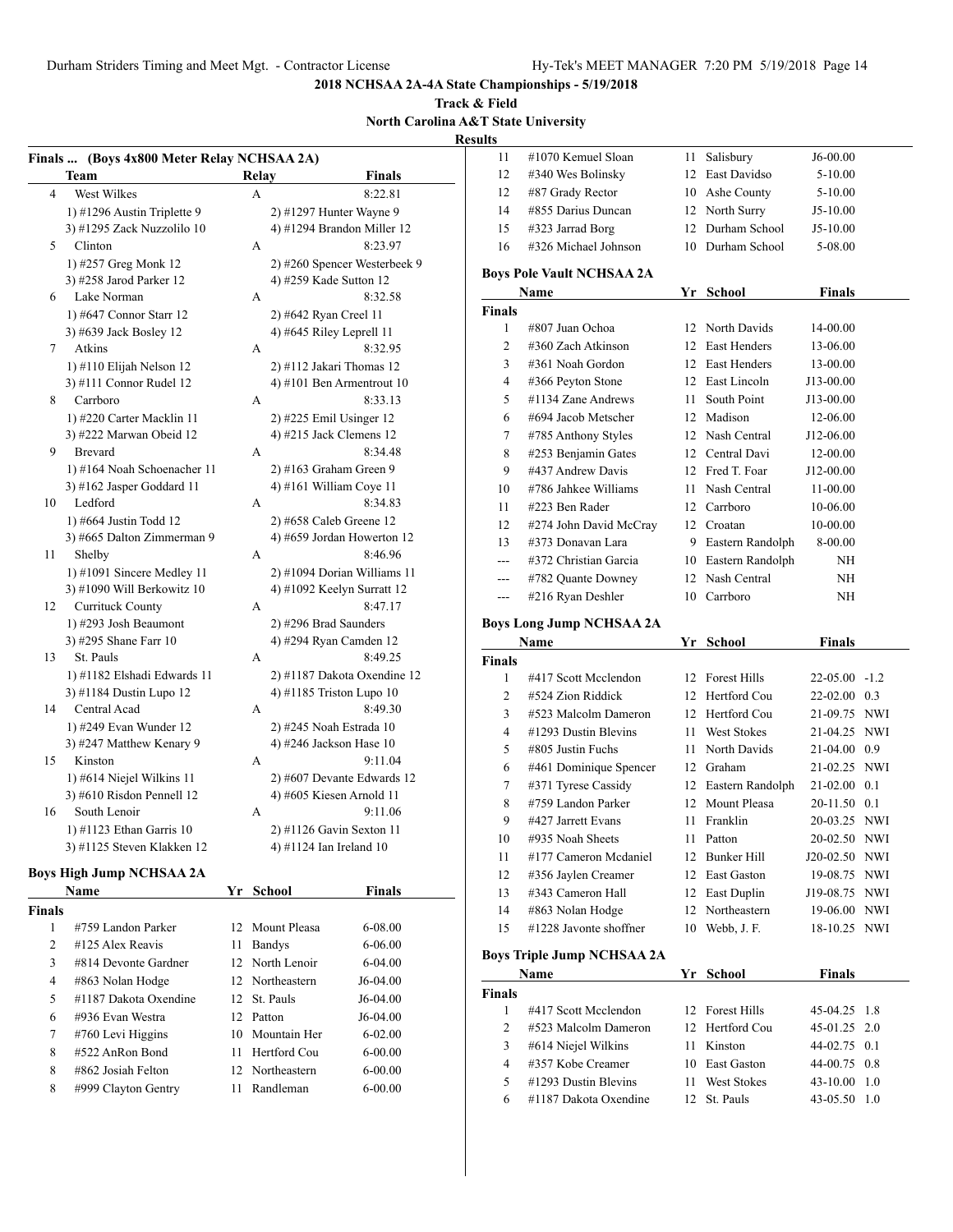**Track & Field North Carolina A&T State University Results**

| Finals  (Boys Triple Jump NCHSAA 2A) |                                    |      |                    |                |     |  |  |
|--------------------------------------|------------------------------------|------|--------------------|----------------|-----|--|--|
|                                      | Name                               |      | Yr School          | <b>Finals</b>  |     |  |  |
| 7                                    | #1071 Tyvion Wood                  | 12   | Salisbury          | 43-05.00 0.6   |     |  |  |
| 8                                    | #805 Justin Fuchs                  |      | 11 North Davids    | 43-04.25       | 1.5 |  |  |
| 9                                    | #287 Messiah Snipes                |      | 12 Cummings, Hugh  | 42-07.00       | 1.4 |  |  |
| 10                                   | #177 Cameron Mcdaniel              |      | 12 Bunker Hill     | 42-00.00 2.3   |     |  |  |
| 11                                   | #436 Bailey Watts                  | 11   | Franklin           | 41-10.50 1.6   |     |  |  |
| 12                                   | #1229 Tyre Boykin                  |      | 10 West Bladen     | 41-04.25       | 1.4 |  |  |
| 13                                   | #140 Zyree Wilder                  | 11 - | Beddingfield       | 41-01.00 0.7   |     |  |  |
| 14                                   | #1179 Taighee Edwards              | 12   | Southwest On       | 40-07.25 2.4   |     |  |  |
| 15                                   | #431 Abraham Martinez              |      | 12 Franklin        | 40-06.00 2.3   |     |  |  |
| 16                                   | #326 Michael Johnson               |      | 10 Durham School   | $40-05.25$ 1.2 |     |  |  |
|                                      | <b>Boys Shot Put NCHSAA 2A</b>     |      |                    |                |     |  |  |
|                                      | Name                               |      | Yr School          | <b>Finals</b>  |     |  |  |
| <b>Finals</b>                        |                                    |      |                    |                |     |  |  |
| 1                                    | #856 Ryan Eldridge                 |      | 12 North Surry     | 59-02.00       |     |  |  |
| $\overline{c}$                       | #391 Keziah Everett                | 11 - | Farmville Ce       | 51-09.00       |     |  |  |
| 3                                    | #256 Alex Trexler                  | 11 - | Central Davi       | 50-08.00       |     |  |  |
| 4                                    | #663 William Stowe                 |      | 12 Ledford         | 50-03.00       |     |  |  |
| 5                                    | $\#1023$ Jerome Bass               |      | 12 Red Springs     | 48-09.00       |     |  |  |
| 6                                    | #599 Dakota Morrow                 |      | 12 Jordan-Matthews | 48-02.00       |     |  |  |
| 7                                    | #695 Ty Snelson                    |      | 12 Madison         | 47-06.00       |     |  |  |
| 8                                    | #504 Shawn Mears-Denison           |      | 12 Heide Trask     | 45-11.00       |     |  |  |
| 9                                    | #90 Carter Wilson                  | 11 - | Ashe County        | 45-10.00       |     |  |  |
| 10                                   | #365 Ryan Matz                     |      | 12 East Lincoln    | 44-01.00       |     |  |  |
| 11                                   | #1230 Johnathon Robinson           |      | 12 West Bladen     | 43-11.00       |     |  |  |
| 12                                   | #834 Jake Soorus                   |      | 10 North Lincol    | 43-09.00       |     |  |  |
| 13                                   | #1180 Derek Green                  | 11.  | Southwest On       | 43-08.00       |     |  |  |
| 14                                   | #963 Kameron Walker                |      | 11 Pisgah          | 42-09.00       |     |  |  |
| 15                                   | #864 Adrian Spellman               |      | 10 Northeastern    | 40-08.00       |     |  |  |
| 16                                   | #1032 Donovan Pinnix               |      | 12 Reidsville      | 35-00.00       |     |  |  |
|                                      | <b>Boys Discus Throw NCHSAA 2A</b> |      |                    |                |     |  |  |
|                                      | Name                               |      | Yr School          | <b>Finals</b>  |     |  |  |
| <b>Finals</b>                        |                                    |      |                    |                |     |  |  |
| 1                                    | #808 Blake Stephens                | 11 - | North Davids       | 157-10         |     |  |  |
| $\overline{c}$                       | #408 Zane Johnson                  |      | 12 Forbush         | 155-04         |     |  |  |
| 3                                    | #758 Ellis Horton                  | 11 - | Mount Pleasa       | 151-03         |     |  |  |
| 4                                    | #90 Carter Wilson                  | 11   | Ashe County        | 150-08         |     |  |  |
| 5                                    | #122 Antonio Jones                 | 11   | Ayden-Grifto       | 143-04         |     |  |  |
| 6                                    | #374 Jordan Terrell                | 11   | Eastern Randolph   | 128-11         |     |  |  |
| 7                                    | #273 Matt Logan                    | 12   | Croatan            | 128-10         |     |  |  |
| 8                                    | #1103 Gage Kosnik                  | 12   | Smoky Mounta       | 125-04         |     |  |  |
| 9                                    | #256 Alex Trexler                  | 11   | Central Davi       | 125-01         |     |  |  |
| 10                                   | #613 Chymaun Whitfield             | 12   | Kinston            | 120-11         |     |  |  |
| 11                                   | #793 Jon Carter                    | 11   | NC School of Sci   | 116-10         |     |  |  |
| 12                                   | #696 Micah Cobb                    | 12   | Maiden High        | 116-06         |     |  |  |
| 13                                   | #462 Namel Troxler                 | 12   | Graham             | 106-03         |     |  |  |
| ---                                  | #1023 Jerome Bass                  | 12   | Red Springs        | <b>FOUL</b>    |     |  |  |
|                                      |                                    |      |                    |                |     |  |  |

|                          | Name                   | Yr | School       | Prelims        |
|--------------------------|------------------------|----|--------------|----------------|
|                          | <b>Preliminaries</b>   |    |              |                |
| 1                        | #967 Jaylen Coleman    | 11 | Porter Ridge | 10.94Q-1.0     |
| 2                        | #582 Evan Pryor        | 9  | Hough, Willi | 10.980-1.4     |
| 3                        | #897 Isai'as Robinson  | 12 | Overhills    | 10.98Q-1.0     |
| 4                        | #536 Cameron Rose      | 10 | Hickory Ridg | 11.05Q-1.4     |
| $\overline{\phantom{0}}$ | #1171 Romell McRae     | 10 | Southeast Ra | $11.06q - 1.4$ |
| 6                        | $\#1281$ Khafre Brown  | 11 | West Mecklen | $11.07q - 1.0$ |
| 7                        | #448 Rondell Terry     | 12 | Garner       | $11.11q - 1.4$ |
| 8                        | #921 Brandon Holmes    | 12 | Panther Cree | $11.18q - 1.4$ |
| 9                        | $\#1211$ Kobe Barnes   | 12 | Wakefield    | $J11.18 - 1.0$ |
| 10                       | #882 Isaiah Gadson     | 10 | Olympic      | $11.21 - 1.0$  |
| 11                       | $\#1040$ Preston Coker | 11 | Richmond Sen | $11.34 - 1.0$  |
| 12                       | #1316 Ryan Richardson  | 12 | Z.B. Vance   | $11.36 - 1.4$  |
| 13                       | #38 Julian Tate-blanks | 12 | Apex         | $11.65 - 1.0$  |
|                          | $\#1053$ Van Gupton    | 12 | Rolesville H | $FS -1.4$      |
| ---                      | #1020 Daniel Moyer Jr  | 10 | Reagan, Rona | $FS -1.4$      |

# **Boys 100 Meter Dash Wheelchair Wheelchair NCHSAA 4A**

|               | Name                                 |    | Yr School    | <b>Finals</b>   |
|---------------|--------------------------------------|----|--------------|-----------------|
| <b>Finals</b> |                                      |    |              |                 |
|               | #167 Ladale Gambrell                 | 10 | Broughton    | 21.70 0.3       |
| 2             | #995 Christopher Coke                | 11 | Ragsdale     | 31.02 0.3       |
|               | <b>Boys 100 Meter Dash NCHSAA 4A</b> |    |              |                 |
| <b>Name</b>   |                                      |    | Yr School    | <b>Finals</b>   |
| <b>Finals</b> |                                      |    |              |                 |
|               | #967 Jaylen Coleman                  | 11 | Porter Ridge | $-0.1$<br>10.83 |

|    | $\pi$ <i>j</i> $\theta$ / <i>ja</i> yieli Coleman | 11 TURKI KRIST  | 10.0 <i>J</i> - 0.1 |  |
|----|---------------------------------------------------|-----------------|---------------------|--|
| 2  | #582 Evan Pryor                                   | 9 Hough, Willi  | $10.85 - 0.1$       |  |
| 3  | #897 Isai'as Robinson                             | 12 Overhills    | $10.88 - 0.1$       |  |
| 4  | #536 Cameron Rose                                 | 10 Hickory Ridg | $10.89 - 0.1$       |  |
| 5. | #448 Rondell Terry                                | 12 Garner       | $10.90 - 0.1$       |  |
| 6  | #1171 Romell McRae                                | 10 Southeast Ra | $10.98 - 0.1$       |  |
|    | #1281 Khafre Brown                                | 11 West Mecklen | $11.05 - 0.1$       |  |
| 8  | #921 Brandon Holmes                               | 12 Panther Cree | $11.28 - 0.1$       |  |
|    |                                                   |                 |                     |  |

# **Boys 200 Meter Dash NCHSAA 4A**

|               | Name                     | Yr | <b>School</b>   | <b>Finals</b> |
|---------------|--------------------------|----|-----------------|---------------|
| <b>Finals</b> |                          |    |                 |               |
| 1             | #536 Cameron Rose        | 10 | Hickory Ridg    | $21.74 - 1.3$ |
| 2             | #1171 Romell McRae       | 10 | Southeast Ra    | $21.79 - 1.3$ |
| 3             | #447 Randolph Ross       | 11 | Garner          | $21.80 -1.3$  |
| 4             | #897 Isai'as Robinson    |    | 12 Overhills    | $22.16 - 1.3$ |
| 5             | #351 Mizell Hall         | 11 | East Forsyth    | $22.22 - 1.3$ |
| 6             | #1281 Khafre Brown       | 11 | West Mecklen    | $22.29 -1.3$  |
| 7             | $#728$ Jalen Herring     |    | 12 Middle Creek | $22.29 -1.3$  |
| 8             | #721 Tyler Osifo         |    | 12 Mallard Cree | $22.32 -1.3$  |
| 9             | #494 Reggie Burris       |    | 12 Harding Univ | $22.33 - 1.3$ |
| 10            | #1039 Jaleen Baldwin     |    | 12 Richmond Sen | $22.38 - 1.3$ |
| 11            | #740 Dominique Alexander | 10 | Millbrook       | $22.46 - 1.3$ |
| 12            | #382 Zachary Dobbin      | 10 | Enloe           | $22.75 - 1.3$ |
| 13            | #846 Jalen Jones         | 9  | North Meckle    | $22.85 - 1.3$ |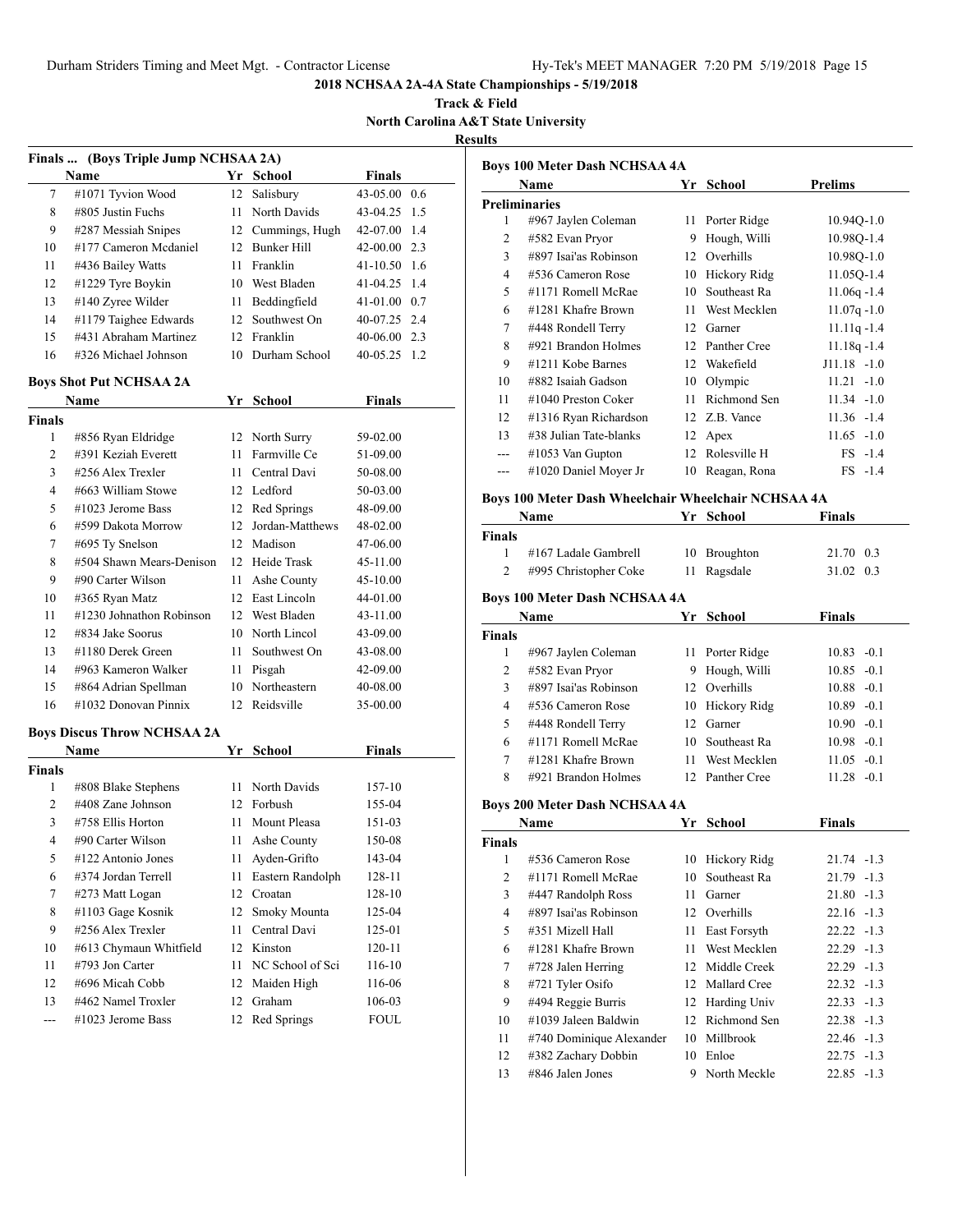**Track & Field North Carolina A&T State University Results**

|                    | Finals  (Boys 200 Meter Dash NCHSAA 4A)             |      |                                 |                     |
|--------------------|-----------------------------------------------------|------|---------------------------------|---------------------|
|                    | Name                                                |      | Yr School                       | Finals              |
| 14                 | #563 Hunter Hernandez                               |      | 12 Hoke County                  | $22.94 -1.3$        |
| 15                 | #921 Brandon Holmes                                 |      | 12 Panther Cree                 | $23.25 -1.3$        |
| 16                 | #966 Alexander Chapman                              |      | 10 Porter Ridge                 | 23.38 -1.3          |
|                    | Boys 200 Meter Dash Wheelchair Wheelchair NCHSAA 4A |      |                                 |                     |
|                    | Name                                                |      | Yr School                       | Finals              |
| <b>Finals</b><br>1 | #167 Ladale Gambrell                                |      | 10 Broughton                    | $46.59 - 1.7$       |
|                    | <b>Boys 400 Meter Dash NCHSAA 4A</b>                |      |                                 |                     |
|                    | Name                                                |      | Yr School                       | <b>Finals</b>       |
| <b>Finals</b>      |                                                     |      |                                 |                     |
| 1                  | #447 Randolph Ross                                  | 11 - | Garner                          | 47.58               |
| 2                  | #728 Jalen Herring                                  |      | 12 Middle Creek                 | 47.92               |
| 3                  | #491 Anthony Morgan                                 |      | 12 Grimsley                     | 48.80               |
| 4<br>5             | #556 Reece Moulton                                  |      | 12 Hoggard                      | 49.01               |
|                    | #233 Kayin Fails                                    |      | 12 Cary                         | 49.47               |
| 6<br>7             | #1172 Brian Williams<br>#1211 Kobe Barnes           |      | 10 Southeast Ra<br>12 Wakefield | 49.48<br>49.63      |
| 8                  | #1314 Jaime Halton                                  |      | 10 Z.B. Vance                   | 49.76               |
| 9                  | #903 Jaedon Barnett                                 |      |                                 |                     |
| 10                 | #723 Jalen White                                    |      | 10 Page<br>11 Mallard Cree      | 49.82<br>49.89      |
| 11                 | #901 Assad Alston                                   |      |                                 |                     |
|                    | #241 Brian Steverson                                |      | 12 Page                         | 50.36               |
| 12                 |                                                     |      | 12 Cary                         | 50.38               |
| 13<br>14           | #68 Anthony Garen                                   |      | 12 Ardrey Kell<br>12 Overhills  | 50.55               |
|                    | #896 Zachary Ray                                    |      |                                 | 50.65               |
| 15<br>$---$        | #499 Dekerius DaiQuan Thon 10<br>#536 Cameron Rose  | 10   | Harding Univ<br>Hickory Ridg    | 51.70<br><b>DNF</b> |
|                    |                                                     |      |                                 |                     |
|                    | <b>Boys 800 Meter Run NCHSAA 4A</b>                 |      |                                 |                     |
| <b>Finals</b>      | Name                                                |      | Yr School                       | <b>Finals</b>       |
| 1                  | #474 Ian Delgado                                    |      | 12 Green Hope                   | 1:53.38             |
| 2                  | #1129 Haywood Ferguson                              |      | 12 South Meckle                 | 1:54.10             |
| 3                  | #477 Matthew Kehn                                   |      | 12 Green Hope                   | 1:55.18             |
| 4                  | #480 Sean Petersen                                  | 12   | Green Hope                      | 1:55.53             |
| 5                  | #1257 Will Atkins                                   |      | 10 West Forsyth                 | 1:56.00             |
| 6                  | #236 Anton Idhammar                                 | 11   | Cary                            | 1:58.02             |
| 7                  | #1074 Fuad Hassan                                   | 12   | Sanderson                       | 1:58.52             |
| 8                  | #168 Will Hopkins                                   | 12   | Broughton                       | 1:59.05             |
| 9                  | #958 Aj Williams                                    |      | 10 Pinecrest                    | 1:59.52             |
| 10                 | #367 Kyle Goodman                                   | 11   | East Mecklen                    | 2:00.90             |
| 11                 | #744 Josh Mclean                                    |      | 12 Millbrook                    | 2:01.03             |
| 12                 | #1262 Roy Hopgood                                   |      | 12 West Forsyth                 | 2:01.77             |
| 13                 | #905 Ahmed Sinada                                   |      | 12 Page                         | 2:01.91             |
| 14                 | #986 Elliott Schultz                                |      | 12 Providence                   | 2:02.14             |
| 15                 | #891 Isaiah Vanderberg                              | 11   | Olympic                         | 2:04.08             |
| 16                 | #1080 Zeke Shore                                    | 12   | Sanderson                       | 2:07.87             |
|                    |                                                     |      |                                 |                     |
|                    | <b>Boys 1600 Meter Run NCHSAA 4A</b><br>Name        | Yr   | <b>School</b>                   | <b>Finals</b>       |
| <b>Finals</b>      |                                                     |      |                                 |                     |
| 1                  | #474 Ian Delgado                                    | 12   | Green Hope                      | 4:18.56             |

| 2  | #990 John Tatter     |    | 12 R.J. Reynold | 4:19.80    |
|----|----------------------|----|-----------------|------------|
| 3  | #236 Anton Idhammar  | 11 | Cary            | 4:19.80    |
| 4  | #475 Ares Epps       | 12 | Green Hope      | 4:22.11    |
| 5  | #576 Ben Ebert       | 12 | Hough, Willi    | 4:24.86    |
| 6  | #49 Tim Haughton     | 10 | Apex Friends    | 4:25.61    |
| 7  | #1076 Jace Larsen    | 12 | Sanderson       | 4:28.07    |
| 8  | #986 Elliott Schultz |    | 12 Providence   | 4:28.07    |
| 9  | #534 Keaton Anderson | 12 | Hickory Ridg    | 4:28.65    |
| 10 | #965 Cameron Belk    | 12 | Porter Ridge    | 4:30.05    |
| 11 | #560 Jamie Witmer    |    | 12 Hoggard      | 4:31.69    |
| 12 | #983 Pace Clark      | 11 | Providence      | 4:32.73    |
| 13 | #742 Ryan Bennison   |    | 12 Millbrook    | 4:32.75    |
| 14 | #904 Cam Milroy      | 11 | Page            | 4:33.36    |
| 15 | #741 Andy Bennison   | 12 | Millbrook       | 4:33.70    |
|    | #71 Maddon Muhammad  | 9  | Ardrey Kell     | <b>DNF</b> |
|    |                      |    |                 |            |

#### **Boys 3200 Meter Run NCHSAA 4A**

|        | Name                     |    | Yr School        | Finals   |  |  |  |
|--------|--------------------------|----|------------------|----------|--|--|--|
| Finals |                          |    |                  |          |  |  |  |
| 1      | #990 John Tatter         |    | 12 R.J. Reynold  | 9:22.72  |  |  |  |
| 2      | #166 Ryan Brown          |    | 12 Broughton     | 9:31.38  |  |  |  |
| 3      | #778 Marshall Williamson |    | 12 Myers Park    | 9:34.00  |  |  |  |
| 4      | #472 Peyton Barish       | 12 | Green Hope       | 9:35.61  |  |  |  |
| 5      | #747 Nickolas Scudder    | 11 | Millbrook        | 9:36.43  |  |  |  |
| 6      | #239 Brian Picone        | 11 | Cary             | 9:37.66  |  |  |  |
| 7      | #169 John Malach         | 10 | <b>Broughton</b> | 9:41.53  |  |  |  |
| 8      | #988 John Paynter        | 11 | R.J. Reynold     | 9:43.55  |  |  |  |
| 9      | #904 Cam Milroy          | 11 | Page             | 9:46.29  |  |  |  |
| 10     | #71 Maddon Muhammad      | 9  | Ardrey Kell      | 9:47.11  |  |  |  |
| 11     | #919 Ian Harrison        | 10 | Panther Cree     | 9:50.74  |  |  |  |
| 12     | #576 Ben Ebert           | 12 | Hough, Willi     | 9:59.10  |  |  |  |
| 13     | #991 Anderson Ward       |    | 12 R.J. Reynold  | 10:04.50 |  |  |  |
| 14     | #74 Murphy Smith         | 9  | Ardrey Kell      | 10:05.73 |  |  |  |
| 15     | $\#677$ Ian Hixson       |    | 12 Leesville Ro  | 10:07.98 |  |  |  |
| 16     | #478 Ryan Kemper         | 12 | Green Hope       | 10:10.71 |  |  |  |

#### **Boys 110 Meter Hurdles NCHSAA 4A**

|                | Name                    | Yr           | School          | <b>Prelims</b>  |
|----------------|-------------------------|--------------|-----------------|-----------------|
|                | <b>Preliminaries</b>    |              |                 |                 |
| 1              | #994 Bryce Anthony      | 11           | Ragsdale        | 14.68Q-0.4      |
| $\overline{c}$ | #240 Anthony Robinson   | 11           | Cary            | 14.76Q-0.3      |
| 3              | #751 Jeffrey Blake      | 12           | Mooresville     | 14.81Q-0.3      |
| 4              | #924 Quintavius Workman | 11           | Panther Cree    | 15.00O-0.4      |
| 5              | #446 Alexander Nunley   | 9            | Garner          | $15.10q - 0.3$  |
| 6              | #987 Mekhi Dunlap       |              | 12 R.J. Reynold | $15.19q - 0.3$  |
| 7              | #651 Micah Hairston     |              | 12 Laney        | $15.32q - 0.3$  |
| 8              | $#73$ Asa Simmons       | 11           | Ardrey Kell     | $15.42q - 0.3$  |
| 9              | $\#743$ Justin Leaston  | 11           | Millbrook       | 15.58 -0.4      |
| 9              | #1112 Dexter McDuffie   | $12^{\circ}$ | South Centra    | 15.58 -0.4      |
| 11             | #693 Kwashek Breeden    | 11           | Lumberton Se    | 15.74 - 0.3     |
| 12             | #720 Leon McGee         | 11           | Mallard Cree    | $-0.4$<br>15.97 |
| 13             | $\#1041$ Cameron Grant  | 9            | Riverside (4    | $16.02 -0.3$    |
| 14             | #77 Carson Varner       | 11           | Ardrey Kell     | $16.05 -0.4$    |
| ---            | #869 D'Andre Hayes      |              | 12 Northwest Gu | $FS -0.4$       |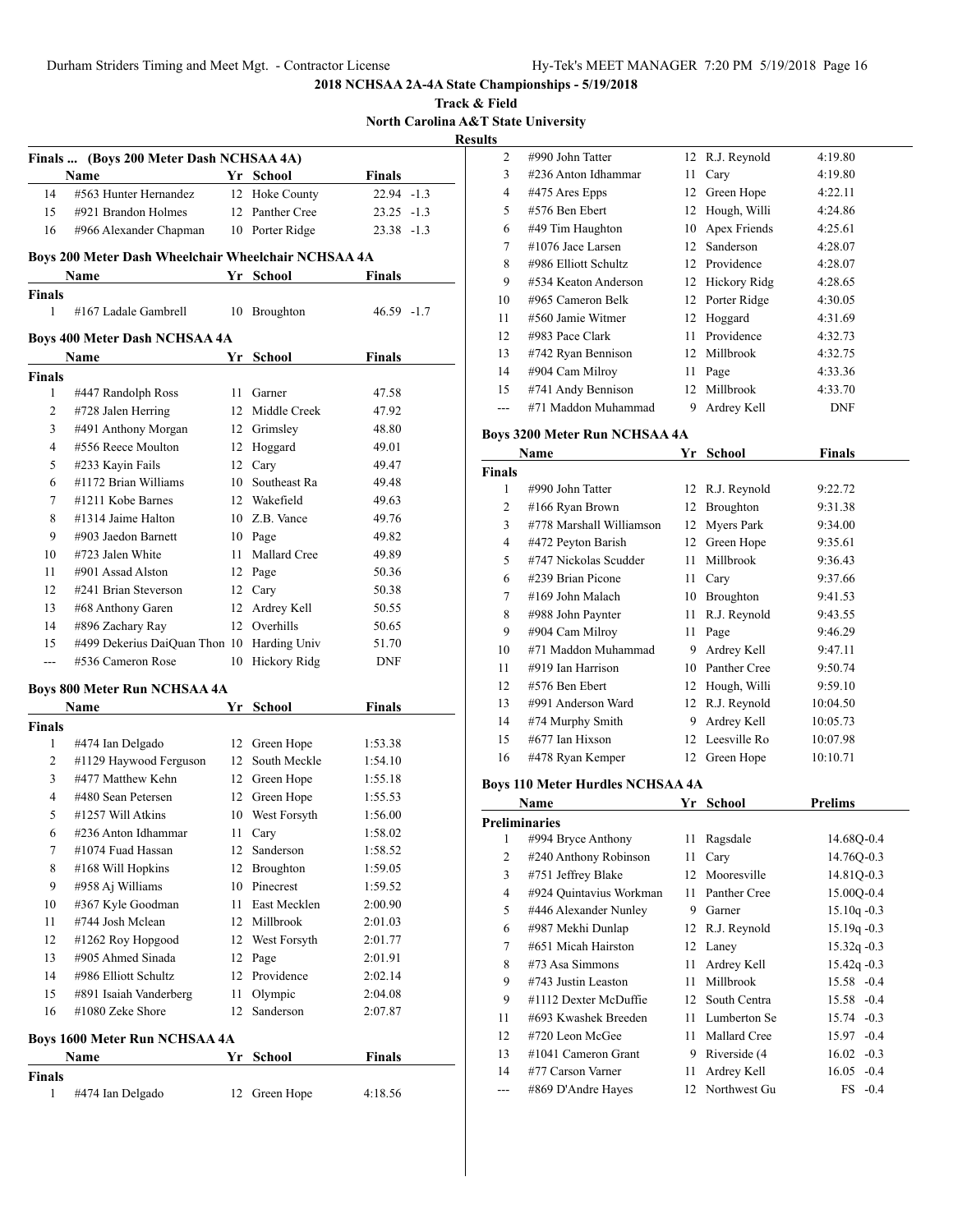**Track & Field North Carolina A&T State University**

**Results**

|               | Preliminaries  (Boys 110 Meter Hurdles NCHSAA 4A) |    |                 |            |  |
|---------------|---------------------------------------------------|----|-----------------|------------|--|
|               | Name                                              |    | Yr School       | Prelims    |  |
|               | #902 Naseem Alston                                |    | 12 Page         | $DNF -0.4$ |  |
|               | Boys 110 Meter Hurdles NCHSAA 4A                  |    |                 |            |  |
|               | <b>Name</b>                                       | Yr | School          | Finals     |  |
| <b>Finals</b> |                                                   |    |                 |            |  |
| 1             | #987 Mekhi Dunlap                                 |    | 12 R.J. Reynold | 14.46 0.4  |  |
| 2             | #240 Anthony Robinson                             | 11 | Cary            | 14.58 0.4  |  |
| 3             | #994 Bryce Anthony                                | 11 | Ragsdale        | 14.58 0.4  |  |
| 4             | #446 Alexander Nunley                             | 9  | Garner          | 14.59 0.4  |  |
| 5             | #751 Jeffrey Blake                                |    | 12 Mooresville  | 14.68 0.4  |  |
| 6             | #651 Micah Hairston                               |    | 12 Laney        | 14.76 0.4  |  |
| 7             | $#73$ Asa Simmons                                 | 11 | Ardrey Kell     | 14.84 0.4  |  |
| 8             | #924 Quintavius Workman                           | 11 | Panther Cree    | 15.08 0.4  |  |
|               | <b>Boys 300 Meter Hurdles NCHSAA 4A</b>           |    |                 |            |  |
|               | <b>Name</b>                                       | Yr | School          | Finals     |  |

|        | гуаше                 | YГ              | эспоог          | г шагу |  |
|--------|-----------------------|-----------------|-----------------|--------|--|
| Finals |                       |                 |                 |        |  |
| 1      | #1112 Dexter McDuffie | 12 <sub>1</sub> | South Centra    | 37.66  |  |
| 2      | #580 Caleb Mcmillan   | 12              | Hough, Willi    | 38.28  |  |
| 3      | #1128 Jabari Dalton   | 11              | South Meckle    | 38.45  |  |
| 4      | #722 Isaiah Smith     |                 | 12 Mallard Cree | 39.31  |  |
| 5      | #994 Bryce Anthony    | 11              | Ragsdale        | 39.39  |  |
| 6      | #743 Justin Leaston   | 11              | Millbrook       | 39.45  |  |
| 7      | #902 Naseem Alston    | 12              | Page            | 39.61  |  |
| 8      | #73 Asa Simmons       | 11              | Ardrey Kell     | 39.67  |  |
| 9      | #587 Devine Drummond  | 12              | Independence    | 39.73  |  |
| 10     | #987 Mekhi Dunlap     | 12              | R.J. Reynold    | 39.86  |  |
| 11     | #384 Roderick Muldrow | 12              | Enloe           | 40.14  |  |
| 12     | #240 Anthony Robinson | 11              | Cary            | 40.17  |  |
| 13     | #894 Josiah Gadson    | 11              | Overhills       | 41.21  |  |
| 14     | #731 Jordan Mitchell  | 12              | Middle Creek    | 42.01  |  |
| 15     | #446 Alexander Nunley | 9               | Garner          | 42.17  |  |
| 16     | #591 Lakito Bynum     | 12              | Jack Britt      | 42.35  |  |

# **Boys 4x100 Meter Relay NCHSAA 4A**

|                | Team                         | Relav | <b>Finals</b>                   |
|----------------|------------------------------|-------|---------------------------------|
| <b>Finals</b>  |                              |       |                                 |
| 1              | North Mecklenburg            | A     | 41.84                           |
|                | 1) #845 Stanley Ingram 12    |       | $2)$ #846 Jalen Jones 9         |
|                | $3)$ #851 Emanuel Wilson 12  |       | 4) #848 Dequan Lynn 12          |
| $\mathfrak{D}$ | Garner                       | A     | 41.85                           |
|                | 1) #446 Alexander Nunley 9   |       | $2)$ #447 Randolph Ross 11      |
|                | 3) #1356 Prestige Bellamy    |       | 4) $\#448$ Rondell Terry 12     |
| 3              | East Forsyth                 | A     | 42.00                           |
|                | $1)$ #348 Chris Chaplin $10$ |       | $2)$ #353 Ajani Jones 11        |
|                | 3) #350 Nick Childs 11       |       | 4) #351 Mizell Hall 11          |
| 4              | Southeast Raleigh            | A     | 42.04                           |
|                | 1) #1167 Eric Haddock 11     |       | $2)$ #1168 Justin Harrington 12 |
|                | 3) #1170 Noah Larios 11      |       | 4) #1171 Romell McRae 10        |
| 5.             | Jack Britt                   | A     | 42.42                           |
|                | 1) #594 Malik Graddy 12      |       | 2) #595 Chancellor Johnson 12   |
|                | 3) #592 Deangelo Davis 12    |       | 4) #593 Barry Elliott 12        |
|                |                              |       |                                 |

| 6   | Scotland                       | А | 42.43                           |
|-----|--------------------------------|---|---------------------------------|
|     | 1) #1359 Jumarius McLean       |   | 2) #1358 Trey Dixon             |
|     | 3) #1360 Laron Quick           |   | 4) #1361 Tyshuon Thomas         |
| 7   | Z.B. Vance                     | А | 42.78                           |
|     | 1) #1312 Zion Edmond-Cathey 12 |   | 2) #1316 Ryan Richardson 12     |
|     | 3) #1315 Joseph Morris 9       |   | 4) #1318 Markillius Williams 12 |
| 8   | Olympic                        | A | 42.91                           |
|     | 1) #880 Isaiah Blann 12        |   | 2) #887 Kyle Lind 11            |
|     | 3) #882 Isaiah Gadson 10       |   | 4) #889 Khalil Scott 12         |
| 9   | West Forsyth                   | A | 43.40                           |
|     | 1) #1264 JaQuan McMillian 11   |   | 2) #1265 Eli Muckelvene 12      |
|     | 3) #1269 G'Mone Wilson 10      |   | 4) #1268 Braxton Ware 10        |
| 10  | Hoke County                    | A | 43.54                           |
|     | 1) #563 Hunter Hernandez 12    |   | 2) #564 Jadarion Parker 9       |
|     | 3) #566 Marquize Woodson 10    |   | 4) #565 Kevin Thorpe $12$       |
| 11  | Rolesville H                   | A | 43.81                           |
|     | 1) #1059 Lance Searcy 9        |   | $2)$ #1058 Cameron Moore 11     |
|     | 3) #1054 Kaireem Ingraham 9    |   | 4) #1053 Van Gupton 12          |
|     | Pine Forest                    | А | <b>DNF</b>                      |
|     | 1) #944 Jordan Ferguson 12     |   | 2) #942 Walter Brown 12         |
|     | 3) #943 Johnathan Everett 12   |   | 4) #945 Felix Patterson 11      |
|     | Middle Creek                   | A | <b>DNF</b>                      |
|     | 1) #732 Matthew Moore 10       |   | 2) #727 Tyren Belcher 11        |
|     | 3) #730 Rasheed Martin 12      |   | 4) #729 Riley Lentine 12        |
| --- | Harding University             | A | <b>DNF</b>                      |
|     | 1) #497 Maleik Faust 10        |   | 2) #495 Royal Burris 11         |
|     | 3) #494 Reggie Burris 12       |   | 4) #496 Malik Dunlap 12         |
|     | Richmond Senior                | A | DO                              |
|     | 1) #1039 Jaleen Baldwin 12     |   | 2) #1040 Preston Coker 11       |
|     | 3) #1357 Malik Flowers         |   | 4) #1350 Dante Miller           |

# **Boys 4x200 Meter Relay NCHSAA 4A**

| Team                         |   | Finals                          |
|------------------------------|---|---------------------------------|
| <b>Finals</b>                |   |                                 |
| Reagan, Ronald W             | A | 1:26.39                         |
| 1) #1013 Keasean Dirks 11    |   | $2)$ #1021 Mashion Powell 12    |
| 3) #1022 Tazhae Woods 9      |   | 4) #1019 Dj Moyer 10            |
| Richmond Senior              | A | 1:26.45                         |
| 1) #1039 Jaleen Baldwin 12   |   | $2)$ #1040 Preston Coker 11     |
| 3) #1349 Malik Stanback      |   | 4) #1350 Dante Miller           |
| Page                         | A | 1:27.99                         |
| 1) #901 Assad Alston 12      |   | $2)$ #903 Jaedon Barnett 10     |
| 3) #1351 C J Crump           |   | 4) #1352 Corry White            |
| Pine Forest                  | A | 1:28.19                         |
| 1) #944 Jordan Ferguson 12   |   | $2)$ #942 Walter Brown 12       |
| 3) #943 Johnathan Everett 12 |   | 4) #945 Felix Patterson 11      |
| <b>Harding University</b>    | A | 1:28.85                         |
| 1) #495 Royal Burris 11      |   | $2)$ #494 Reggie Burris 12      |
| 3) #496 Malik Dunlap 12      |   | 4) #499 Dekerius DaiQuan Thomps |
| East Forsyth                 | A | 1:28.96                         |
| 1) #350 Nick Childs 11       |   | 2) #355 Jamison Warren 9        |
| 3) #351 Mizell Hall 11       |   | 4) #353 Ajani Jones 11          |
| Jack Britt                   | A | 1:29.06                         |
| 1) #594 Malik Graddy 12      |   | 2) #595 Chancellor Johnson 12   |
| 3) #592 Deangelo Davis 12    |   | 4) #593 Barry Elliott 12        |
|                              |   | Relay                           |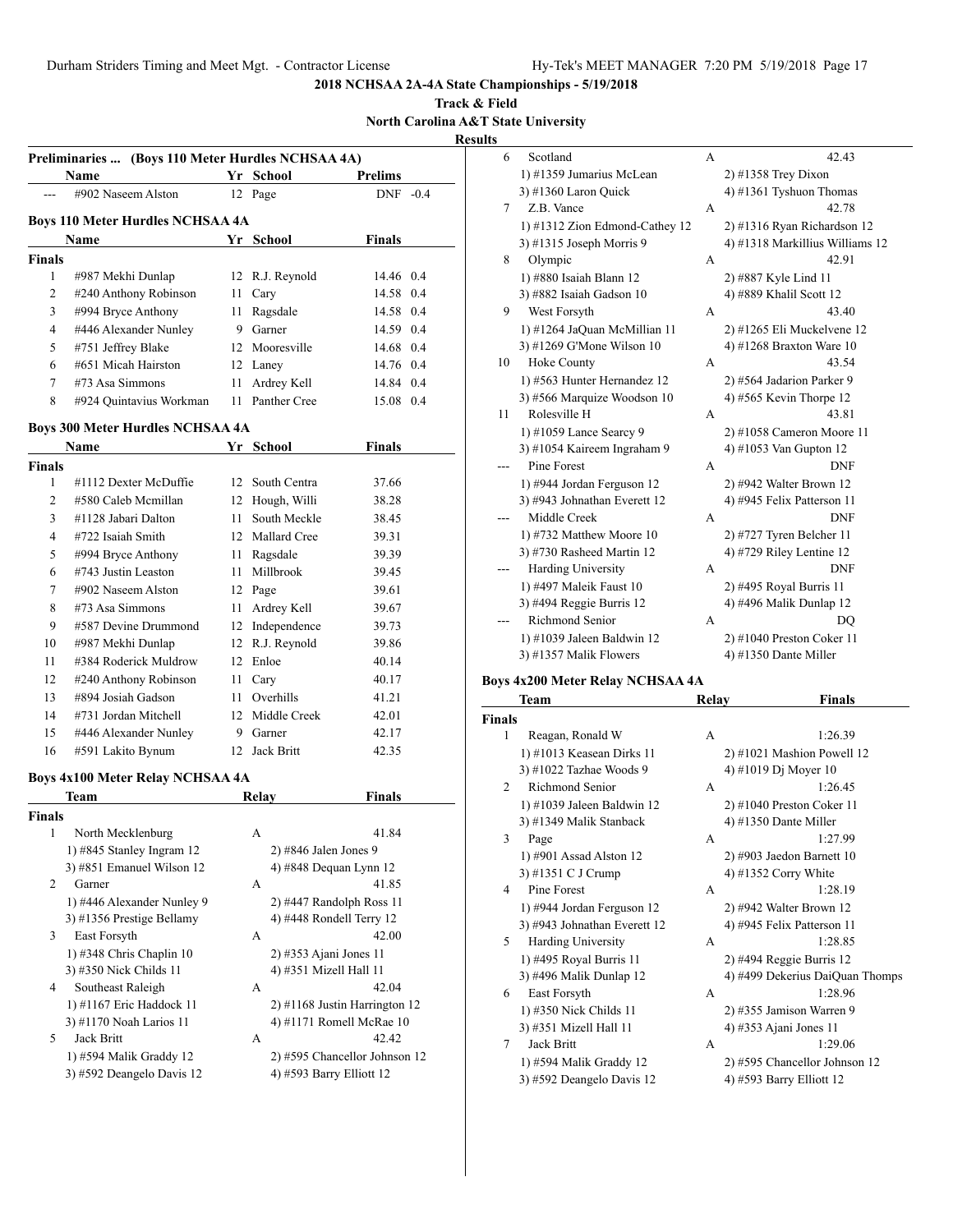**2018 NCHSAA 2A-4A State Championships - 5/19/2018**

## **Track & Field North Carolina A&T State University**

#### **Results**

**Finals ... (Boys 4x200 Meter Relay NCHSAA 4A) Team Relay Finals** 8 Z.B. Vance A 1:29.09 1) #1314 Jaime Halton 10 2) #1313 Jaylen Hall 3) #1317 Justice Robinson Robinso  $4$ ) #1312 Zion Edmond-Cathey 12 9 Hough, William A A 1:29.22 1) #585 Bryson Whitehead 11 2) #577 Victor Fields 10 3) #581 Jason McMullen 11 4) #583 Austin Robinson 11 10 Broughton A 1:29.97 1) #1341 Thomas Dixon 2) #1342 Chiz Nneji 3) #1343 Brandon Codrington 4) #1344 Terrell Johnson 11 Southeast Raleigh A 1:30.57 1) #1166 Isaiah Chapman 11 2) #1170 Noah Larios 11 3) #1340 Landin Sledge 4) #1168 Justin Harrington 12 12 Athens Drive A 1:30.76 1) #1345 Timon Thorpe 2) #1346 Omari Cotton 3) #1347 Orlando Flowers 4) #1348 Michael O'Leary 13 Green Hope A 1:30.86 1) #482 Austin Snyder 12 2) #479 Christopher Mondie 10 3) #481 Tyler Richardson 12  $\qquad \qquad$  4) #476 Isaac Fisher 12 14 Ardrey Kell A 1:31.12 1) #65 Mark Anthony Ababio 11 2) #68 Anthony Garen 12 3) #76 Isaiah Strickland 12 4) #78 Shamari Wingard 12 15 Millbrook A 1:31.22 1) #1337 Davion Sebree 2) #1338 Prince Ugorji 3) #1339 Seraphin Kibonge 4) #740 Dominique Alexander 10 16 Apex A 1:31.60 1) #37 Adam Snyder 12 2) #27 Miles Cole 12 3) #35 Brian Poirier 10 4) #38 Julian Tate-blanks 12

#### **Boys 4x400 Meter Relay NCHSAA 4A**

|               | Team                           | Relay        | <b>Finals</b>               | 1 | Green Hope         |
|---------------|--------------------------------|--------------|-----------------------------|---|--------------------|
| <b>Finals</b> |                                |              |                             |   | 1) #1328 Daniel    |
| 1             | Cary                           | $\mathsf{A}$ | 3:20.16                     |   | 3) #473 Michael    |
|               | 1) #241 Brian Steverson 12     |              | 2) #233 Kayin Fails 12      | 2 | Cary               |
|               | 3) #242 Tre' Thomas 12         |              | 4) #240 Anthony Robinson 11 |   | 1) #1329 Luke M    |
| 2             | Grimsley                       | $\mathsf{A}$ | 3:20.71                     |   | 3) #238 Griffin N  |
|               | 1) #489 Jakel Chalmers 12      |              | 2) #490 Lance Mcmillan 12   | 3 | Apex               |
|               | 3) #493 Justin Santiago 12     |              | 4) #491 Anthony Morgan 12   |   | 1) #32 Scott Ken   |
| 3             | Mallard Creek                  | $\mathsf{A}$ | 3:21.78                     |   | $3)$ #26 Anthony E |
|               | 1) #723 Jalen White 11         |              | 2) #724 Anthony Williams 12 | 4 | West Forsyth       |
|               | 3) #722 Isaiah Smith 12        |              | 4) #718 Makai Ferguson 12   |   | 1) #1267 Brock N   |
| 4             | Millbrook                      | $\mathsf{A}$ | 3:21.87                     |   | 3) #1260 Nick Ha   |
|               | $1)$ #743 Justin Leaston 11    |              | $2)$ #1338 Prince Ugorji    | 5 | Millbrook          |
|               | 3) #740 Dominique Alexander 10 |              | 4) #744 Josh Mclean 12      |   | 1) #745 Ayden M    |
| 5             | Broughton                      | A            | 3:22.23                     |   | 3) #747 Nickolas   |
|               | $1)$ #1341 Thomas Dixon        |              | 2) #1342 Chiz Nneji         | 6 | Hough, Willian     |
|               | 3) #1344 Terrell Johnson       |              | 4) #1343 Brandon Codrington |   | 1) #584 Chase Sh   |
| 6             | Pinecrest                      | $\mathsf{A}$ | 3:22.53                     |   | 3) #578 Jared Lat  |
|               | 1) #956 Adrian Ryner 12        |              | 2) #955 Walker Mabe 11      | 7 | Cardinal Gibbo     |
|               | 3) #958 Aj Williams 10         |              | 4) #957 Andrew Thompson 9   |   | 1) #198 Carson V   |
| 7             | Green Hope                     | $\mathsf{A}$ | 3:23.67                     |   | 3) #196 Keller H   |
|               | 1) #480 Sean Petersen 12       |              | 2) #474 Ian Delgado 12      | 8 | Ardrey Kell        |
|               | 3) #476 Isaac Fisher 12        |              | 4) #475 Ares Epps 12        |   | 1) #72 Carson Ph   |

| 8  | Sanderson                    | A              | 3:26.52                      |
|----|------------------------------|----------------|------------------------------|
|    | 1) #1079 Zachary Nichols 12  |                | 2) #1080 Zeke Shore 12       |
|    | 3) #1074 Fuad Hassan 12      |                | 4) #1073 Trevor Dudley 11    |
| 9  | Ardrey Kell                  | A              | 3:27.06                      |
|    | 1) #68 Anthony Garen 12      |                | 2) #72 Carson Philbin 12     |
|    | 3) #77 Carson Varner 11      |                | 4) #67 William Francis 10    |
| 10 | Rolesville H                 | A              | 3:27.57                      |
|    | 1) #1056 Myles Joe 10        |                | 2) #1051 Crist Cruz 10       |
|    | 3) #1055 Thomas Jaakobah 12  |                | 4) #1052 Jordan Griffin 11   |
| 11 | Apex                         | A              | 3:27.67                      |
|    | 1) #28 Daniel Foote 12       |                | 2) #35 Brian Poirier 10      |
|    | 3) #36 Nathan Puertollano 12 |                | 4) #38 Julian Tate-blanks 12 |
| 12 | Reagan, Ronald W             | $\overline{A}$ | 3:28.45                      |
|    | 1) #1022 Tazhae Woods 9      |                | $2)$ #1017 Dylan James 11    |
|    | 3) #1016 Brandon Hanna 12    |                | 4) #1013 Keasean Dirks 11    |
| 13 | South Mecklenburg            | A              | 3:28.54                      |
|    | 1) #1132 Isaiah Sharper 11   |                | $2)$ #1131 Parker Shahdad 11 |
|    | 3) #1128 Jabari Dalton 11    |                | 4) #1129 Haywood Ferguson 12 |
| 14 | West Forsyth                 | A              | 3:28.55                      |
|    | 1) #1257 Will Atkins 10      |                | 2) #1265 Eli Muckelvene 12   |
|    | 3) #1262 Roy Hopgood 12      |                | 4) #1268 Braxton Ware $10$   |
| 15 | Olympic                      | A              | 3:28.62                      |
|    | 1) #884 Eric Joseph 12       |                | $2)$ #883 Josiah Harris 10   |
|    | 3) #1365 Davion Huggins      |                | 4) #881 Cori'monte Eatmon 12 |
| 16 | Apex Friendship              | A              | 3:30.11                      |
|    | 1) #48 Tyler Green 9         |                | 2) #46 Alec Atteberry 12     |
|    | 3) #50 Teiari Matthews 11    |                | 4) #47 Kasim Cosgrove 12     |
|    |                              |                |                              |

#### **Boys 4x800 Meter Relay NCHSAA 4A**

|               | Team                        | Relay          | <b>Finals</b>               |
|---------------|-----------------------------|----------------|-----------------------------|
| <b>Finals</b> |                             |                |                             |
| 1             | Green Hope                  | $\overline{A}$ | 7:54.09                     |
|               | 1) #1328 Daniel Vo          |                | 2) #477 Matthew Kehn 12     |
|               | 3) #473 Michael Biddle 11   |                | 4) #480 Sean Petersen 12    |
| 2             | Cary                        | A              | 8:02.32                     |
|               | 1) #1329 Luke Militello     |                | 2) #232 Stephen Atkinson 11 |
|               | 3) #238 Griffin Nicholas 10 |                | 4) #237 Jackson Martin 11   |
| 3             | Apex                        | A              | 8:03.27                     |
|               | 1) #32 Scott Kennedy $10$   |                | $2)$ #33 Emmett Lynch 10    |
|               | 3) #26 Anthony Battle 11    |                | 4) #28 Daniel Foote 12      |
| 4             | West Forsyth                | A              | 8:04.32                     |
|               | 1) #1267 Brock Newsome 11   |                | 2) #1262 Roy Hopgood 12     |
|               | 3) #1260 Nick Harper 12     |                | 4) #1257 Will Atkins 10     |
| 5             | Millbrook                   | A              | 8:04.48                     |
|               | 1) #745 Ayden Mosler 10     |                | 2) #746 Nianza Nsiambote 11 |
|               | 3) #747 Nickolas Scudder 11 |                | 4) #744 Josh Mclean 12      |
| 6             | Hough, William A            | A              | 8:07.62                     |
|               | 1) #584 Chase Shanafelt 11  |                | 2) #579 Ryan Lampe 10       |
|               | 3) #578 Jared Laferty 11    |                | 4) #576 Ben Ebert 12        |
| 7             | Cardinal Gibbons            | A              | 8:08.22                     |
|               | 1) #198 Carson Williams 10  |                | $2)$ #197 Liam Peeples 10   |
|               | 3) #196 Keller Hobart 12    |                | 4) #195 Jack Dailey 11      |
| 8             | Ardrey Kell                 | A              | 8:10.93                     |
|               | 1) #72 Carson Philbin 12    |                | 2) #71 Maddon Muhammad 9    |
|               | 3) #75 Steven Sobus 10      |                | 4) #66 William Fan 10       |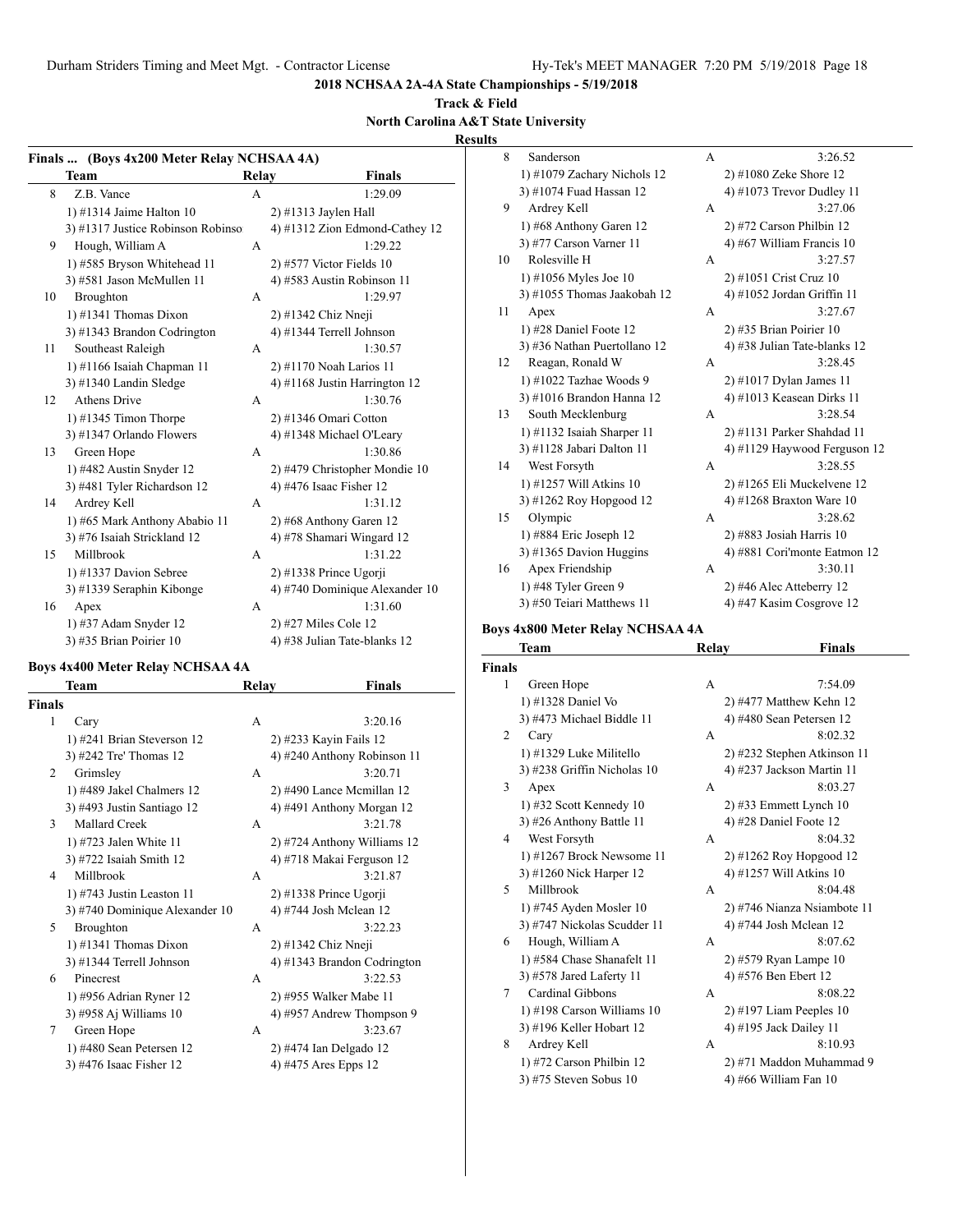**Track & Field North Carolina A&T State University**

**Results**

|                | Finals  (Boys 4x800 Meter Relay NCHSAA 4A)          |    |                 |                                    |
|----------------|-----------------------------------------------------|----|-----------------|------------------------------------|
|                | Team                                                |    | <b>Relay</b>    | <b>Finals</b>                      |
| 9              | Northwest Guilford                                  |    | А               | 8:18.37                            |
|                | 1) #873 Ian Russo 12                                |    |                 | $2)$ #870 Riley Joncas 10          |
|                | 3) #872 Curtis Peaslee 11                           |    |                 | 4) #868 Joshua Hairston 11         |
| 10             | Myers Park                                          |    | А               | 8:18.42                            |
|                | 1) #777 Gant Renner 11                              |    |                 | $2)$ #1335 Erik Seuster            |
|                | 3) #776 Jack Osment 12                              |    |                 | 4) #775 Michael Ly 12              |
| 11             | Olympic                                             |    | A               | 8:18.80                            |
|                | 1) #891 Isaiah Vanderberg 11                        |    |                 | 2) #881 Cori'monte Eatmon 12       |
|                | 3) #885 James Kapange 11                            |    |                 | 4) #884 Eric Joseph 12             |
| 12             | Sanderson                                           |    | А               | 8:19.15                            |
|                | 1) #1330 Jacob Wylie                                |    |                 | 2) #1076 Jace Larsen 12            |
|                | 3) #1074 Fuad Hassan 12                             |    |                 | 4) #1080 Zeke Shore 12             |
| 13             | Broughton                                           |    | А               | 8:19.25                            |
|                | 1) #1331 Leslie Boney                               |    |                 | 2) #1332 Edward Brinkley           |
|                | 3) #1333 Michael Rooney                             |    |                 | 4) #1334 Jacob Wells               |
| 14             | Davie County                                        |    | А               | 8:31.13                            |
|                | 1) #299 Trey Raisbeck 11                            |    |                 | $2)$ #300 Clay Summers 11          |
|                | 3) #297 Nate Brooks 9                               |    |                 | 4) #298 Jared Dequenne 12          |
| 15             | Reagan, Ronald W                                    |    | A               | 8:31.85                            |
|                | 1) #1016 Brandon Hanna 12<br>3) #1015 Sam Graham 10 |    |                 | $2)$ #1014 Aaron Dorer 11          |
| 16             | Hoggard                                             |    | A               | 4) #1017 Dylan James 11<br>8:37.00 |
|                | $1)$ #551 Erik Dahlgren 12                          |    |                 | 2) #558 Brendon Shearer 11         |
|                | 3) #557 Brennen Pierce 9                            |    |                 | 4) #560 Jamie Witmer 12            |
|                |                                                     |    |                 |                                    |
|                | <b>Boys High Jump NCHSAA 4A</b>                     |    |                 |                                    |
|                | Name                                                | Yr | <b>School</b>   | Finals                             |
| <b>Finals</b>  |                                                     |    |                 |                                    |
| 1              | #716 Idris Bernard                                  |    | 11 Mallard Cree | 6-08.00                            |
| 2              | #447 Randolph Ross                                  |    | 11 Garner       | 6-06.00                            |
| 3              | #968 Jide Huntley                                   |    | 12 Porter Ridge | 6-04.00                            |
| 3              | #34 Charles McBride                                 | 11 | Apex            | 6-04.00                            |
| 5              | #1049 Kendall Artis                                 |    | 10 Rolesville H | J6-04.00                           |
| 6              | #498 Wonderful Jireh Ngwen: 11 Harding Univ         |    |                 | J6-04.00                           |
| 7              | #844 Jabril Griffin<br>#850 Russell Parham          |    | 12 North Meckle | 6-02.00                            |
| 7              |                                                     |    | 12 North Meckle | $6 - 02.00$                        |
| 9              | #1113 Jyquan Sheppard                               |    | 10 South Centra | J6-02.00                           |
| 10             | #565 Kevin Thorpe                                   |    | 12 Hoke County  | $J6-02.00$                         |
| 11             | #352 Jarel Henry<br>#1263 Dillan Lucas              | 12 | East Forsyth    | $J6-02.00$                         |
| 12             |                                                     | 11 | West Forsyth    | $6 - 00.00$                        |
| 13             | #235 Antoine Harden Jr.                             | 12 | Cary            | J6-00.00                           |
| 14             | #519 Danny Renard                                   | 10 | Heritage        | 5-10.00                            |
| 15             | #920 Chase Hattley                                  | 9  | Panther Cree    | J5-10.00                           |
| ---            | #869 D'Andre Hayes                                  | 12 | Northwest Gu    | ΝH                                 |
|                | <b>Boys Pole Vault NCHSAA 4A</b>                    |    |                 |                                    |
|                | Name                                                | Yr | <b>School</b>   | Finals                             |
| <b>Finals</b>  |                                                     |    |                 |                                    |
| 1              | #624 Spencer Evans                                  |    | 10 Lake Norman  | 15-06.00                           |
| 2              | #985 Seth Rabinowitz                                |    | 12 Providence   | 14-06.00                           |
| 2              | #31 Jeremy Huang                                    | 11 | Apex            | 14-06.00                           |
| $\overline{4}$ | #997 Chandler Ward                                  | 10 | Ragsdale        | J14-06.00                          |
| 5              | #625 Jonathan Lehe                                  | 12 | Lake Norman     | 14-00.00                           |
|                |                                                     |    |                 |                                    |

| 6              | #170 Ellis Woodyard               | 11 | Broughton       | 13-06.00      |        |
|----------------|-----------------------------------|----|-----------------|---------------|--------|
| 7              | #92 Alex Boring                   | 11 | Ashley High     | J13-06.00     |        |
| 8              | #383 Nathan Hartzell              | 11 | Enloe           | 13-00.00      |        |
| 9              | #922 Ben Oh                       | 10 | Panther Cree    | 12-06.00      |        |
| 9              | #996 Wesley Mesinhemer            | 10 | Ragsdale        | 12-06.00      |        |
| 11             | #1104 Carter Lewis                | 12 | South Caldwe    | J12-06.00     |        |
| 12             | #871 Josh Parsons                 |    | 12 Northwest Gu | J12-06.00     |        |
| 13             | #895 Jovon Langley                |    | 10 Overhills    | J12-06.00     |        |
| 14             | #1258 Elijah Bulaitan             | 11 | West Forsyth    | J12-06.00     |        |
| 15             | #1077 Nate Marsh                  | 10 | Sanderson       | 12-00.00      |        |
| 16             | #918 Carston Bethers              | 10 | Panther Cree    | 11-06.00      |        |
|                | <b>Boys Long Jump NCHSAA 4A</b>   |    |                 |               |        |
|                | Name                              | Yr | <b>School</b>   | <b>Finals</b> |        |
| <b>Finals</b>  |                                   |    |                 |               |        |
| 1              | #889 Khalil Scott                 | 12 | Olympic         | 23-10.50      | 1.7    |
| 2              | #1047 Christopher Alexander       | 11 | Rocky River     | 23-07.75      | 0.4    |
| 3              | #1167 Eric Haddock                | 11 | Southeast Ra    | 23-06.25      | 0.1    |
| 4              | #969 Austin Richardson            |    | 12 Porter Ridge | 22-03.50      | 1.1    |
| 5              | #620 Tominique Crank              | 12 | Knightdale      | 21-11.25 1.7  |        |
| 6              | #1316 Ryan Richardson             | 12 | Z.B. Vance      | 21-01.75      | NWI    |
| 7              | #483 Benjamin Trubey              | 12 | Green Hope      | 21-01.25      | 0.9    |
| $\,$ 8 $\,$    | #593 Barry Elliott                | 12 | Jack Britt      | 20-11.25      | 2.6    |
| 9              | #381 Donovan Addison              |    | 12 Enloe        | 20-06.50 NWI  |        |
| 10             | #73 Asa Simmons                   | 11 | Ardrey Kell     | 19-10.25 NWI  |        |
| 11             | #968 Jide Huntley                 |    | 12 Porter Ridge | 19-06.25 NWI  |        |
| 12             | #1130 Isongobong Ottung           |    | 9 South Meckle  | 19-04.00 NWI  |        |
| 13             | #676 Beau Ayuk-takem              |    | 12 Leesville Ro | 19-02.75 NWI  |        |
|                | #535 Jalen Brooks                 | 12 | Hickory Ridg    | FOUL          |        |
| $---$          | #893 Jamari Forde-Gordon          | 12 | Overhills       | FOUL          |        |
| $---$          | #921 Brandon Holmes               | 12 | Panther Cree    | FOUL          |        |
|                |                                   |    |                 |               |        |
|                | <b>Boys Triple Jump NCHSAA 4A</b> |    | <b>School</b>   | <b>Finals</b> |        |
| <b>Finals</b>  | Name                              | Yr |                 |               |        |
| 1              | #1047 Christopher Alexander       | 11 | Rocky River     | 49-04.00      | 0.9    |
| 2              | #752 Terrence Lackey              |    | 12 Mooresville  | 48-03.00      | 2.7    |
| 3              | #1110 Emannuel Lewis              |    | 12 South Centra | 47-06.25      | 0.3    |
| $\overline{4}$ | #1167 Eric Haddock                | 11 | Southeast Ra    | 47-02.50      | 0.2    |
| 5              | #450 Carlos Horcacitas-martii 11  |    | Glenn           | 46-07.75      | $-0.3$ |
| 6              | #734 Collius Ray                  | 11 | Middle Creek    | 44-11.25      | 3.2    |
| 7              | #1081 Blaise (Josh) Weeks         | 12 | Sanderson       | 44-11.00      | 1.2    |
| 8              | #676 Beau Ayuk-takem              |    | 12 Leesville Ro | 44-10.50      | 0.3    |
| 9              | #34 Charles McBride               | 11 | Apex            | 44-06.00      | 0.6    |
| 10             | #954 T Jaden Gaddy                | 10 | Pinecrest       | 44-04.50      | 0.6    |
| 11             | #923 Jordan Payne                 | 10 | Panther Cree    | 44-03.00      | 0.4    |
| 12             | #889 Khalil Scott                 | 12 | Olympic         | 44-02.00      | 0.7    |
| 13             | #969 Austin Richardson            | 12 | Porter Ridge    | 43-11.50      | $-0.3$ |
| 14             | #483 Benjamin Trubey              | 12 | Green Hope      | 43-04.50      | 0.1    |
| 15             | #571 Tyreke King                  | 12 | Hopewell        | 43-02.75      | 0.3    |
|                |                                   |    |                 |               |        |
|                | <b>Boys Shot Put NCHSAA 4A</b>    |    |                 |               |        |
|                | Name                              | Yr | School          | <b>Finals</b> |        |
| <b>Finals</b>  |                                   |    | North Meckle    | 58-04.00      |        |
| 1              | #842 Chancelor Crawford           | 11 |                 |               |        |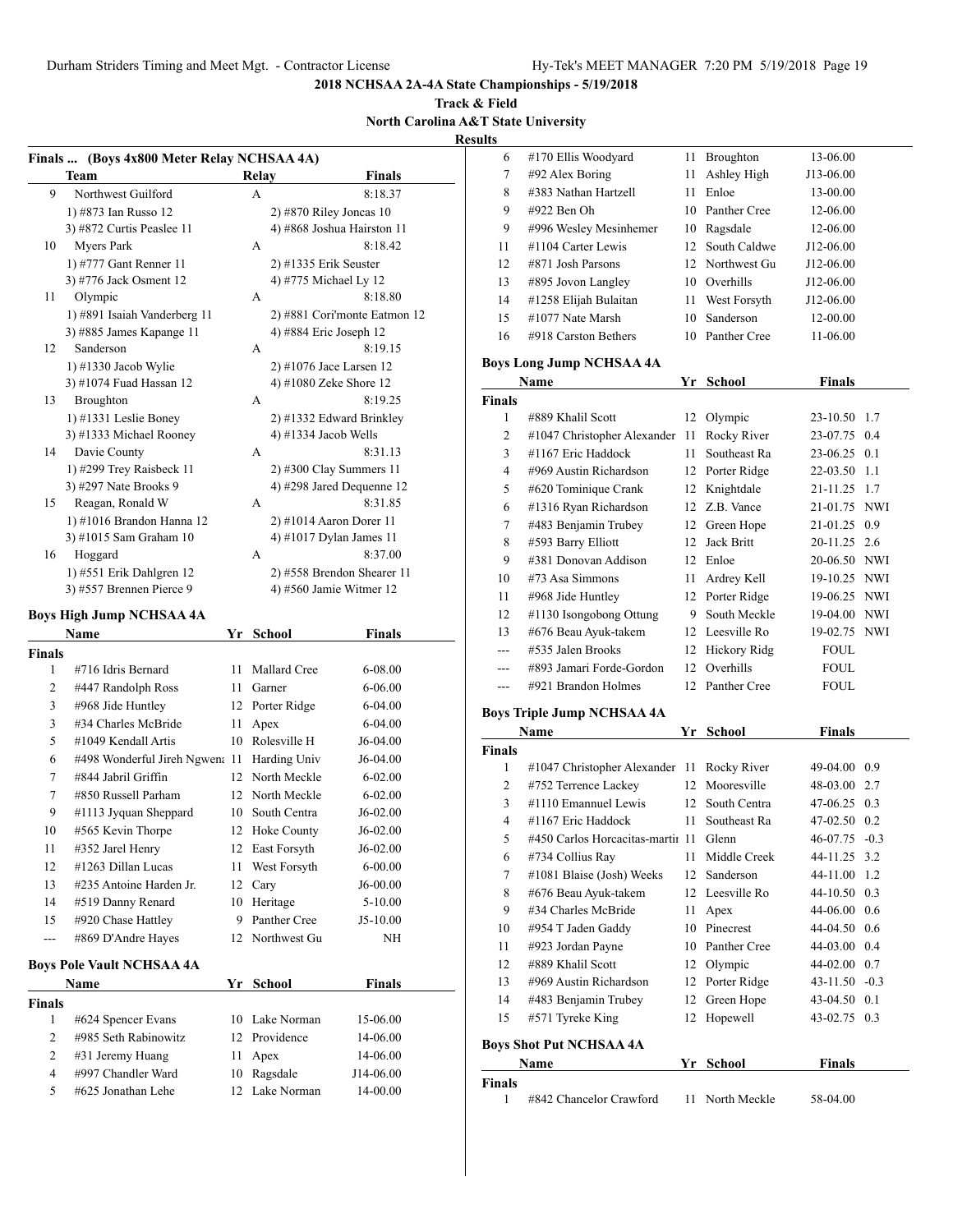3) T.W. Andrews 52 4) North Lincoln 35 5) Durham School of the Arts 32 6) Anson 31 7) Hendersonville 30

**2018 NCHSAA 2A-4A State Championships - 5/19/2018**

**Track & Field North Carolina A&T State University Results**

|                |                                                   |    |                              | <b>NOLUI CALOM</b> |  |
|----------------|---------------------------------------------------|----|------------------------------|--------------------|--|
|                | Finals  (Boys Shot Put NCHSAA 4A)                 |    |                              |                    |  |
|                | Name                                              |    | Yr School                    | <b>Finals</b>      |  |
| 2              | #1212 Timon Edelen                                | 11 | Wakefield                    | 54-02.00           |  |
| 3              | #1259 Mason Ellis                                 | 10 | West Forsyth                 | 52-03.00           |  |
| $\overline{4}$ | #774 Jack Choiniere                               | 12 | <b>Myers Park</b>            | 50-05.00           |  |
| 5              | #188 Isaiah Belk                                  | 12 | Butler                       | 50-01.00           |  |
| 6              | #1152 Nyneem Williams                             | 12 | South View                   | 49-03.00           |  |
| 7              | #243 Davin Vann                                   |    | 10 Cary                      | 48-10.00           |  |
| 8              | #888 Dontae Mack                                  | 11 | Olympic                      | 47-10.00           |  |
| 9              | #552 McKenzie Frazier                             | 12 | Hoggard                      | 47-08.00           |  |
| 10             | #1151 Jaylen Spellman                             | 12 | South View                   | 46-08.00           |  |
| 11             | #1150 Steven Denzer                               | 12 | South View                   | 45-03.00           |  |
| 12             | #989 Jamari Slade                                 |    | 9 R.J. Reynold               | 45-00.00           |  |
| 13             | #748 Nick Williams                                | 12 | Millbrook                    | 44-04.00           |  |
| 14             | #1213 Marcellus Spell                             | 12 | Wakefield                    | 44-02.00           |  |
| 15             | #1266 Nathan Myers                                | 11 | West Forsyth                 | 43-10.00           |  |
| $\sim$         | #717 Jordan Davis                                 | 12 | Mallard Cree                 | <b>FOUL</b>        |  |
|                |                                                   |    |                              |                    |  |
|                | Boys Shot Put WheelChair Wheelchair NCHSAA 4A     |    |                              |                    |  |
|                | Name                                              | Yr | <b>School</b>                | Finals             |  |
| Finals<br>1    | #167 Ladale Gambrell                              | 10 |                              | 16-06.50           |  |
| 2              | #995 Christopher Coke                             | 11 | <b>Broughton</b><br>Ragsdale | 14-07.50           |  |
| 3              | #94 Lucas Gant                                    | 9  | <b>Athens Drive</b>          | $6 - 08.00$        |  |
|                |                                                   |    |                              |                    |  |
|                | Boys Discus Throw WheelChair Wheelchair NCHSAA 4A |    |                              |                    |  |
|                | Name                                              | Yr | <b>School</b>                | Finals             |  |
| Finals         |                                                   |    |                              |                    |  |
| 1              | #167 Ladale Gambrell                              | 10 | Broughton                    | 55-07              |  |
| 2              | #995 Christopher Coke                             | 11 | Ragsdale                     | $35-00$            |  |
|                | <b>Boys Discus Throw NCHSAA 4A</b>                |    |                              |                    |  |
|                | Name                                              |    | Yr School                    | Finals             |  |
| Finals         |                                                   |    |                              |                    |  |
| 1              | #842 Chancelor Crawford                           | 11 | North Meckle                 | 170-03             |  |
| 2              | #1259 Mason Ellis                                 | 10 | West Forsyth                 | 162-07             |  |
| 3              | #1266 Nathan Myers                                | 11 | West Forsyth                 | 161-02             |  |
| $\overline{4}$ | #984 Joey Jegier                                  | 12 | Providence                   | 158-02             |  |
| 5              | #774 Jack Choiniere                               | 12 | Myers Park                   | 154-10             |  |
| 6              | #994 Bryce Anthony                                | 11 | Ragsdale                     | 153-03             |  |
| 7              | #188 Isaiah Belk                                  | 12 | Butler                       | 150-11             |  |
| 8              | #1149 Steven Butler                               | 12 | South View                   | 148-00             |  |
| 9              | #1212 Timon Edelen                                | 11 | Wakefield                    | 147-03             |  |
| 10             | #733 Jake Patterson                               | 12 | Middle Creek                 | 131-02             |  |
| 11             | #552 McKenzie Frazier                             | 12 | Hoggard                      | 126-02             |  |

12 #1111 Jeremy Lewis 11 South Centra 123-03 13 #1050 Noah Barber 10 Rolesville H 115-04 --- #440 DJ McClain 12 Fuquay-Varin FOUL --- #597 Chrystian Smith 10 Jordan FOUL

Women - NCHSAA 2A - Team Rankings - 18 Events Scored 1) Lake Norman Charter School 69 2) Cummings, Hugh M. 61

|     | 7) Lexington                                   | 30             |
|-----|------------------------------------------------|----------------|
|     | 9) Croatan                                     | 28             |
|     | 10) Southwest Onslow                           | 25             |
|     | 11) Ledford                                    | 21             |
|     | 11) Lincolnton                                 | 21             |
|     | 11) Carrboro                                   | 21             |
|     | 14) Franklin                                   | 15             |
|     | 15) Surry Central                              | 13             |
|     | 16) Washington                                 | 12             |
|     | 16) Forest Hills                               | 12             |
|     | 18) Forbush                                    | 11             |
|     | 18) West Stokes                                | 11             |
|     | 20) Ayden-Grifton                              | 8              |
|     | 20) Draughn                                    | 8              |
|     | 20) Beddingfield, E.T.                         | 8              |
|     | 20) South Lenoir                               | 8              |
|     | 20) East Lincoln                               | 8              |
|     | 25) West Craven High                           | 7              |
|     | 25) Bunker Hill                                | 7              |
|     | 25) Bertie                                     | 7              |
|     | 25) South Point                                | 7              |
|     | 25) Kinston                                    | 7              |
|     | 25) Northeastern                               | 7              |
|     | 25) East Henderson                             | 7              |
|     | 25) Central Davidson                           | 7              |
|     | 33) North Davidson                             | 6              |
|     | 33) West Davidson                              | 6              |
|     | 35) Smoky Mountain                             | 5              |
|     | 35) NC School of Science & Math                | 5              |
|     | 35) Hertford County                            | 5              |
|     | 35) Patton                                     | 5              |
|     | 35) Currituck County                           | 5              |
|     | 40) North Pitt                                 | $\overline{4}$ |
|     | 40) Brevard                                    | 4              |
|     | 40) Wilkes Central                             | $\overline{4}$ |
|     | 43) Owen, Charles D.                           | 3.5            |
|     | 43) Salisbury                                  | 3.5            |
|     | 45) Eastern Randolph High School<br>45) Atkins | 3              |
|     | 47) Nash Central                               | 3<br>2         |
| 47) | Thomasville                                    | $\overline{2}$ |
| 47) | West Lincoln                                   | 2              |
| 47) | Shelby                                         | $\mathbf{2}$   |
| 51) | East Duplin                                    | 1              |
| 51) | South Columbus                                 | 1              |
| 51) | North Surry                                    | 1              |
| 51) | Jordan-Matthews                                | 1              |
| 51) | South Rowan                                    | 1              |
|     | 51) West Stanly                                | 1              |
|     |                                                |                |

| Women - NCHSAA 4A - Team Rankings - 22 Events Scored |  |
|------------------------------------------------------|--|
|                                                      |  |

| 1) Panther Creek     |  |
|----------------------|--|
| 2) Southeast Raleigh |  |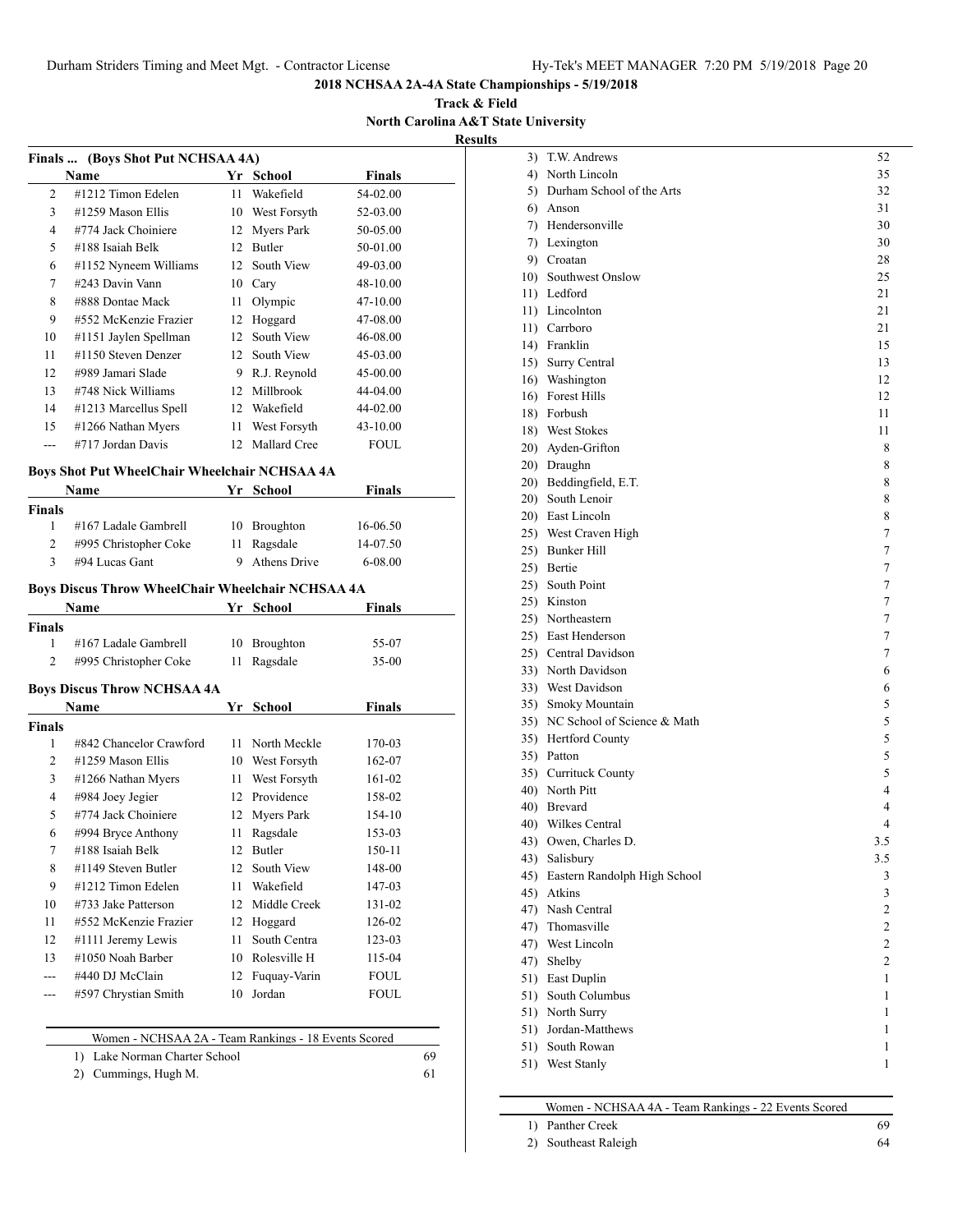**Track & Field North Carolina A&T State University Results**

| 3)  | Leesville Road          | 46             |
|-----|-------------------------|----------------|
| 4)  | Mallard Creek           | 41             |
| 5)  | Apex                    | 35             |
| 6)  | West Forsyth            | 34             |
| 7)  | Providence              | 32             |
| 8)  | Reagan, Ronald W        | 28             |
| 8)  | Pinecrest               | 28             |
| 10) | Hoke County             | 24             |
| 10) | Rocky River High School | 24             |
| 12) | Cardinal Gibbons        | 23             |
| 13) | High Point Central      | 21             |
| 14) | Wakefield               | 20             |
| 15) | Garner                  | 18             |
| 15) | Ardrey Kell             | 18             |
| 15) | North Mecklenburg       | 18             |
| 18) | Olympic                 | 17             |
| 19) | Ragsdale                | 14             |
| 20) | Enloe                   | 13             |
| 20) | Heritage                | 13             |
| 22) | <b>Myers Park</b>       | 12             |
| 22) | Butler                  | 12             |
| 24) | Green Hope              | 9              |
| 25) | Apex Friendship         | 8              |
| 26) | Cary                    | $\overline{7}$ |
| 26) | Grimsley                | 7              |
| 28) | Jordan                  | 5              |

| 28) | West Mecklenburg       | 5              |
|-----|------------------------|----------------|
| 30) | Z.B. Vance             | 4              |
| 30) | Hickory Ridge          | 4              |
| 30) | Rolesville High School | 4              |
| 30) | Lake Norman            | 4              |
|     | 30) Pine Forest        | 4              |
| 30) | Hopewell               | 4              |
| 30) | Sanderson              | 4              |
| 37) | Laney                  | 3              |
| 37) | Ashley High School     | 3              |
| 37) | Glenn                  | 3              |
|     | 40) Middle Creek       | $\mathfrak{D}$ |
| 40) | Knightdale             | $\mathfrak{D}$ |
| 42) | <b>Broughton</b>       |                |
| 42) | Millbrook              |                |
|     | 42) Northwest Guilford |                |
| 42) | South View             |                |
|     |                        |                |

#### Men - NCHSAA 2A - Team Rankings - 18 Events Scored

|     | 1) Forest Hills                 | 57      |
|-----|---------------------------------|---------|
|     | 2) Croatan                      | 53      |
|     | 3) Atkins                       | 30      |
|     | 4) North Lincoln                | 26      |
|     | 5) North Davidson               | 25      |
|     | 5) Kinston                      | 25      |
|     | 7) Hertford County              | 22.3333 |
|     | 8) Hibriten                     | 22      |
|     | 9) West Craven High             | 20      |
|     | 9) Carrboro                     | 20      |
|     | 9) First Flight                 | 20      |
|     | 12) East Henderson              | 17      |
|     | 12) Franklin                    | 17      |
|     | 12) Mount Pleasant              | 17      |
|     | 12) West Iredell                | 17      |
|     | 16) Beddingfield, E.T.          | 16      |
|     | 16) Forbush                     | 16      |
|     | 16) Ashe County                 | 16      |
|     | 19) Bandys                      | 15      |
|     | 20) T.W. Andrews                | 14      |
|     | 20) Lake Norman Charter School  | 14      |
|     | 20) North Lenoir                | 14      |
|     | 23) Randleman                   | 13.3333 |
|     | 24) Durham School of the Arts   | 13      |
|     | 25) Anson                       | 10      |
|     | 25) North Surry                 | 10      |
|     | 27) West Stokes                 | 9       |
|     | 28) Farmville Central           | 8       |
|     | 28) Central Davidson            | 8       |
|     | 28) Cummings, Hugh M.           | 8       |
|     | 28) Nash Central                | 8       |
|     | 28) South Point                 | 8       |
|     | 33) Heide Trask                 | 7       |
|     | 33) St. Pauls                   | 7       |
|     | 35) North Wilkes                | 6       |
|     | 35) West Wilkes                 | 6       |
|     | 35) Surry Central               | 6       |
|     | 35) NC School of Science & Math | 6       |
|     | 35) Reidsville                  | 6       |
| 40) | Northeastern                    | 5.33333 |